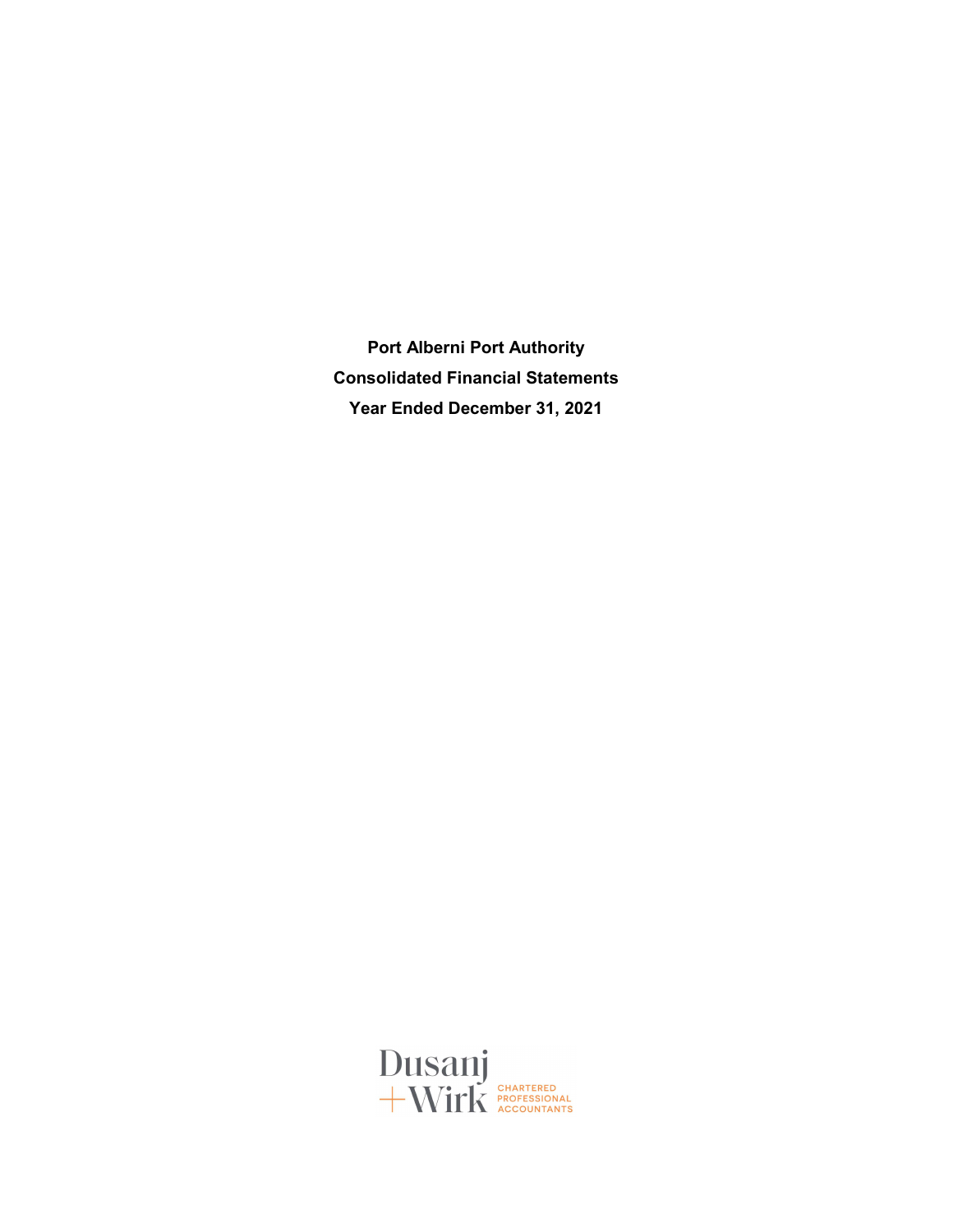

## Independent Auditor's Report

#### To the Members of Port Alberni Port Authority

#### Report on the Consolidated Financial Statements

#### Opinion

We have audited the consolidated financial statements of Port Alberni Port Authority (the Port Authority), which comprise the consolidated statement of financial position as at December 31, 2021, and the consolidated statements of equity, revenues and expenditures and cash flows for the year then ended, and notes to the consolidated financial statements, including a summary of significant accounting policies.

In our opinion, the accompanying consolidated financial statements present fairly, in all material respects, the consolidated financial position of the Port Authority as at December 31, 2021, and the consolidated financial performance and consolidated cash flows for the year then ended in accordance with International Financial Reporting Standards (IFRS)

#### Basis for Opinion

We conducted our audit in accordance with Canadian generally accepted auditing standards. Our responsibilities under those standards are further described in the Auditor's Responsibilities for the Audit of the Consolidated Financial Statements section of our report. We are independent of the Port Authority in accordance with ethical requirements that are relevant to our audit of the consolidated financial statements in Canada, and we have fulfilled our other ethical responsibilities in accordance with these requirements. We believe that the audit evidence we have obtained is sufficient and appropriate to provide a basis for our opinion.

### Responsibilities of Management and Those Charged with Governance for the Consolidated Financial Statements

Management is responsible for the preparation and fair presentation of the consolidated financial statements in accordance with IFRS, and for such internal control as management determines is necessary to enable the preparation of consolidated financial statements that are free from material misstatement, whether due to fraud or error.

In preparing the consolidated financial statements, management is responsible for assessing the Port Authority's ability to continue as a going concern, disclosing, as applicable, matters related to going concern and using the going concern basis of accounting unless management either intends to liquidate the Port Authority or to cease operations, or has no realistic alternative but to do so.

Those charged with governance are responsible for overseeing the Port Authority's financial reporting process.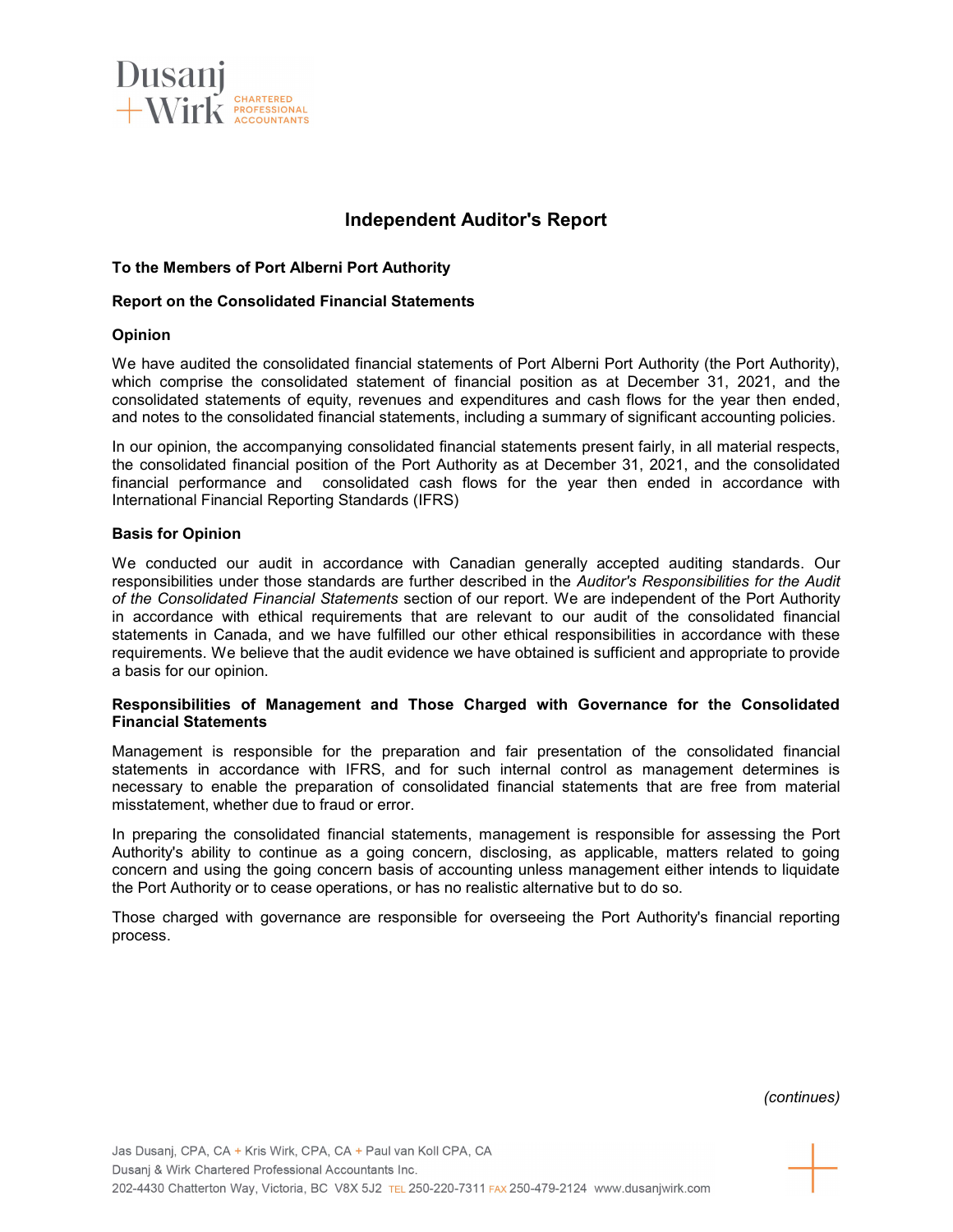

## Auditor's Responsibilities for the Audit of the Consolidated Financial Statements

Our objectives are to obtain reasonable assurance about whether the consolidated financial statements as a whole are free from material misstatement, whether due to fraud or error, and to issue an auditor's report that includes our opinion. Reasonable assurance is a high level of assurance, but is not a guarantee that an audit conducted in accordance with Canadian generally accepted auditing standards will always detect a material misstatement when it exists. Misstatements can arise from fraud or error and are considered material if, individually or in the aggregate, they could reasonably be expected to influence the economic decisions of users taken on the basis of these consolidated financial statements.

As part of an audit in accordance with Canadian generally accepted auditing standards, we exercise professional judgment and maintain professional skepticism throughout the audit. We also:

- Identify and assess the risks of material misstatement of the consolidated financial statements, whether due to fraud or error, design and perform audit procedures responsive to those risks, and obtain audit evidence that is sufficient and appropriate to provide a basis for our opinion. The risk of not detecting a material misstatement resulting from fraud is higher than for one resulting from error, as fraud may involve collusion, forgery, intentional omissions, misrepresentations, or the override of internal control.
- Obtain an understanding of internal control relevant to the audit in order to design audit procedures that are appropriate in the circumstances, but not for the purpose of expressing an opinion on the effectiveness of the Port Authority's internal control.
- Evaluate the appropriateness of accounting policies used and the reasonableness of accounting estimates and related disclosures made by management.
- Conclude on the appropriateness of management's use of the going concern basis of accounting and, based on the audit evidence obtained, whether a material uncertainty exists related to events or conditions that may cast significant doubt on the Port Authority's ability to continue as a going concern. If we conclude that a material uncertainty exists, we are required to draw attention in our auditor's report to the related disclosures in the consolidated financial statements or, if such disclosures are inadequate, to modify our opinion. Our conclusions are based on the audit evidence obtained up to the date of our auditor's report. However, future events or conditions may cause the Port Authority to cease to continue as a going concern.
- Evaluate the overall presentation, structure and content of the consolidated financial statements, including the disclosures, and whether the consolidated financial statements represent the underlying transactions and events in a manner that achieves fair presentation.

We communicate with those charged with governance regarding, among other matters, the planned scope and timing of the audit and significant audit findings, including any significant deficiencies in internal control that we identify during our audit.

Victoria, British Columbia

Dusanj & Wirk

March 30, 2022 Chartered Professional Accountants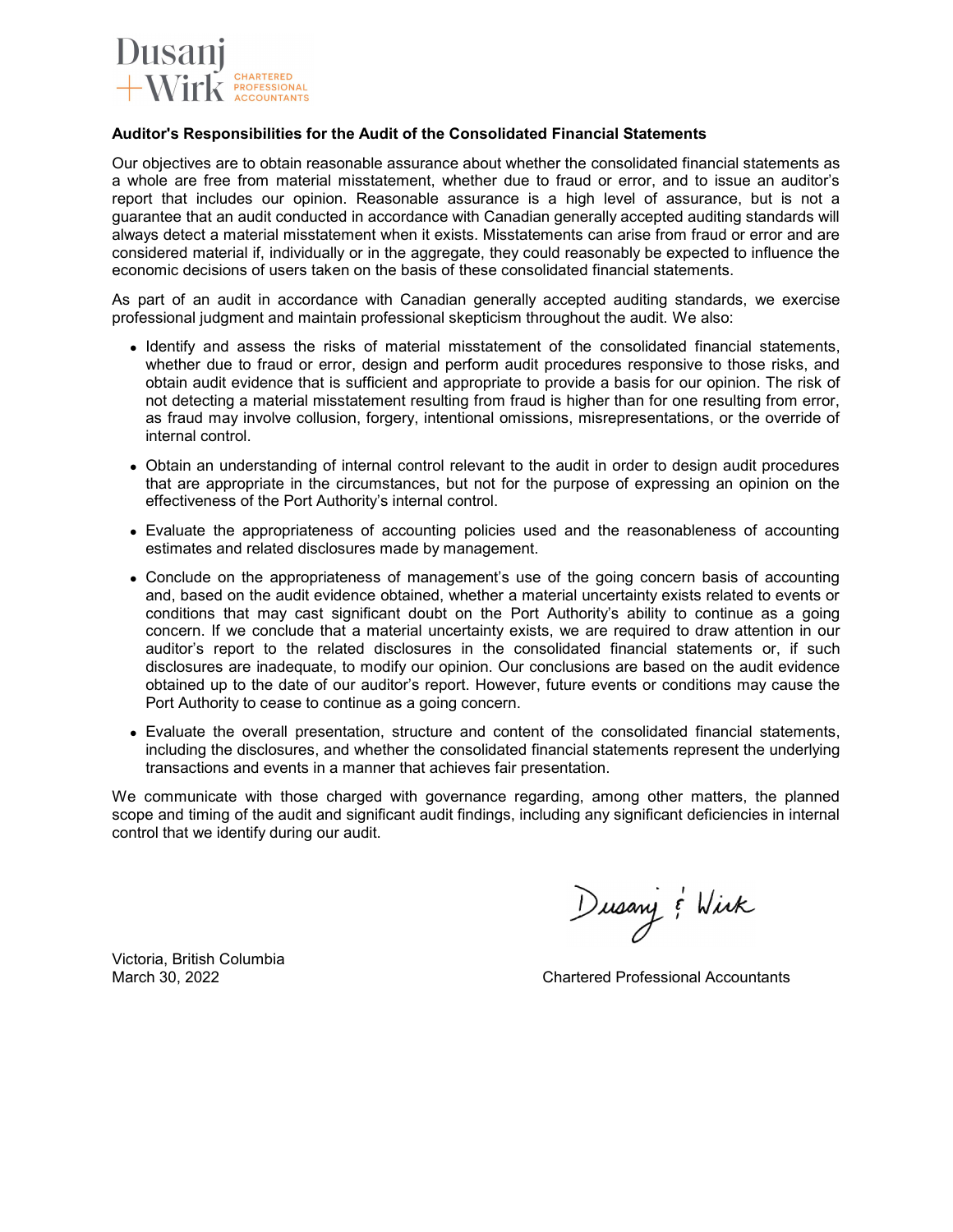## Port Alberni Port Authority Consolidated Statement of Financial Position December 31, 2021

|                                                                                                                                          | 2021<br>\$                                          | 2020<br>\$                                         |
|------------------------------------------------------------------------------------------------------------------------------------------|-----------------------------------------------------|----------------------------------------------------|
| <b>Assets</b>                                                                                                                            |                                                     |                                                    |
| Current<br>Cash and short-term investments (Note 3)<br>Accounts receivable<br>Inventory<br>Loans receivable (Note 4)<br>Prepaid expenses | 4,488,920<br>353,730<br>32,620<br>49,998<br>102,199 | 3,623,888<br>342,718<br>36,627<br>49,998<br>95,862 |
|                                                                                                                                          | 5,027,467                                           | 4,149,093                                          |
| Property and equipment (Notes 5, 6)                                                                                                      | 12,475,929                                          | 12,970,703                                         |
| <b>Total assets</b>                                                                                                                      | 17,503,396                                          | 17,119,796                                         |
| <b>Liabilities</b>                                                                                                                       |                                                     |                                                    |
| Current<br>Accounts payable and accrued liabilities<br>Security deposits<br>Unearned revenue                                             | 644,067<br>350,675<br>150,597<br>1,145,339          | 835,360<br>202,335<br>129,504<br>1,167,199         |
| Deferred government contributions (Note 7)                                                                                               | 4,656,649                                           | 4,892,439                                          |
| <b>Total liabilities</b>                                                                                                                 | 5,801,988                                           | 6,059,638                                          |
| <b>Equity</b>                                                                                                                            |                                                     |                                                    |
| Reserve for harbour maintenance and development (Note 8)                                                                                 | 2,500,000                                           | 2,500,000                                          |
| Retained earnings                                                                                                                        | 9,201,408                                           | 8,560,158                                          |
|                                                                                                                                          | 11,701,408                                          | 11,060,158                                         |
| Total liabilities and shareholders' equity                                                                                               | 17,503,396                                          | 17,119,796                                         |

Commitments (Note 9)

## Approved on behalf of the Board

 $\_$  Chairman - $\ell$  Director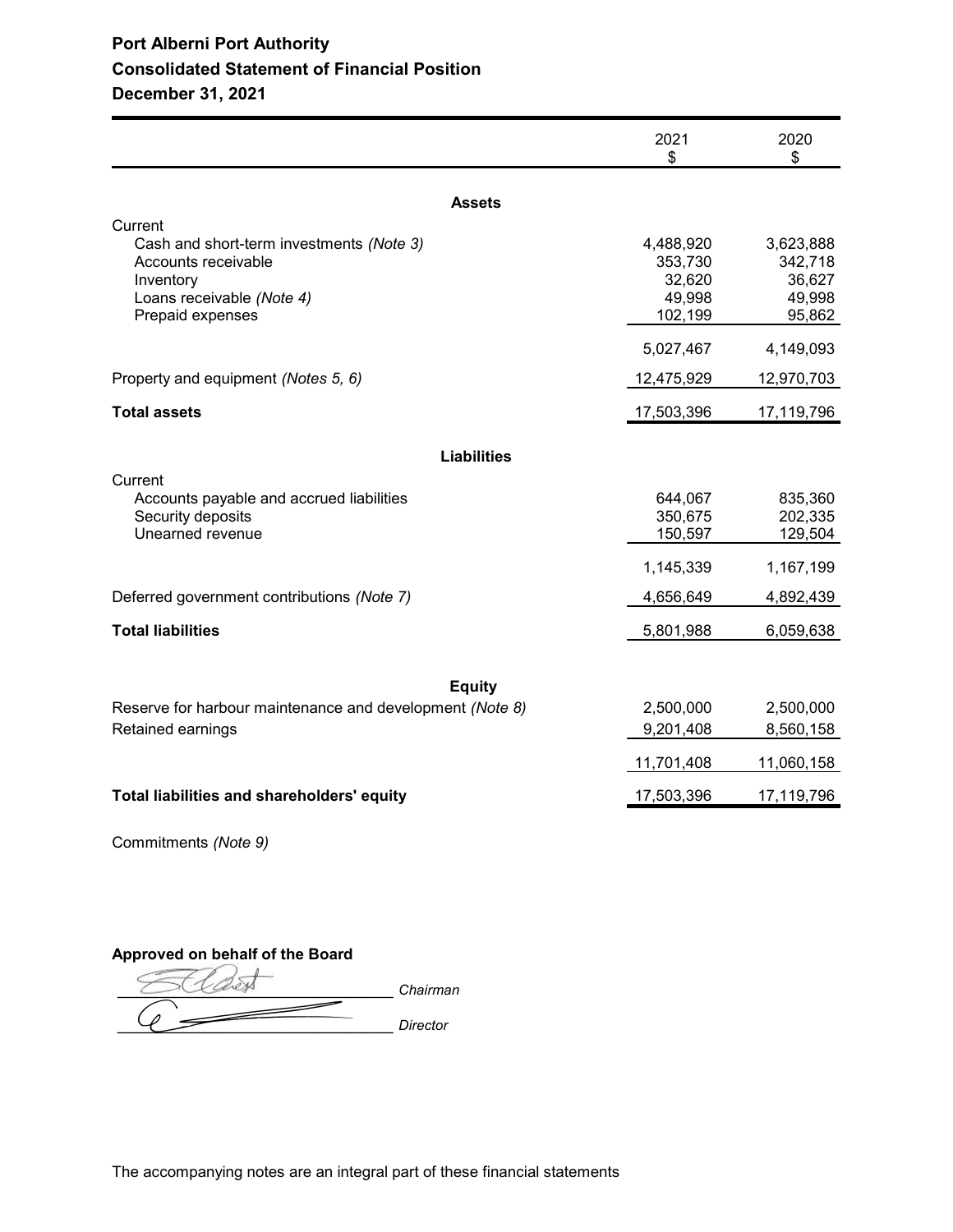## Port Alberni Port Authority Consolidated Statement of Equity Year Ended December 31, 2021

|                                                  | 2020<br><b>Balance</b><br>\$ | Comprehensive<br>income (loss) | <b>Transfers</b><br>\$ | 2021<br><b>Balance</b><br>\$ |
|--------------------------------------------------|------------------------------|--------------------------------|------------------------|------------------------------|
| Reserve for Harbour Maintenance &<br>Development | 2,500,000                    |                                |                        | 2,500,000                    |
| <b>Retained Earnings</b>                         | 8,560,152                    | 641,250                        |                        | 9,201,402                    |
|                                                  | 11,060,152                   | 641,250                        |                        | 11,701,402                   |
|                                                  | 2019<br><b>Balance</b><br>\$ | Comprehensive<br>income (loss) | Transfers<br>\$        | 2020<br>Balance<br>\$        |
| Reserve for Harbour Maintenance &<br>Development | 2,500,000                    |                                |                        | 2,500,000                    |
| <b>Retained Earnings</b>                         | 8,934,956                    | (374, 804)                     |                        | 8,560,152                    |
|                                                  | 11,434,956                   | (374, 804)                     |                        | 11,060,152                   |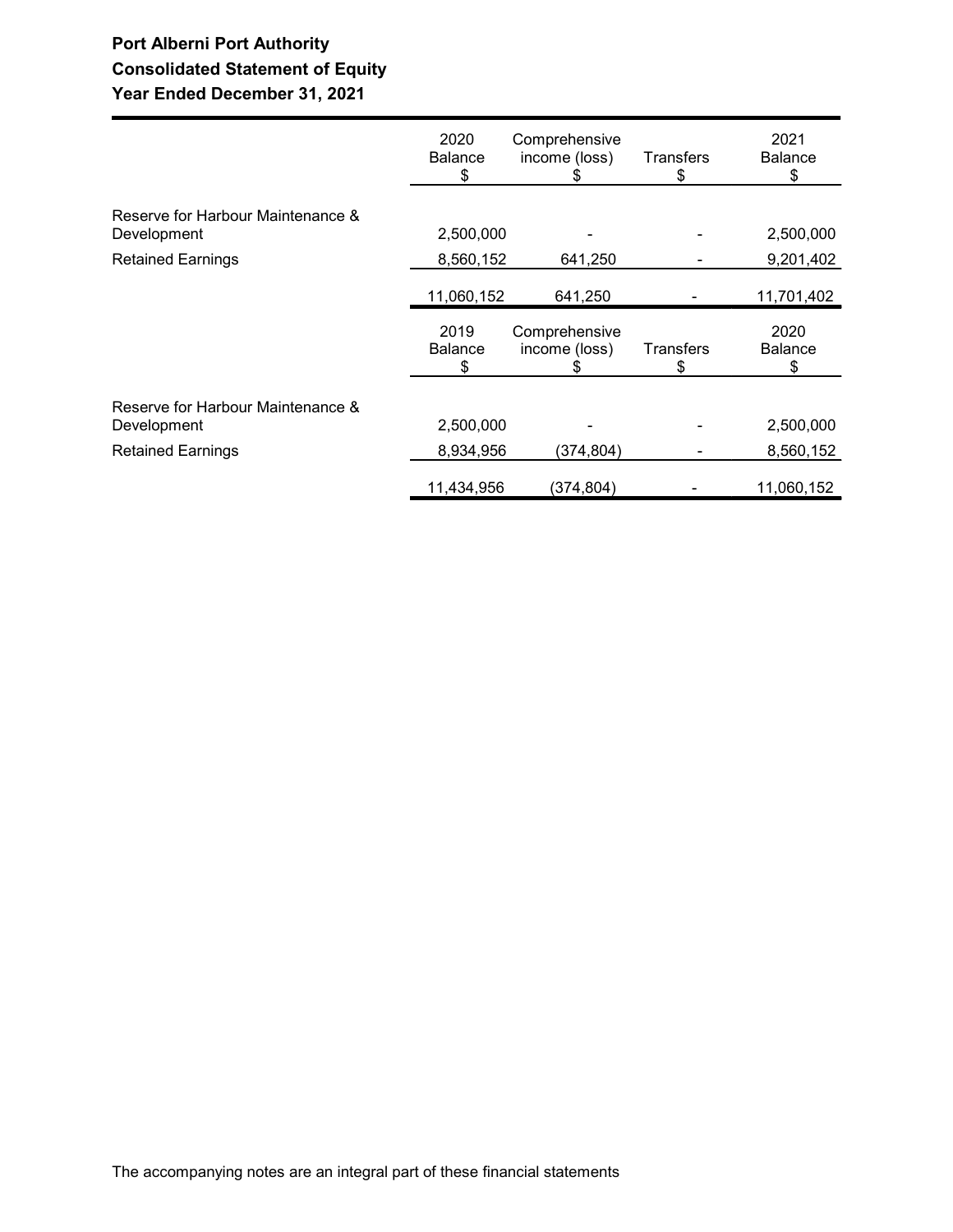## Port Alberni Port Authority Consolidated Statement of Revenues and Expenditures Year Ended December 31, 2021

|                                                            | 2021<br>\$ | 2020<br>\$ |
|------------------------------------------------------------|------------|------------|
|                                                            |            |            |
| Revenues                                                   |            |            |
| Operations                                                 | 4,837,692  | 3,642,168  |
| Investment income                                          | 10,473     | 28,407     |
|                                                            | 4,848,165  | 3,670,575  |
| Gross revenue charge (Note 11)                             | 93,186     | 69,662     |
|                                                            | 4,754,979  | 3,600,913  |
| <b>Expenses</b>                                            |            |            |
| City of Port Alberni Accord (Note 12)                      | 194,317    | 95,000     |
| Fuel purchases                                             | 153,634    | 103,021    |
| Insurance                                                  | 177,617    | 157,884    |
| Leases                                                     | 219,568    | 210,386    |
| Repairs and maintenance                                    | 265,569    | 169,186    |
| Supplies, service and leases                               | 513,508    | 374,894    |
| Utilities                                                  | 352,900    | 256,780    |
| Wages and benefits                                         | 2,052,759  | 1,978,542  |
|                                                            | 3,929,872  | 3,345,693  |
| Income from operations before other items                  | 825,107    | 255,220    |
| Other income (expenses)                                    |            |            |
| Amortization                                               | (565, 626) | (630, 214) |
| Gain on disposal of assets                                 | 381,769    | 190        |
|                                                            | (183, 857) | (630, 024) |
| Income (loss) and comprehensive income (loss) for the year | 641,250    | (374, 804) |
|                                                            |            |            |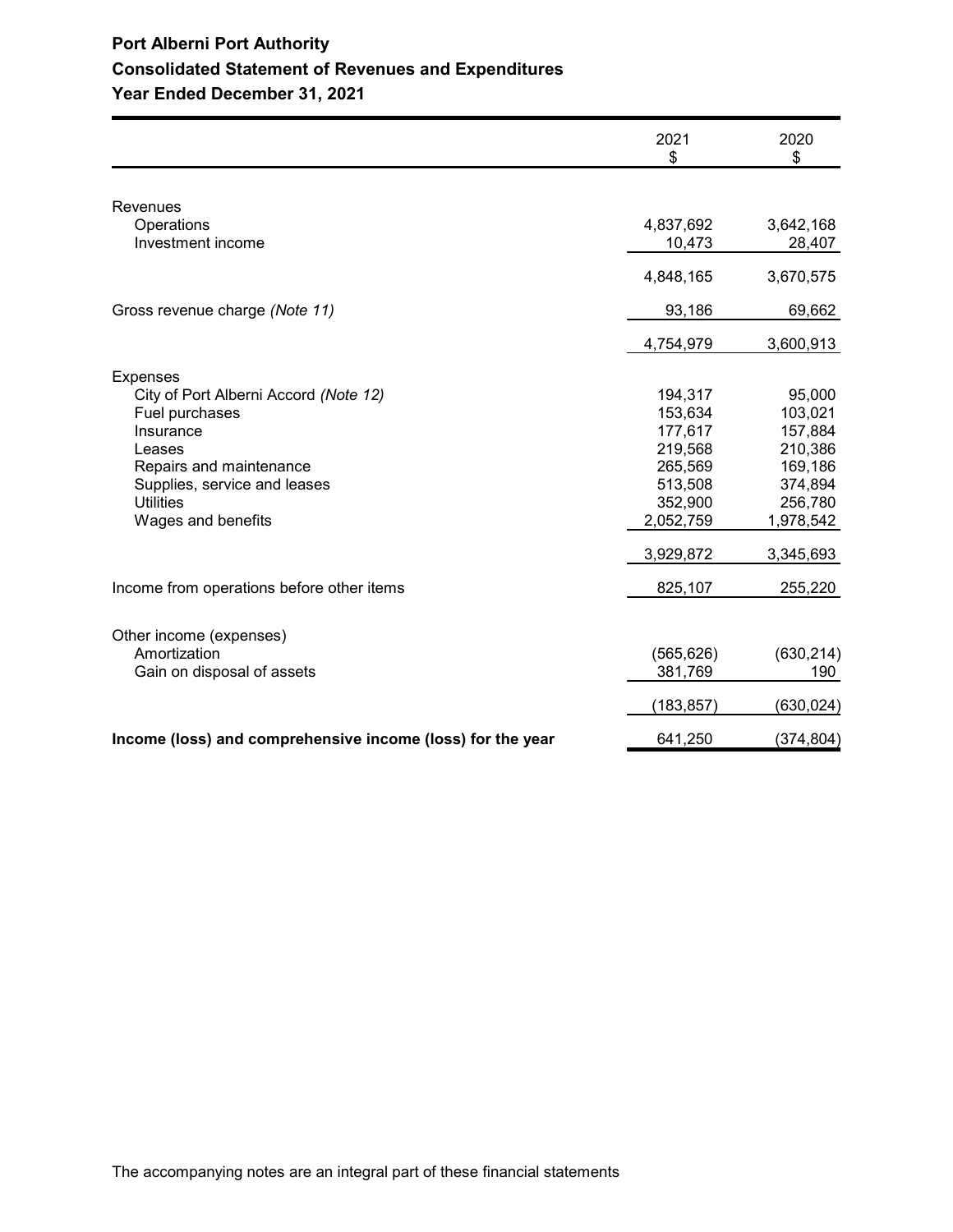# Port Alberni Port Authority Consolidated Statement of Cash Flows

## Year Ended December 31, 2021

|                                                                            | 2021<br>\$ | 2020<br>\$  |
|----------------------------------------------------------------------------|------------|-------------|
| Operating activities                                                       |            |             |
| Excess (deficiency) of revenues over expenses<br>Items not affecting cash: | 641,250    | (374, 804)  |
| Amortization                                                               | 565,626    | 630,214     |
| Gain on disposal of assets                                                 | (381, 769) | (190)       |
|                                                                            | 825,107    | 255,220     |
| Changes in non-cash working capital:                                       |            |             |
| Accounts receivable                                                        | (11, 012)  | (144, 954)  |
| Loans receivable                                                           |            | (49,998)    |
| Inventory                                                                  | 4,007      | (1,879)     |
| Accounts payable and accrued liabilities                                   | (191, 295) | 267,238     |
| Unearned revenue                                                           | 21,093     | (63,069)    |
| Prepaid expenses                                                           | (6, 337)   | 26,702      |
| Security deposits                                                          | 148,340    | 65,675      |
|                                                                            | (35, 204)  | 99,715      |
| Cash flow from operating activities                                        | 789,903    | 354,935     |
| Investing activities                                                       |            |             |
| Purchase of property and equipment                                         | (355, 576) | (1,910,640) |
| Net proceeds on disposal of property and equipment                         | 405,705    | 190         |
| Cash flow from (used by) investing activities                              | 50,129     | (1,910,450) |
| Financing activity                                                         |            |             |
| Government grants received                                                 | 25,000     | 1,090,000   |
| Increase (decrease) in cash flow                                           | 865,032    | (465, 515)  |
| Cash and short-term investments - beginning of year                        | 3,623,888  | 4,089,403   |
| Cash and short-term investments - end of year (Note 3)                     | 4,488,920  | 3,623,888   |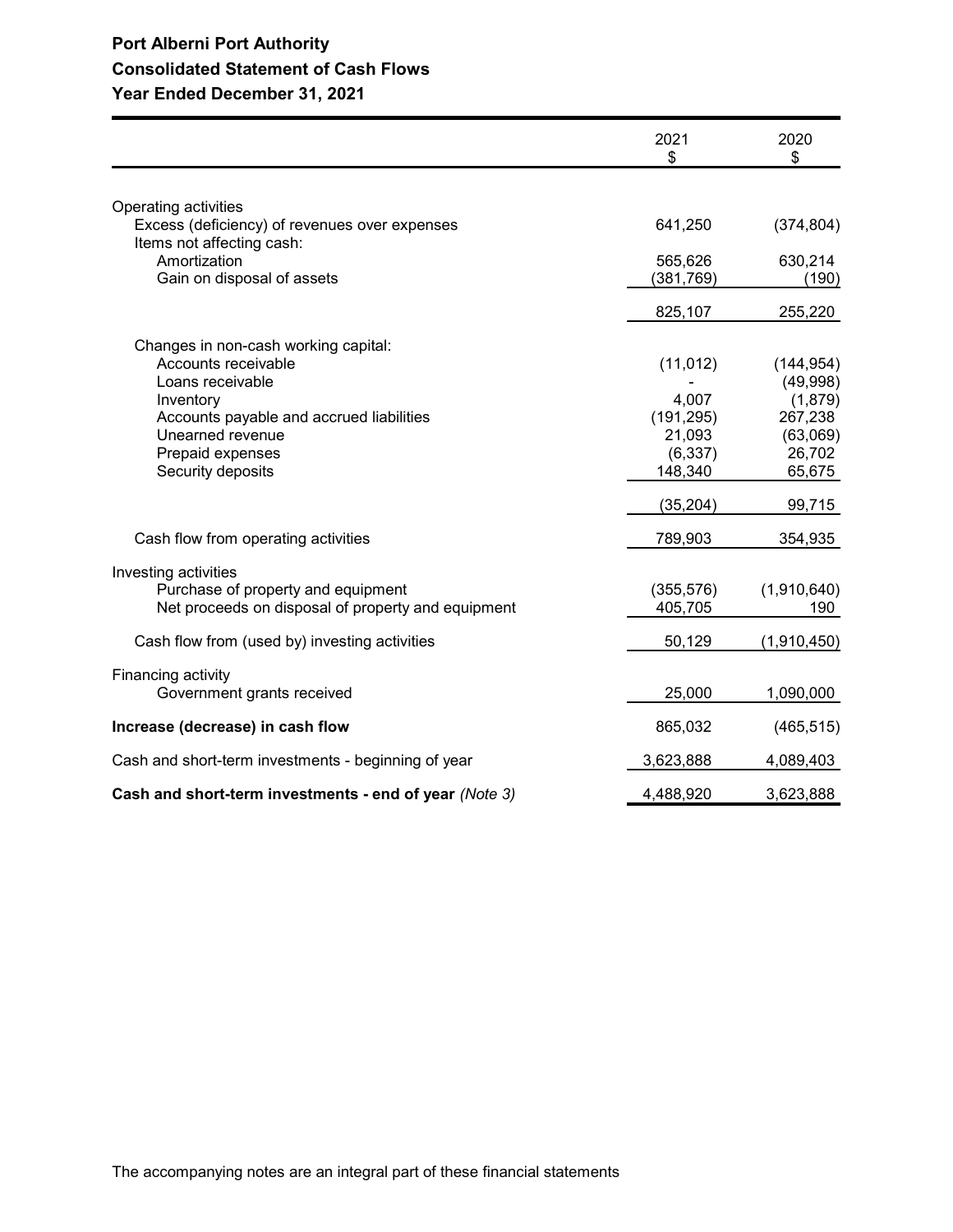#### 1. Business operations

The Port Alberni Port Authority (the "Port Authority") was incorporated on July 1, 1999 in accordance with Section 10 of the Canada Marine Act (CMA) and by Letters Patent of Continuance issued by the Minister of Transport. The Port Authority's registered office is located at 2750 Harbour Rd, Port Alberni, BC.

The Port Authority generates revenue through a variety of operations including deep-sea shipping port, marina management, and property leases.

The Port Authority is exempt from income taxes as it pays a gross revenue charge (federal stipend) as required per the Letters Patent under the authority of the CMA.

#### 2. Significant accounting policies

#### Basis of presentation

The consolidated financial statements (the "financial statements") have been prepared in accordance with International Financial Reporting Standards (IFRS). The Port Authority's accounting policies and the financial information presented are consistent with the recommendations of the International Accounting Standards Board (IASB). All amounts are reported in Canadian funds. The financial statements were prepared on the historical cost basis and include the following significant accounting policies which have been applied consistently in all material respects:

The financial statements of Port Alberni Port Authority for the year ended December 31, 2021 were approved and authorized for issue by the Board of Directors on March 30, 2022.

#### Basis of consolidation

The financial statements include the accounts of the Port Authority and its wholly-owned subsidiary, The Dock + Foods Inc. (The Dock). As a result, figures as at December 31, 2021 include the financial position of The Dock and the results of their operations for the year then ended. The results of operations of The Dock are included in the financial statements from the respective date of incorporation, March 9, 2021. All intercompany balances and transactions have been eliminated.

#### Significant accounting judgements, estimates and assumptions

The preparation of the Port Authority's financial statements in conformity with IFRS requires management to make judgments, estimates and assumptions that affect the reported amounts of revenues, expenses, assets, liabilities, and the disclosure of contingent liabilities at the reporting date. Uncertainties about these assumptions and estimates could result in outcomes that would require a material adjustment to the carrying amount of the asset or liability affected in the future.

The estimates and underlying assumptions are reviewed on an ongoing basis. Revisions to accounting estimates are recognized in the period in which the estimate is revised if revision affects only that period, or in the period of the revision and future periods if the revision affects both current and future periods.

#### Financial instruments

The Port Authority aggregates its financial instruments into classes based on their nature and characteristics. Management determines the classification when the instruments are initially recognized, which is normally the date of purchase, into the following categories: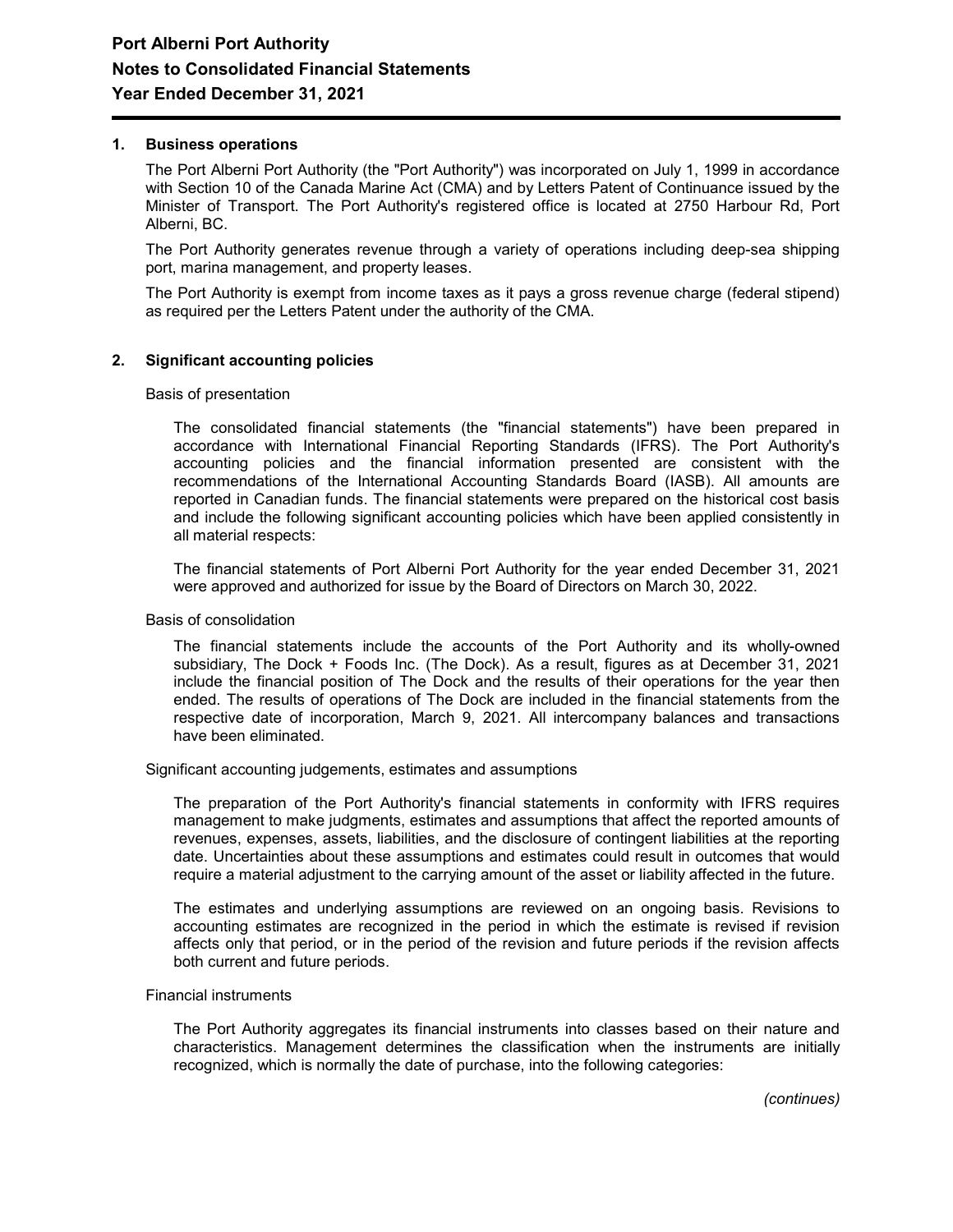#### i) Financial Assets at Fair Value through Profit or Loss

This category involves financial instruments held for the purpose of selling them in the shortterm. All of the financial instruments in this category must meet the definition of financial assets held for trading. The instruments classified in this category are classified in current assets and include cash and short-term investments.

Financial assets classified in this category are initially recognized at fair value and the transactions costs are expensed to the income statement. Subsequently, financial assets at fair value through profit or loss are measured at fair value with unrealized gains and losses recognized through profit and loss.

ii) Held-to-maturity Investments

This category involves non-derivative financial instruments with fixed or determinable payments and fixed maturity that the Port Authority has the positive intention and ability to hold to maturity other than those that the Port Authority upon initial recognition designates as at fair value through profit or loss, available for sale, and those that meet the definition of loans and receivables. The Port Authority does not have any instruments classified in this category.

Held to maturity investments are measured at amortized cost using the effective interest method less any allowance for impairment.

iii) Loans and Receivables

This category involves non-derivative financial instruments with fixed or determinable payments that are not quoted in an active market. They include current assets when they will be realized within 12 months of the reporting date, otherwise they are classified as noncurrent. The instruments classified in this category are accounts receivable.

Loans and receivables are measured at amortized cost using the effective interest rate method less an appropriate allowance for doubtful receivables.

iv) Available-for-sale Financial Assets

This category involves non-derivative financial instruments that are either designated as such upon initial recognition or are not classified in any of the other categories. The Port Authority does not have any instruments classified in this category.

Available-for-sale assets are measured at fair value with unrealized gains and losses recognized in other comprehensive income or loss. When the asset is sold, the accumulated gains or losses in other comprehensive income are reclassified in the income statement.

### v) Financial Liabilities at Fair Value through Profit or Loss

This category involves financial liabilities held for trading. Financial liabilities classified in this category are measured at fair value with unrealized gains and losses recognized through profit and loss. The Port Authority does not have any instruments classified in this category.

vi) Other Financial Liabilities

This category involves other financial liabilities that are initially recorded at fair value less transaction costs. The instruments classified in this category are accounts payable and accrued liabilities.

Other financial liabilities are measured at amortized cost using the effective interest method.

All financial assets except those measured at fair value through profit or loss are subject to review for impairment annually and written down when there is evidence of impairment.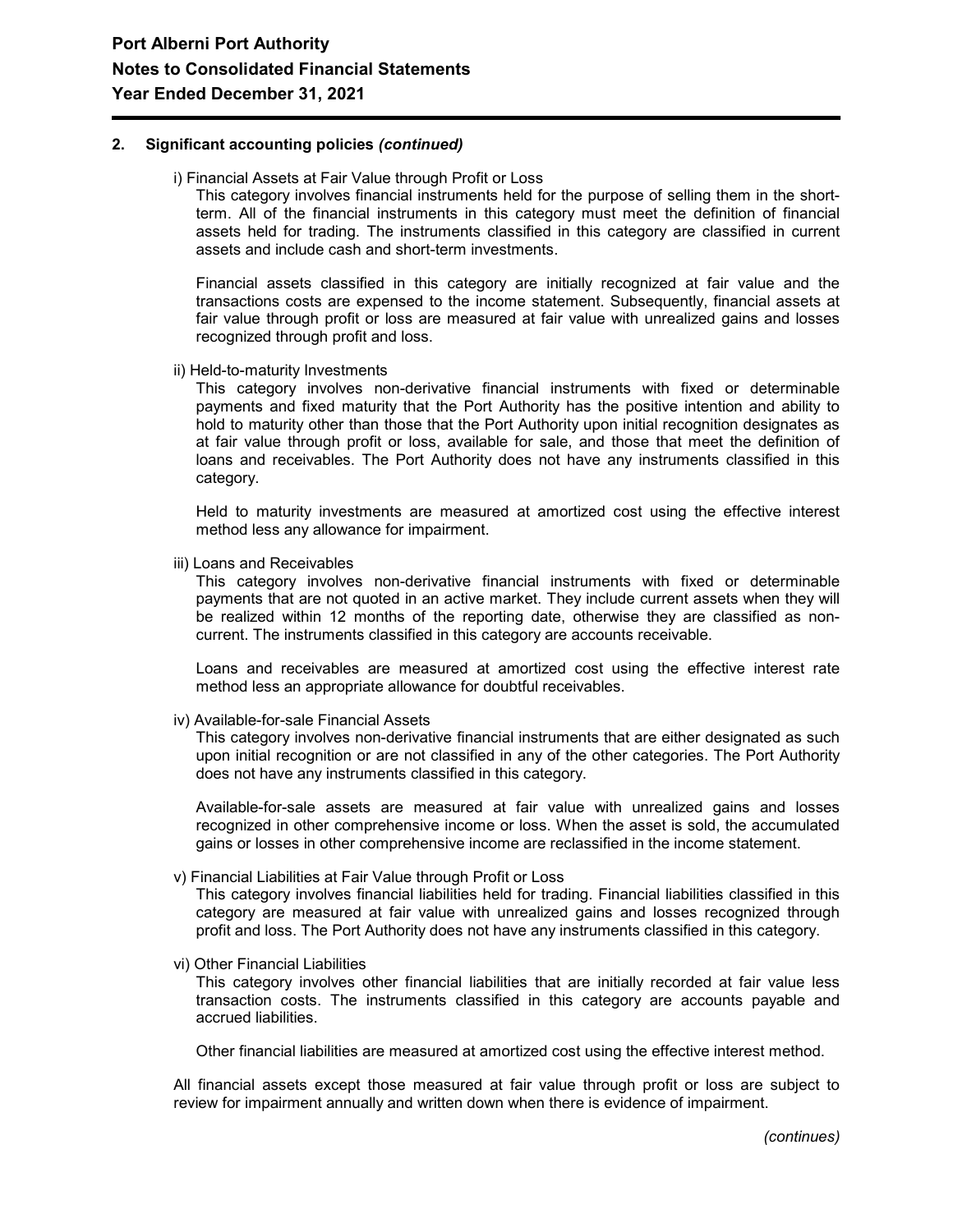Cash and short-term investments

The Port Authority's policy is to disclose bank balances under cash and short-term investments, including bank overdrafts with balances that fluctuate frequently from being positive to overdraft and short-term investments with a maturity period of three months or less from the date of acquisition.

#### Inventories

Inventories are stated at the lower of cost and net realizable value, with the cost being determined using the FIFO (first in, first out) method. Net realizable value is the estimated selling price in the ordinary course of business, less applicable variable selling expenses.

The cost of inventories comprises all costs of purchase, costs of conversion and other costs incurred in bringing inventories to their present location and condition. The costs of purchase include the purchase price, import duties and non-recoverable taxes, and transport, handling and other costs directly attributable to the acquisition of finished goods, materials or services. The costs of conversion include direct material and labour costs, and a systematic allocation of fixed and variable overheads incurred in converting materials into finished goods.

#### Property and equipment

Property and equipment are stated at historical cost, less any accumulated depreciation and any impairment losses. Historical cost includes all costs directly attributable to the acquisition. Land is not amortized. Amortization of other items of property and equipment is provided on parts that have homogeneous useful lives by using the straight-line method so as to depreciate the initial cost down to the residual value over the estimated useful lives, as follows:

| 5-10% declining balance method   |
|----------------------------------|
| 2.5-10% declining balance method |
| 5-30% declining balance method   |
| 5 years straight-line method     |
| 10% declining balance method     |
| 20-100% declining balance method |
| 5-100% declining balance method  |
| 2.5-20% declining balance method |
| 2.5-10% declining balance method |
| 20% declining balance method     |
| 10% declining balance method     |
|                                  |

#### Investment properties

Investment properties are properties held either to earn rental income or for capital appreciation or for both, but not for sale in the ordinary course of business, use in the production or supply of goods or services or for administrative purposes. The investment properties are measured using the cost method and are included in property and equipment. Amortization is calculated using the straight-line method. Details of the useful lives of the properties are discussed with property and equipment.

### Deferred government contributions

Government grants are recognized, in amortization, on a systematic basis over the periods in which the entity recognizes as expenses the related costs for which the grants are intended to compensate, through profit and loss.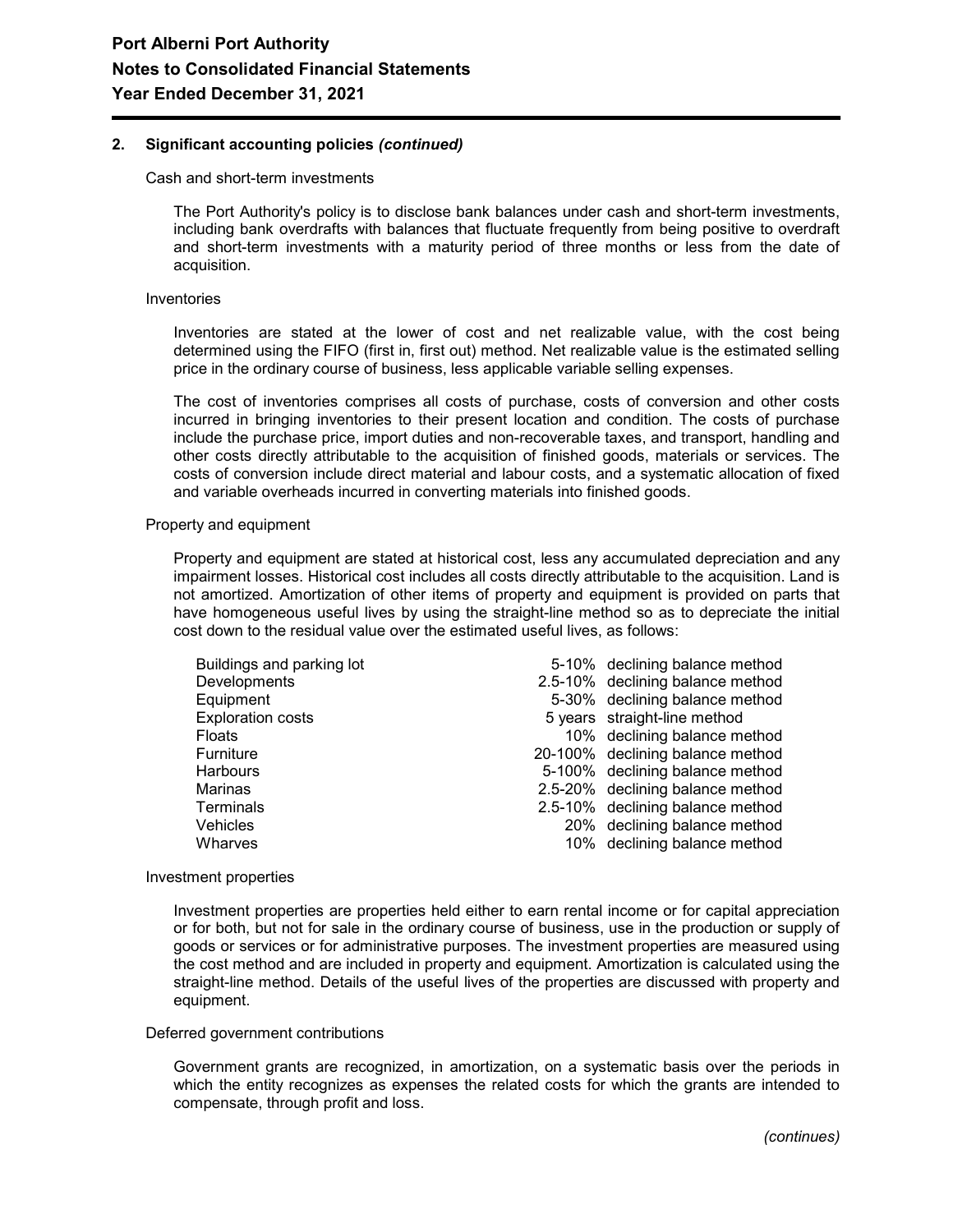#### Revenue recognition

Revenue from moorage and camping is recognized over the length of the contract and is subject to cancellation policies for early termination. Revenue from leases is recognized into revenue over the life of the lease. Unrecognized revenue is recorded as unearned revenue. All other revenue is recognized when earned.

#### Impairment of long lived assets

Long-lived assets consist of property and equipment. The Port Authority performs impairment testing on long-lived assets whenever events or changes in circumstances indicate that their carrying amount may not be recoverable. An impairment loss is recognized for the amount by which the asset's carrying amount exceeds its recoverable amount. The recoverable amount is the higher of the fair value less costs to sell and value in use. Non-current assets other than goodwill that have been impaired are reviewed for possible reversal of the impairment loss at the reporting date.

#### Payments in lieu of taxes

Payments are estimated by the Port Authority in accordance with the Payments in Lieu of Taxes Act. Accruals are re-evaluated each year and charges, if any, are made in the current period's financial statements based on the best available information.

#### Leases

#### The Port Authority as a lessee

For any new contracts entered into, the Port Authority considers whether a contract is, or contains a lease. A lease is defined as 'a contract, or part of a contract, that conveys the right to use an asset (the underlying asset) for a period of time in exchange for consideration'. To apply this definition the Port Authority assesses whether the contract meets the following criteria:

- the contract contains an identified asset, which is either explicitly in the contract or implicitly specified as being identified at the time the asset is made available to the Port Authority;
- the Port Authority has the right to obtain substantially all of the economic benefits from use of the identified asset throughout the period of use, considering its rights within the defined scope of the contract; and
- the Port Authority has the right to direct the use of the identified asset throughout the period of use. The Port Authority assess whether it has the right to direct 'how and for what purpose' the asset is used throughout the period of use.

### Measurement and recognition of leases as a lessee

At lease commencement date, the Port Authority recognizes a right-of-use asset and a lease liability on the statement of financial position. The right-of-use asset is measured at cost, which is made up of initial measurement of the lease liability, any initial direct costs incurred by the Port Authority, and estimate of any costs to dismantle and remove the asset at the end of the lease, and any lease payments made in advance of the lease commencement date (net of any incentives received).

The Port Authority depreciates the right-of-use assets on a straight-line basis from the lease commencement date to the earlier of the end of the useful life of the right-of-use asset or the end of the lease term. The Port Authority also assesses the right-of-use asset for impairment when such indicators exist.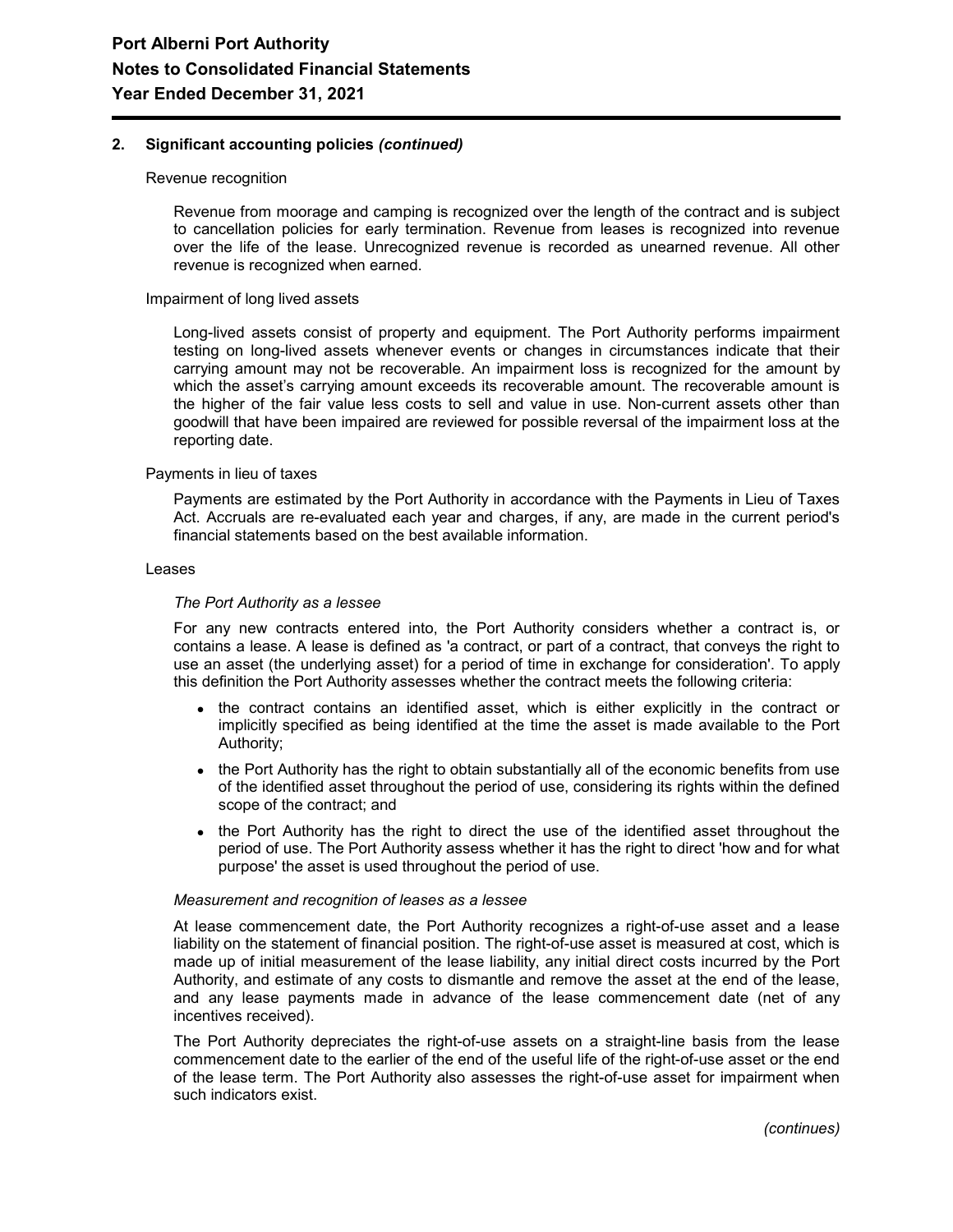At the commencement date, the Port Authority measures the lease liability at the present value of the lease payments unpaid at that date, discounted using the interest rate implicit in the lease if that rate is readily available or the Port Authority's incremental borrowing rate. Lease payments included in the measurement of the lease liability are made up of fixed payments (including in substance fixed), variable payments based on an index or rate, amounts expected to be payable under a residual value guarantee and payments arising from options reasonably certain to be exercised.

Subsequent to initial measurement, the liability will be reduced for payments made and increased for interest. It is remeasured to reflect any reassessment or modification, or if there are changes in the substance of fixed payments. When the lease liability is remeasured, the corresponding adjustment is reflected in the right-of-use asset, or profit and loss if the asset is already reduced to zero.

The Port Authority has elected to account for short-term leases and leases of low-value assets using the practical expedients. Instead of recognizing a right-of-use asset and lease liability, the payments in relation to these are recognized as an expense in profit or loss on a straight-line basis over the lease term.

Prior to the adoption of IFRS 16, the Port Authority followed IAS 17. All leases were classified as operating. Lease payments under an operating lease were recognized as an expense on a straight-line basis over the lease term.

### The Authority as a lessor

A lease is an agreement whereby the Port Authority, the lessor, conveys to the tenant, the lessee, in return for a payment, or a series of payments, for the right to use of an asset, generally land and buildings, for an agreed period of time. Leases in which a significant portion of the risks and rewards of ownership are retained by the Port Authority are classified as operating leases. Operating lease rentals are recognized on a straight-line basis over the period of the lease. Leases are classified as finance leases if the terms of the lease transfer substantially all the risks and rewards of ownership to the lessee. As at December 31, 2021, the Port Authority did not have any finance lease agreements.

### 3. Cash and short-term investments

The Port Authority's cash and short-term investments are held with commercial banks and investment members in fixed and guaranteed income securities as required by the Canada Marine Act per port authorities' management regulation. Cash and short-term investments consist of the following:

|                                | 2021<br>S            | 2020<br>۰D          |
|--------------------------------|----------------------|---------------------|
| Cash<br>Short-term investments | 402,647<br>4,086,273 | 47,354<br>3,576,534 |
|                                | 4,488,920            | 3,623,888           |

### 4. Loans receivable

The Port Authority has issued loans receivable of \$49,998 (2020: \$49,998) to tenants in lieu of Security Deposits. The loans are non-interest bearing and mature on July 1, 2022 with equipment provided as collateral.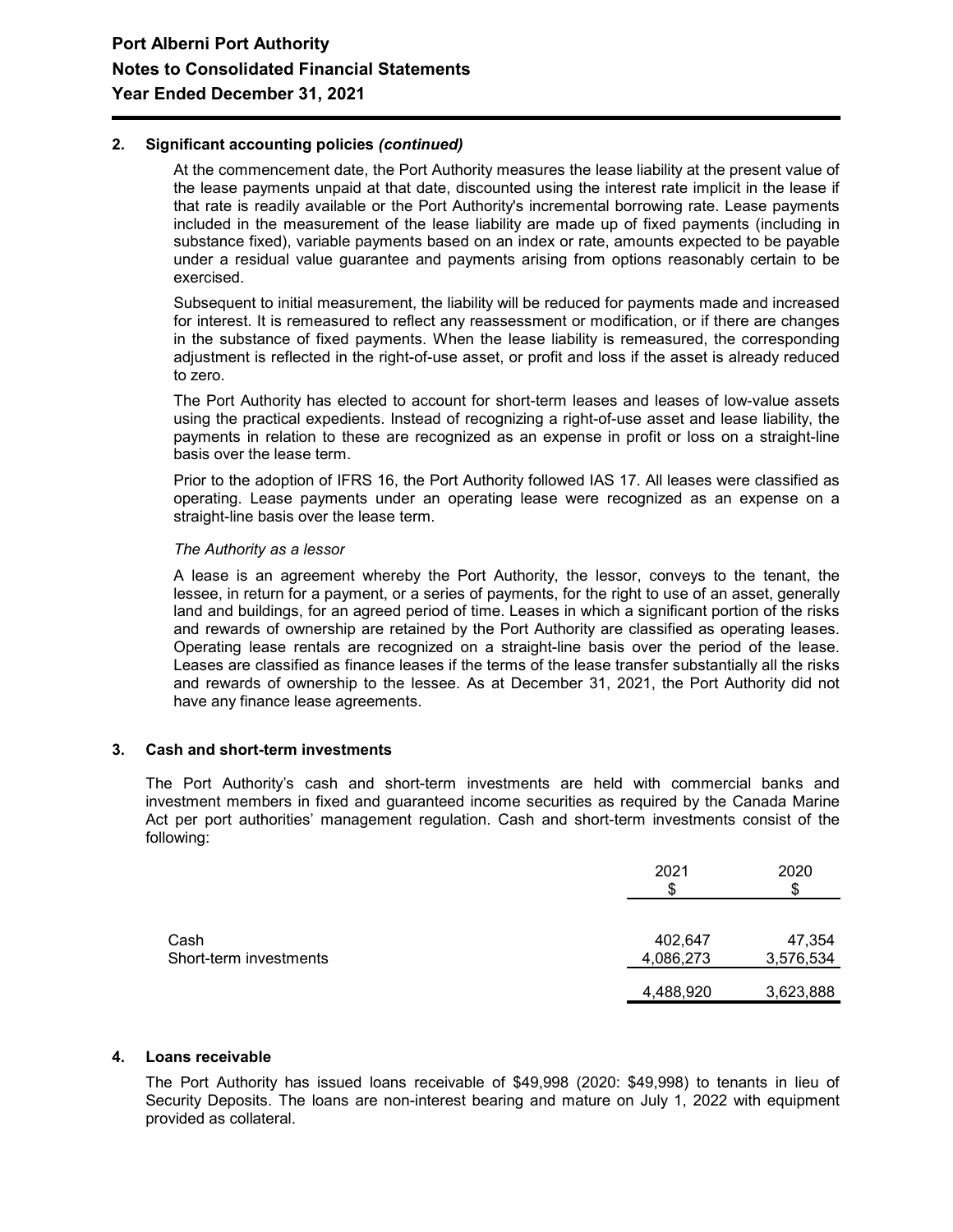## 5. Property and equipment

| <b>Property and equipment</b>      |                      |                          |                          |                      |
|------------------------------------|----------------------|--------------------------|--------------------------|----------------------|
|                                    |                      |                          | Cost                     |                      |
|                                    | January 1,<br>2021   | Additions                | Disposals                | December<br>31, 2021 |
|                                    | \$                   | \$                       | \$                       | \$                   |
| <b>Terminal</b>                    |                      |                          |                          |                      |
| Harbour vehicles                   | 109,557              |                          |                          | 109,557              |
| Terminal - berth 1 and 2           | 4,918,580            | 16,726                   |                          | 4,935,306            |
| Terminal - berth 3                 | 4,715,294            | 2,198                    |                          | 4,717,492            |
| Terminal equipment                 | 1,803,649            | 6,385                    | 1,239,471                | 570,563              |
|                                    | 11,547,080           | 25,309                   | 1,239,471                | 10,332,918           |
| Fisherman's Harbour,               |                      |                          |                          |                      |
| Argyle, & Water Street             |                      |                          |                          |                      |
| Argyle Street development          | 6,425,378            |                          |                          | 6,425,378            |
| Fisherman's harbour                | 4,264,212            | 1,967                    |                          | 4,266,179            |
| Water Street wharf                 | 285,638              | $\overline{\phantom{a}}$ |                          | 285,638              |
| <b>Sundry Floats</b>               | 22,948<br>10,998,176 | $\blacksquare$<br>1,967  | $\overline{\phantom{0}}$ | 22,948<br>11,000,143 |
|                                    |                      |                          | $\blacksquare$           |                      |
| <b>Real Estate</b>                 |                      |                          |                          |                      |
| Port Fish building & equipment     | 3,486,161            | 238,523                  |                          | 3,724,684            |
| Kingsway Avenue - parking          | 330,976              |                          |                          | 330,976              |
| Marine Centre Building             | 254,764              |                          |                          | 254,764              |
| Harbour Road                       | 112,069              |                          |                          | 112,069              |
|                                    | 4,183,970            | 238,523                  | $\blacksquare$           | 4,422,493            |
| <b>Marinas</b>                     |                      |                          |                          |                      |
| China Creek Marina                 | 4,278,388            | 36,340                   | $\blacksquare$           | 4,314,728            |
| Clutesi Haven Marina               | 2,491,197            | 45,632                   |                          | 2,536,829            |
| Harbour Quay Marina                | 5, 195, 291          | 7,805                    | $\overline{\phantom{a}}$ | 5,203,096            |
|                                    | 11,964,876           | 89,777                   | $\blacksquare$           | 12,054,653           |
| Administration                     |                      |                          |                          |                      |
| Environmental protection equipment | 34,852               |                          |                          | 34,852               |
| <b>Exploration costs</b>           | 435,868              |                          |                          | 435,868              |
| Harbour costs                      | 322,358              |                          |                          | 322,358              |
| Furniture and equipment            | 467,222              | ٠                        |                          | 467,222              |
|                                    | 1,260,300            | $\blacksquare$           | ٠                        | 1,260,300            |
|                                    | 38,043,763           | 355,576                  | 1,239,471                | 39,070,507           |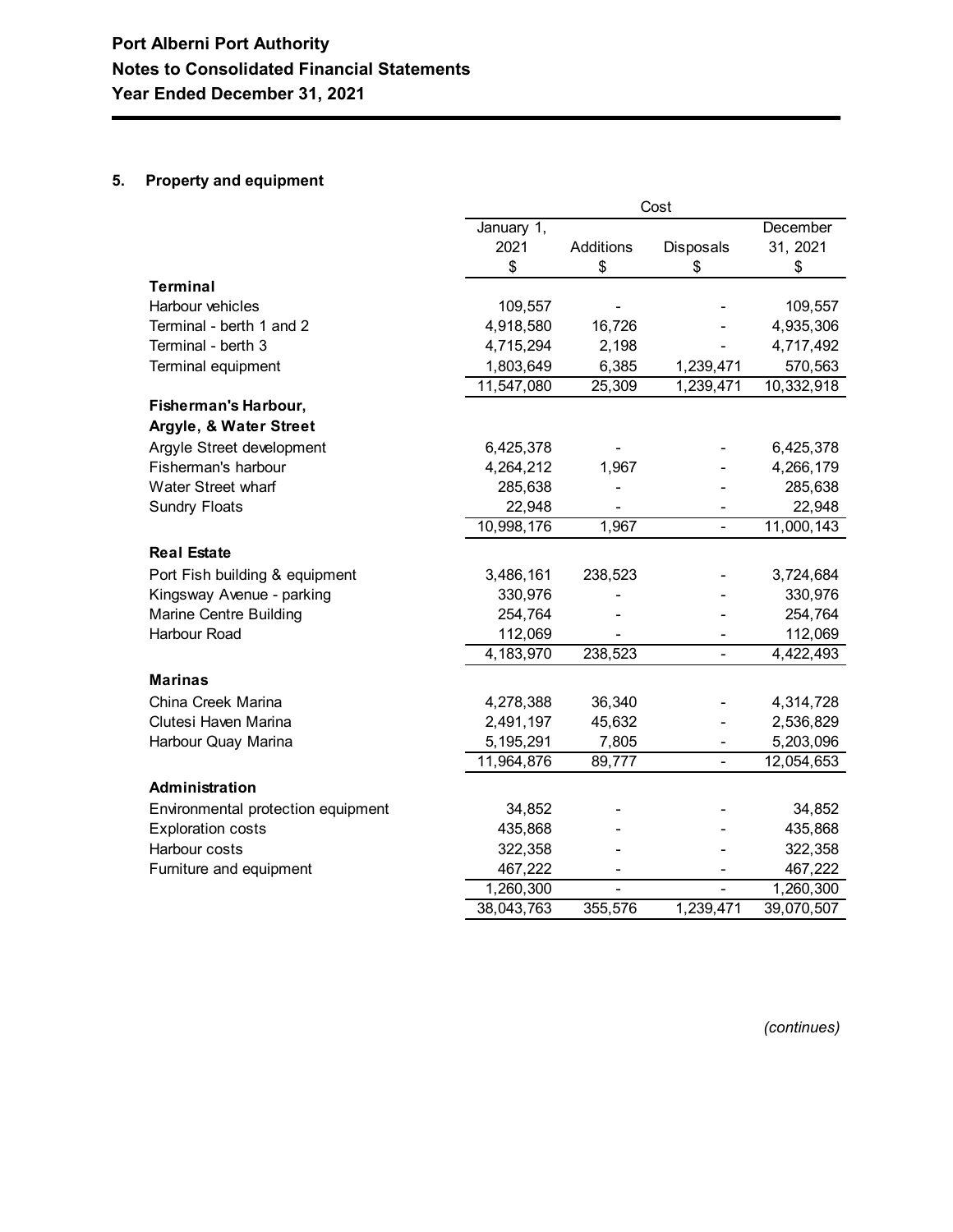## 5. Property and equipment (continued)

| Property and equipment (continued) |                    |         |                                              |                      |            |
|------------------------------------|--------------------|---------|----------------------------------------------|----------------------|------------|
|                                    |                    |         |                                              |                      |            |
|                                    | January 1,<br>2021 | Expense | <b>Accumulated Amortization</b><br>Disposals | December<br>31, 2021 | Value 2021 |
|                                    | \$                 | \$      | \$                                           | \$                   | \$         |
| <b>Terminal</b>                    |                    |         |                                              |                      |            |
| Harbour vehicles                   | 109,557            |         |                                              | 109,557              |            |
| Terminal - berth 1 and 2           | 4,709,714          | 29,099  |                                              | 4,738,813            | 196,493    |
| Terminal - berth 3                 | 3,464,957          | 27,375  |                                              | 3,492,332            | 1,225,160  |
| Terminal equipment                 | 1,481,633          | 48,257  | 1,215,535                                    | 314,355              | 256,208    |
|                                    | 9,765,861          | 104,731 | 1,215,535                                    | 8,655,057            | 1,677,861  |
| Fisherman's Harbour,               |                    |         |                                              |                      |            |
| Argyle, & Water Street             |                    |         |                                              |                      |            |
| Argyle Street development          | 2,301,553          | 163,150 |                                              | 2,464,703            | 3,960,675  |
| Fisherman's harbour                | 1,672,420          | 140,444 |                                              | 1,812,864            | 2,453,315  |
| Water Street wharf                 | 203,006            | 9,181   |                                              | 212,187              | 73,451     |
| <b>Sundry Floats</b>               | 18,137             | 1,114   |                                              | 19,251               | 3,697      |
|                                    | 4, 195, 116        | 313,889 | $\blacksquare$                               | 4,509,005            | 6,491,138  |
|                                    |                    |         |                                              |                      |            |
| <b>Real Estate</b>                 |                    |         |                                              |                      |            |
| Port Fish building & equipment     | 1,927,573          | 97,639  |                                              | 2,025,212            | 1,699,472  |
| Kingsway Avenue - parking          | 330,976            |         |                                              | 330,976              |            |
| <b>Marine Centre Building</b>      | 222,343            | 1,752   |                                              | 224,095              | 30,669     |
| Harbour Road                       | 112,069            |         | $\overline{\phantom{a}}$                     | 112,069              |            |
|                                    | 2,592,961          | 99,391  | $\blacksquare$                               | 2,692,352            | 1,730,141  |
| <b>Marinas</b>                     |                    |         |                                              |                      |            |
| China Creek Marina                 | 3,122,954          | 72,469  |                                              | 3,195,423            | 1,119,305  |
| Clutesi Haven Marina               | 1,867,433          | 52,549  |                                              | 1,919,982            | 616,847    |
| Harbour Quay Marina                | 4,454,652          | 89,571  | ٠                                            | 4,544,223            | 658,873    |
|                                    | 9,445,039          | 214,589 | $\blacksquare$                               | 9,659,628            | 2,395,025  |
| Administration                     |                    |         |                                              |                      |            |
|                                    |                    |         |                                              |                      |            |
| Environmental protection           |                    |         |                                              |                      |            |
| equipment                          | 34,852             |         |                                              | 34,852               |            |
| <b>Exploration costs</b>           | 174,348            | 87,174  |                                              | 261,522              | 174,346    |
| Harbour costs                      | 320,310            | 2,048   |                                              | 322,358              |            |
| Furniture and equipment            | 455,212            | 4,592   |                                              | 459,804              | 7,418      |
|                                    | 984,722            | 93,814  | $\overline{\phantom{a}}$                     | 1,078,536            | 181,764    |
|                                    | 26,983,699         | 826,414 | 1,215,535                                    | 26,594,578           |            |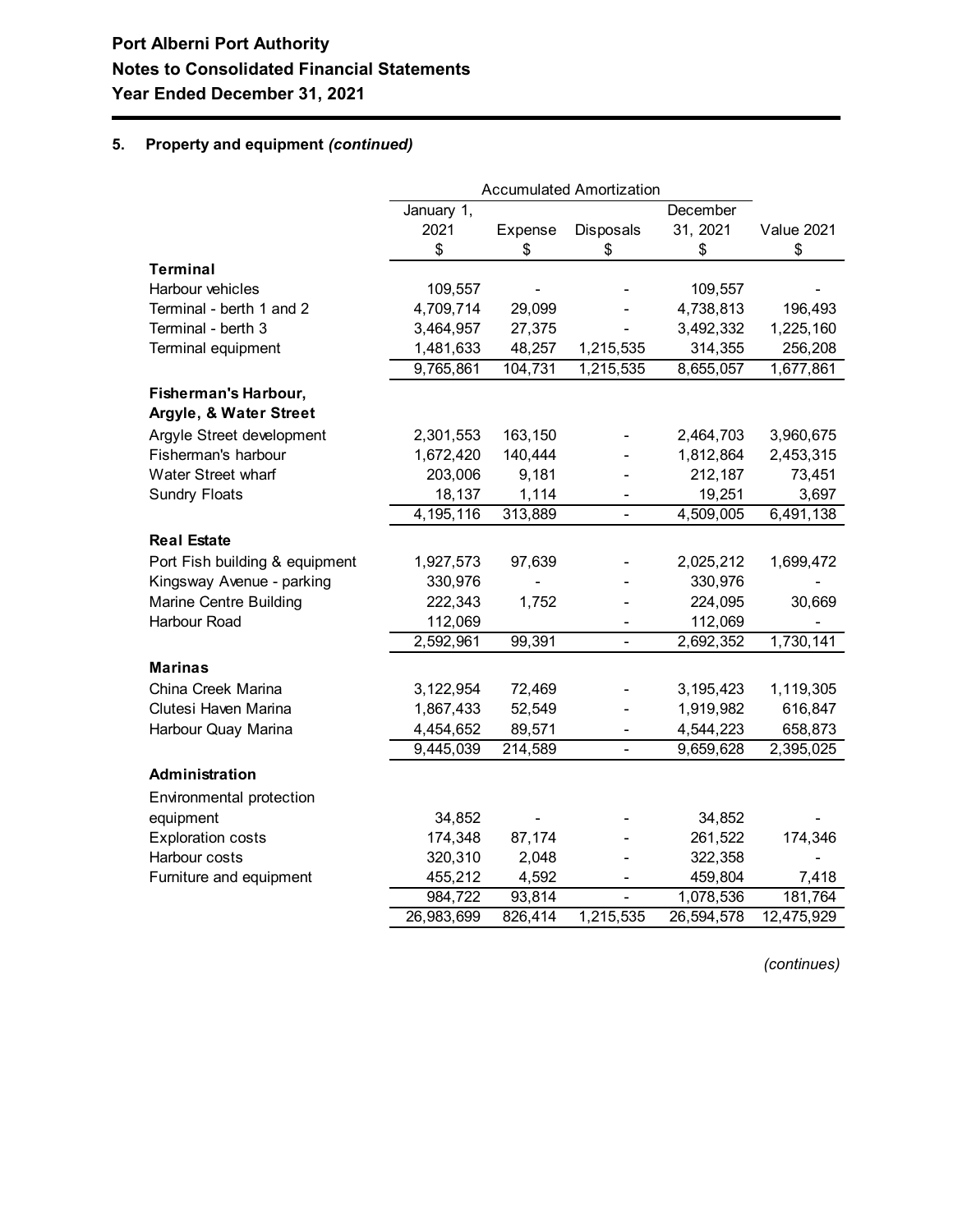## 5. Property and equipment (continued)

| Property and equipment (continued) |            |                 |                          |                |
|------------------------------------|------------|-----------------|--------------------------|----------------|
|                                    |            |                 | Cost                     |                |
|                                    | January 1, |                 |                          | December       |
|                                    | 2020<br>\$ | Additions<br>\$ | Disposals<br>\$          | 31, 2020<br>\$ |
| <b>Terminal</b>                    |            |                 |                          |                |
| Harbour vehicles                   | 109,557    |                 |                          | 109,557        |
| Terminal - berth 1 and 2           | 4,903,888  | 14,692          |                          | 4,918,580      |
| Terminal - berth 3                 | 4,631,824  | 83,470          |                          | 4,715,294      |
| Terminal equipment                 | 1,802,038  | 1,611           | $\blacksquare$           | 1,803,649      |
|                                    | 11,447,307 | 99,773          | $\blacksquare$           | 11,547,080     |
| Fisherman's Harbour,               |            |                 |                          |                |
|                                    |            |                 |                          |                |
| Argyle, & Water Street             |            |                 |                          |                |
| Argyle Street development          | 6,425,378  |                 |                          | 6,425,378      |
| Fisherman's harbour                | 4,254,462  | 9,750           |                          | 4,264,212      |
| Water Street wharf                 | 285,638    | $\blacksquare$  |                          | 285,638        |
| <b>Sundry Floats</b>               | 22,948     |                 |                          | 22,948         |
|                                    | 10,988,426 | 9,750           | $\blacksquare$           | 10,998,176     |
| <b>Real Estate</b>                 |            |                 |                          |                |
| Port Fish building & equipment     | 1,888,872  | 1,597,289       |                          | 3,486,161      |
| Kingsway Avenue - parking          | 330,976    |                 |                          | 330,976        |
| Marine Centre Building             | 254,764    |                 |                          | 254,764        |
| Harbour Road                       | 112,069    |                 | $\overline{\phantom{a}}$ | 112,069        |
|                                    | 2,586,681  | 1,597,289       | $\blacksquare$           | 4,183,970      |
|                                    |            |                 |                          |                |
| <b>Marinas</b>                     |            |                 |                          |                |
| China Creek Marina                 | 4,208,850  | 69,538          |                          | 4,278,388      |
| Clutesi Haven Marina               | 2,400,524  | 90,673          |                          | 2,491,197      |
| Harbour Quay Marina                | 5,160,540  | 34,751          |                          | 5, 195, 291    |
|                                    | 11,769,914 | 194,962         | $\blacksquare$           | 11,964,876     |
| Administration                     |            |                 |                          |                |
|                                    |            |                 |                          |                |
| Environmental protection           |            |                 |                          |                |
| equipment                          | 34,852     |                 |                          | 34,852         |
| <b>Exploration costs</b>           | 435,868    |                 |                          | 435,868        |
| Harbour costs                      | 315,740    | 6,618           |                          | 322,358        |
| Furniture and equipment            | 464,975    | 2,247           | ۰                        | 467,222        |
|                                    | 1,251,435  | 8,865           | $\blacksquare$           | 1,260,300      |
|                                    | 38,043,763 | 1,910,639       | $\blacksquare$           | 39,954,402     |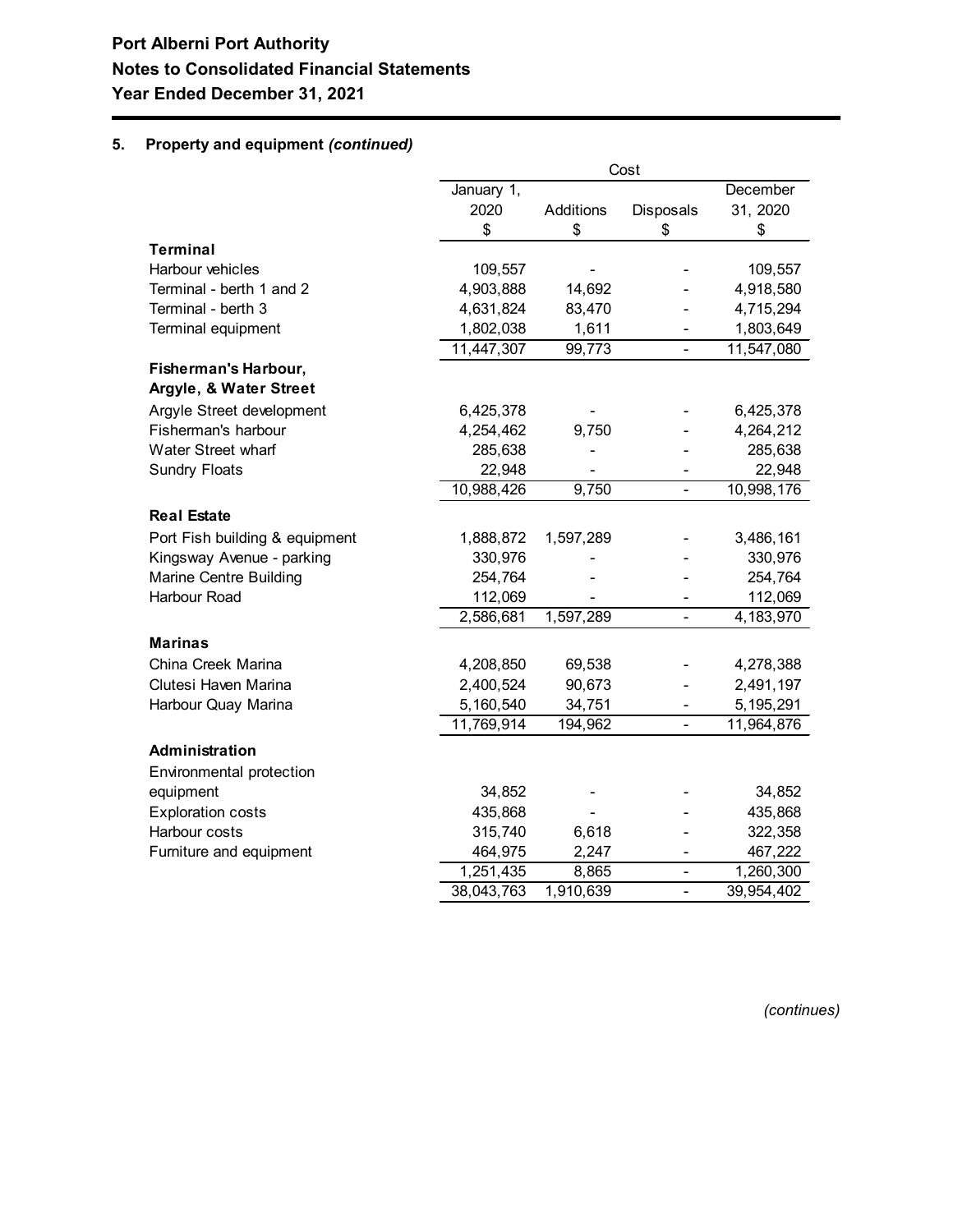## 5. Property and equipment (continued)

| Property and equipment (continued) |            |                                 |                          |             |                   |
|------------------------------------|------------|---------------------------------|--------------------------|-------------|-------------------|
|                                    |            | <b>Accumulated Amortization</b> |                          |             |                   |
|                                    | January 1, |                                 |                          | December    |                   |
|                                    | 2020       | Expense                         | Disposals                | 31, 2020    | <b>Value 2020</b> |
|                                    | \$         | \$                              | \$                       | \$          | \$                |
| <b>Terminal</b>                    |            |                                 |                          |             |                   |
| Harbour vehicles                   | 109,557    |                                 |                          | 109,557     |                   |
| Terminal - berth 1 and 2           | 4,682,186  | 27,528                          |                          | 4,709,714   | 208,866           |
| Terminal - berth 3                 | 3,441,308  | 23,649                          |                          | 3,464,957   | 1,250,337         |
| Terminal equipment                 | 1,431,708  | 49,925                          | $\blacksquare$           | 1,481,633   | 322,016           |
|                                    | 9,664,759  | 101,102                         | $\sim$                   | 9,765,861   | 1,781,219         |
|                                    |            |                                 |                          |             |                   |
| Fisherman's Harbour,               |            |                                 |                          |             |                   |
| Argyle, & Water Street             |            |                                 |                          |             |                   |
| Argyle Street development          | 2,136,706  | 164,847                         |                          | 2,301,553   | 4,123,825         |
| Fisherman's harbour                | 1,530,576  | 141,844                         |                          | 1,672,420   | 2,591,792         |
| Water Street wharf                 | 193,825    | 9,181                           |                          | 203,006     | 82,632            |
| <b>Sundry Floats</b>               | 17,022     | 1,115                           |                          | 18,137      | 4,811             |
|                                    | 3,878,129  | 316,987                         | $\sim$                   | 4, 195, 116 | 6,803,060         |
| <b>Real Estate</b>                 |            |                                 |                          |             |                   |
| Port Fish building & equipment     | 1,882,408  | 45,165                          |                          | 1,927,573   | 1,558,588         |
| Kingsway Avenue - parking          | 330,976    |                                 |                          | 330,976     |                   |
| Marine Centre Building             | 220,590    | 1,753                           |                          | 222,343     | 32,421            |
| Harbour Road                       | 112,069    | $\overline{\phantom{a}}$        |                          | 112,069     |                   |
|                                    | 2,546,043  | 46,918                          | $\blacksquare$           | 2,592,961   | 1,591,009         |
|                                    |            |                                 |                          |             |                   |
| <b>Marinas</b>                     |            |                                 |                          |             |                   |
| China Creek Marina                 | 3,045,784  | 77,170                          |                          | 3, 122, 954 | 1,155,434         |
| Clutesi Haven Marina               | 1,822,410  | 45,023                          |                          | 1,867,433   | 623,764           |
| Harbour Quay Marina                | 4,326,658  | 127,994                         | $\overline{\phantom{a}}$ | 4,454,652   | 740,639           |
|                                    | 9,194,852  | 250,187                         | $\sim$                   | 9,445,039   | 2,519,837         |
| Administration                     |            |                                 |                          |             |                   |
|                                    |            |                                 |                          |             |                   |
| Environmental protection           |            |                                 |                          |             |                   |
| equipment                          | 34,852     |                                 |                          | 34,852      |                   |
| <b>Exploration costs</b>           | 87,174     | 87,174                          |                          | 174,348     | 261,520           |
| Harbour costs                      | 312,740    | 7,570                           | $\blacksquare$           | 320,310     | 2,048             |
| Furniture and equipment            | 450,052    | 5,160                           |                          | 455,212     | 12,010            |
|                                    | 884,818    | 99,904                          | $\overline{\phantom{a}}$ | 984,722     | 275,578           |
|                                    | 26,081,427 | 815,098                         | $\sim$                   | 26,983,699  | 12,970,703        |

## 6. Investment properties

Investment properties are comprised of the Port Fish Building and the Marine Centre Building. Included in the Port Authority's income is rental income from investment properties of \$123,581 (2020: \$124,780). A reconciliation of the investment properties' carrying amounts, including their gross carrying amounts and accumulated amortization, is included in Note 5.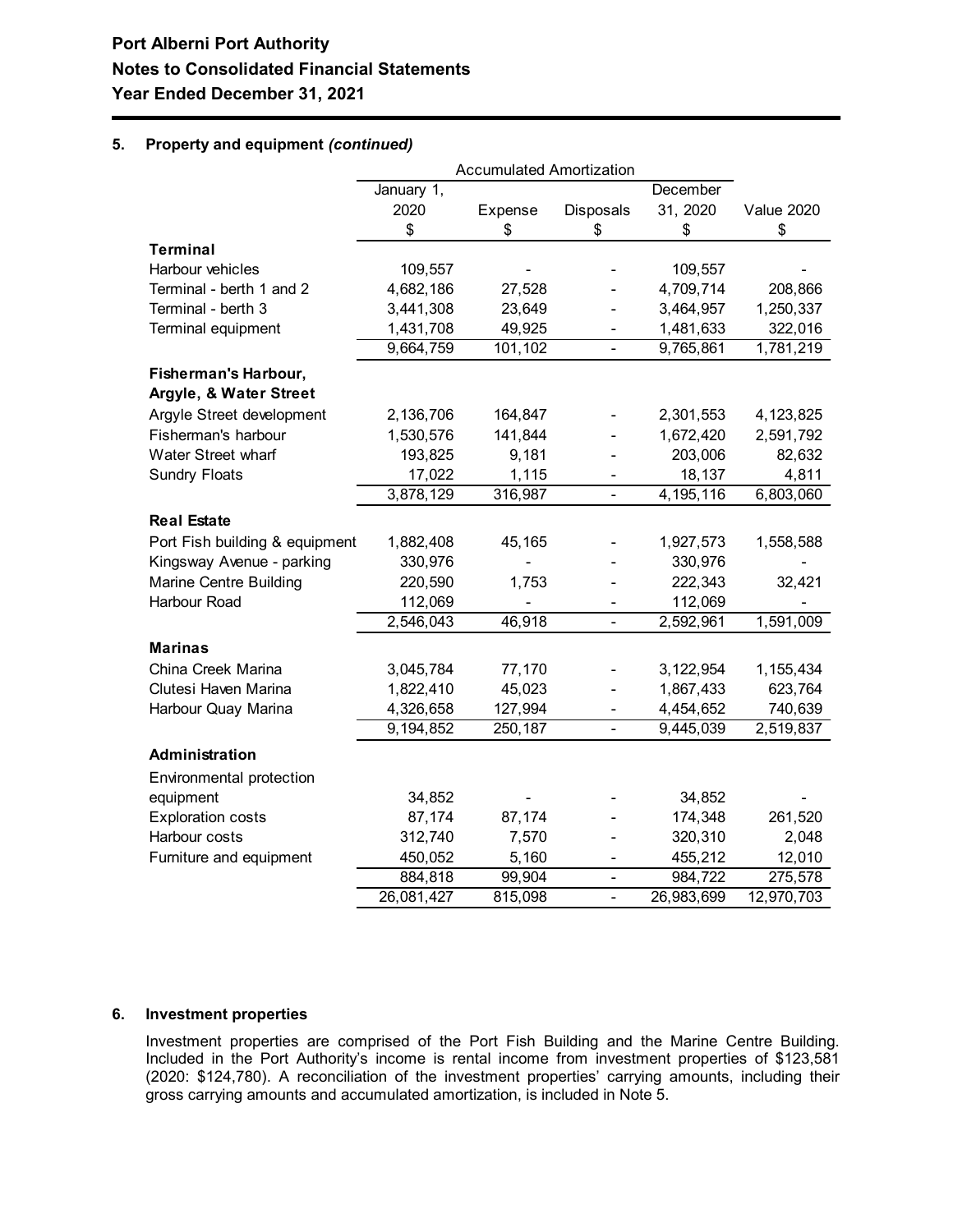## 7. Deferred government contributions

The Port Authority has received the following government contributions:

|                                                                       | 2021                 | 2020                    |
|-----------------------------------------------------------------------|----------------------|-------------------------|
| Balance, beginning of year                                            | 4,892,439            | 3,987,324               |
| Amount recognized as amortization<br>Amounts received during the year | (260, 790)<br>25,000 | (184, 885)<br>1,090,000 |
| Balance, end of year                                                  | 4,656,649            | 4,892,439               |

### 8. Reserve for harbour maintenance and development

The Port Authority has appropriated equity, under the title "harbour maintenance and development", in the amount of \$2,500,000 (2020: \$2,500,000) for future upgrading and development of the port terminals, marinas, and harbour.

### 9. Commitments

The Port Authority has a long-term Head Lease with the Province of British Columbia for the management of provincial property in and along the Alberni Inlet. The present lease agreement originated on January 1, 1986 with a term to December 31, 2023. The revenue rate allocation for the term to December 31, 2021 was 50% to the Port Authority.

The Port Authority has a long-term lease with the Regional District of Alberni-Clayoquot for the operation of a campground with a term to December 31, 2029. Annual rent equivalent of 2.4% of the camping revenue is payable each year to the Regional District of Alberni-Clayoquot. A new rent rate is under review. The lease has a cancellation clause of one year for the Port Authority and five years for the Regional District.

The Port Authority has a lease with the City of Port Alberni for Clutesi Haven Marina properties. The term of the lease is to December 31, 2039 with an option to renew for a further 21 years. The rent is \$1 per year and subject to negotiation by mutual agreement for each five year period which commenced January 1, 2015.

The Port Authority has a long-term lease with the Province of British Columbia for the marina lands at China Creek Marina. The term of the lease is to January 31, 2025. The annual fee for use is 4% of the potential gross income from moorage.

The total income earned from subleases for 2021 is \$1,227,017 (2020: \$997,445). The variable lease payments for 2021 are \$20,747 (2020: \$16,289). The cash outflows for 2021 are \$532,464 (2020: \$451,019).

### 10. Loan approval

The Port Authority has a facility with a commercial bank to borrow up to \$1 million, providing the equivalent amount of investments are pledged as security. The rate of interest is commercial bank prime. There was no balance payable at year end.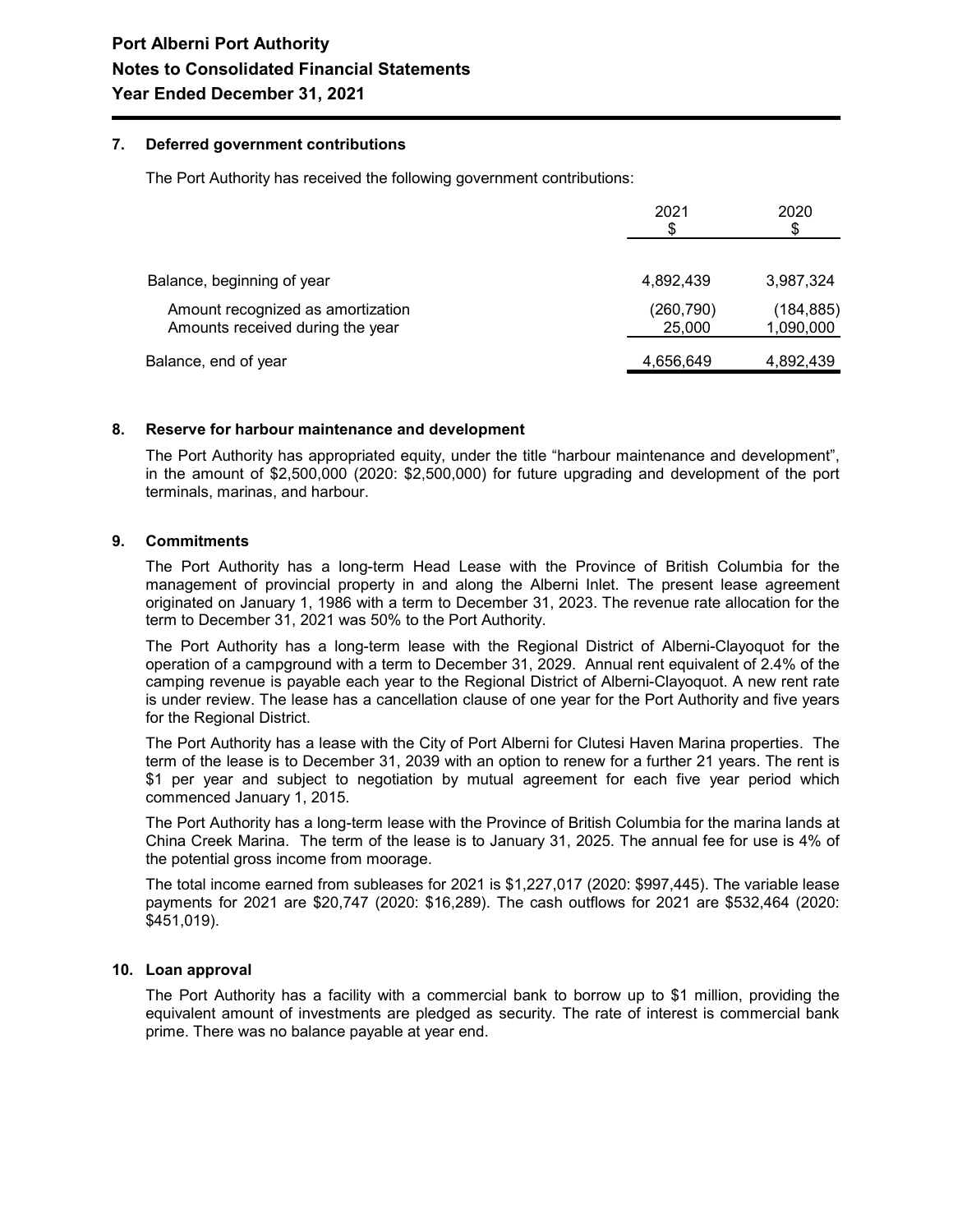## 11. Gross revenue charge

In order to maintain its Letters Patent in good standing, the Port Authority is required to annually pay the Minister of Transport a charge on gross revenues. The charge is calculated by reference to gross revenues at a rate of 2% on the first \$10 million and at variable rates thereafter.

#### 12. Municipal Accord - City of Port Alberni

In accordance with the Payments in Lieu of Taxes Act, the Port Authority is required to make annual payments to the City of Port Alberni. In 2020, the Port Authority and the City of Port Alberni had an Accord between the parties. The Port Authority contributed \$95,000 per annum towards the DOCK+ Food Hub project in lieu of the payment to the City. This agreement was in the interest of continued collaboration on the projects of common interest and for the benefit of the community. This payment was reported as part of the deferred capital contributions. In 2021, this agreement ended and the Port Authority made a payment in lieu of taxes of \$194,317.

#### 13. Capital management

The Port Authority's objective in managing its capital is to fund operations and property and equipment acquisitions. The Port Authority's capital is comprised of assets and liabilities that are liquid. The Port Authority is not subject to any externally imposed capital requirements.

The Port Authority manages the capital based on changes in economic conditions and risk assessment. The Port Authority has sufficient cash and short-term investments to continue to fund the Port's operations.

|                                                                             | 2021                   | 2020                    |
|-----------------------------------------------------------------------------|------------------------|-------------------------|
| Cash and short-term investments<br>Accounts payable and accrued liabilities | 4,488,920<br>(644.068) | 3,623,888<br>(835, 360) |
| Net excess                                                                  | 3,844,852              | 2,788,528               |

Management has estimated that the Port Authority is committed to expenditures totaling \$68,500 (2020: \$408,500) for property and equipment for the next fiscal year.

#### 14. Financial instruments

The fair value of the Port Authority's financial instruments and their related carrying values are categorized as follows:

|                                                                                                                                    | 2021                   |            | 2020                    |                 |
|------------------------------------------------------------------------------------------------------------------------------------|------------------------|------------|-------------------------|-----------------|
|                                                                                                                                    | <b>Book Value</b><br>S | Fair Value | <b>Book Value</b><br>ß. | Fair Value<br>S |
| <b>Financial Assets</b><br>Loans and receivables<br>Accounts receivable<br>Fair value through profit & loss<br>Cash and short-term | 353,730                | 353,730    | 342,708                 | 342,718         |
| investments                                                                                                                        | 4,488,920              | 4,488,920  | 3,623,888               | 3,623,888       |
|                                                                                                                                    | 4,842,650              | 4,842,650  | 3,966,596               | 3,966,606       |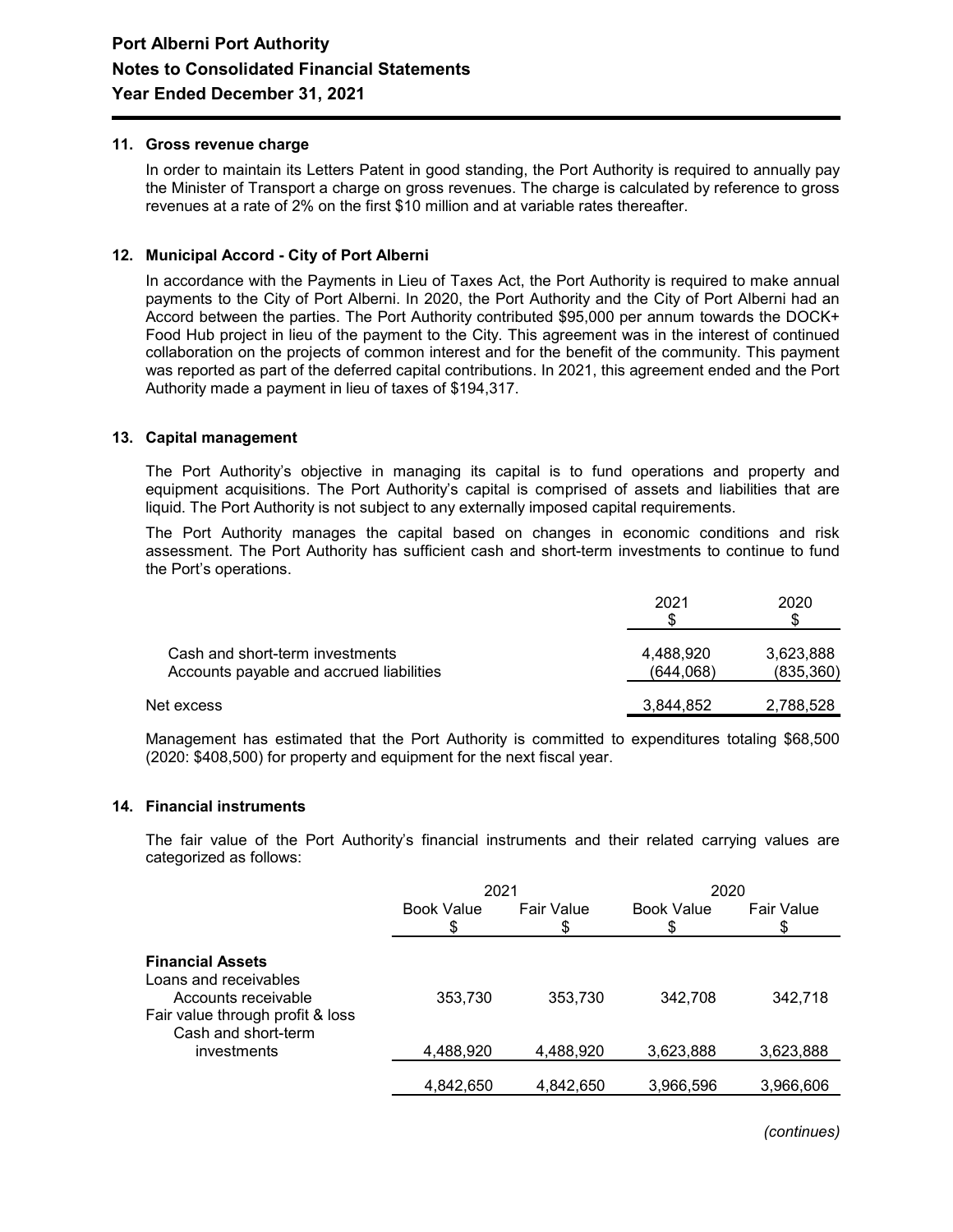## 14. Financial instruments (continued)

|                                                                                                                                 |                    | 2021               |                    | 2020               |
|---------------------------------------------------------------------------------------------------------------------------------|--------------------|--------------------|--------------------|--------------------|
|                                                                                                                                 | <b>Book Value</b>  | Fair Value         | <b>Book Value</b>  | <b>Fair Value</b>  |
| <b>Financial Liabilities</b><br>Other financial liabilities<br>Accounts payable and<br>accrued liabilities<br>Security deposits | 644,068<br>350,675 | 644.068<br>350,675 | 835,361<br>202,335 | 835,361<br>202,335 |
|                                                                                                                                 | 994,743            | 994,743            | 1,037,696          | 1,037,696          |

The financial instruments that are measured subsequent to initial recognition at fair value use the following fair value hierarchy to determine fair value:

i) Level 1 – fair value measurements are derived from quoted market prices of identical assets.

ii) Level 2 – fair value measurements are derived from valuation techniques developed from observable market data for similar assets or liabilities.

iii) Level 3 – fair value measurements are derived from valuation techniques developed without observable market data.

Fair value of cash and short-term investments was determined using Level 1 as quoted market prices were available. The fair value of accounts receivable, accounts payable and accrued liabilities, and security deposits approximates their carrying value because of their short-term nature.

## 15. Financial risks and concentration of risks

### Risk Management Policies

The Port Authority, through its financial instruments, is exposed to a variety of financial risks: credit risk, liquidity risk and market risk (including currency risk, interest rate risk and other price risk). The following evaluates the nature and extent of the risks at the end of the reporting period. There have been no significant changes to the Port Authority's risk exposure from the prior year.

### Credit risk

Credit risk is the potential for financial loss should a counter party in a transaction fail to meet its obligations. The Port Authority is exposed to credit risk from its accounts receivable. In order to reduce this risk, the Port Authority has credit policies which include the analysis of the financial position of its customers and regular review of their credit limits. An allowance for doubtful accounts is established when factors surrounding the credit risk of specific amounts, historical trends, and other information indicate that an amount may not be collectible. At year end, an allowance for doubtful accounts of \$13,255 (2020: \$14,134) has been recorded. The Port Authority is not exposed to significant credit risk.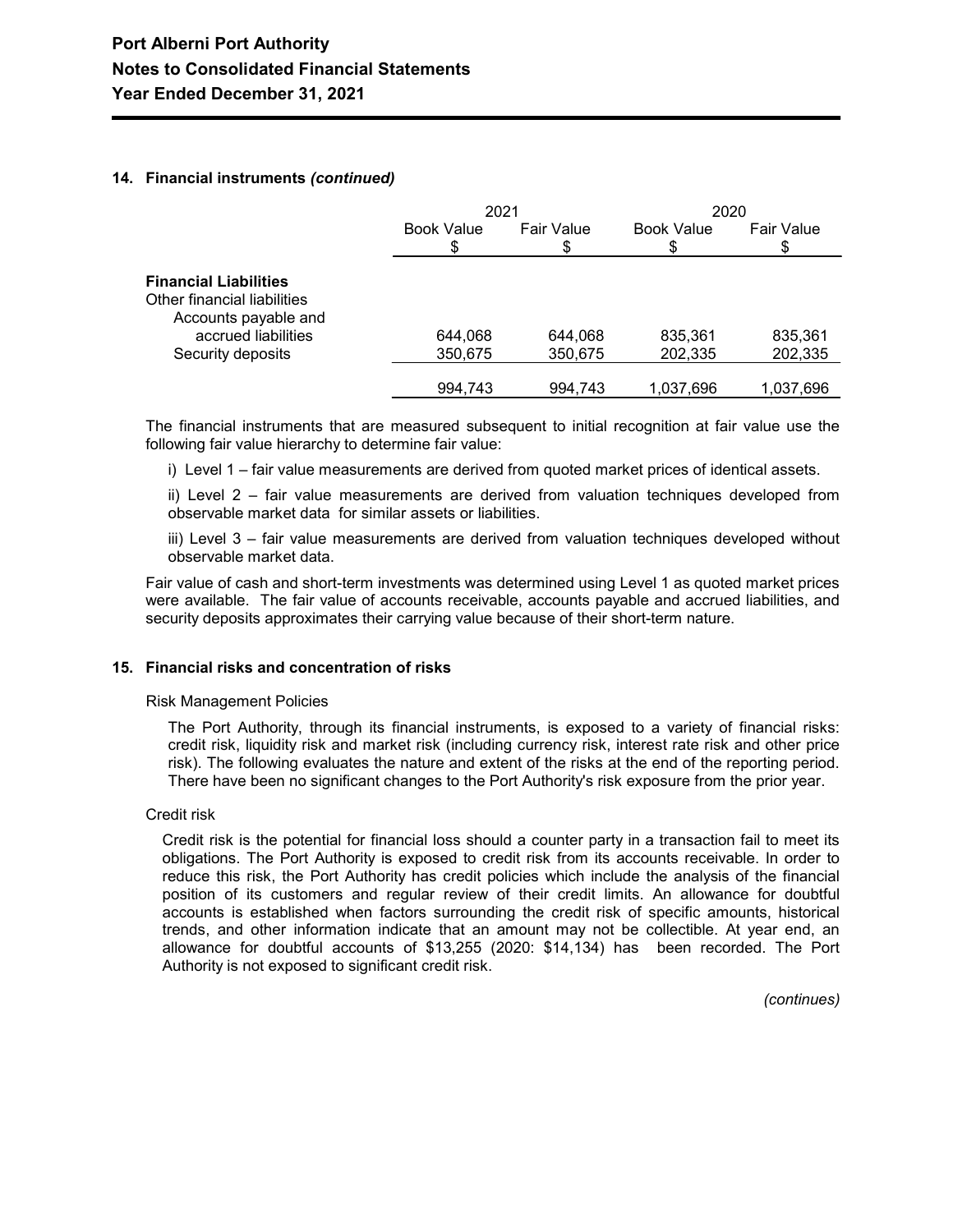### 15. Financial risks and concentration of risks (continued)

#### Liquidity risk

Liquidity risk is the risk that Port Authority will encounter difficulty in meeting obligations. The Port Authority manages liquidity risk by having a reserve for harbour maintenance and development and sufficient cash and short-term investments. The Port Authority is not exposed to significant liquidity risk.

#### Currency risk

Currency risk is the risk that the fair value or future cash flows of a financial instrument will fluctuate because of changes in foreign exchange rates. The Port Authority does not face significant currency risk exposure.

#### Interest rate risk

Interest rate risk is the risk that the fair value or future cash flows of a financial instrument will fluctuate because of changes in market interest rates.

The Port Authority is exposed to interest rate risk on its short-term investments. The Port Authority manages interest rate risk by holding investments in accordance with the Canada Marine Act. The Port Authority is not exposed to significant interest rate risk.

#### Other price risk

Other price risk is the risk that the fair value or future cash flows of a financial instrument will fluctuate because of changes in market prices, other than those arising from interest rate risk or currency risk. The Port Authority manages other price risk by holding investments in accordance with the Canada Marine Act.

#### 16. Remuneration

As required by subsection 37(3) of the Canada Marine Act, the Port Authority must disclose the remuneration paid to the directors and president and chief executive officer in its annual financial statements. For the year ended December 31, 2021, directors' remuneration is as follows:

|                       | Salaries and<br>remuneration | Other benefits<br>\$ | Total<br>\$ |
|-----------------------|------------------------------|----------------------|-------------|
| S. Chrest - Director  | 12,950                       |                      | 12,950      |
| J. Cook - Director    | 11,550                       |                      | 11,550      |
| R. Crema - Director   | 6,983                        |                      | 6,983       |
| C. Dick - Director    | 10,500                       |                      | 10,500      |
| A. Elias - Director   | 5,250                        |                      | 5,250       |
| A. Haggard - Director | 10,500                       |                      | 10,500      |
| D. Jonsson - Director | 10.500                       |                      | 10.500      |
| K. McRae-Director     | 6,300                        |                      | 6,300       |
| Z. Knezevic - CEO     | 165,000                      | 23,536               | 188,536     |
|                       | 239,533                      | 23,536               | 263,069     |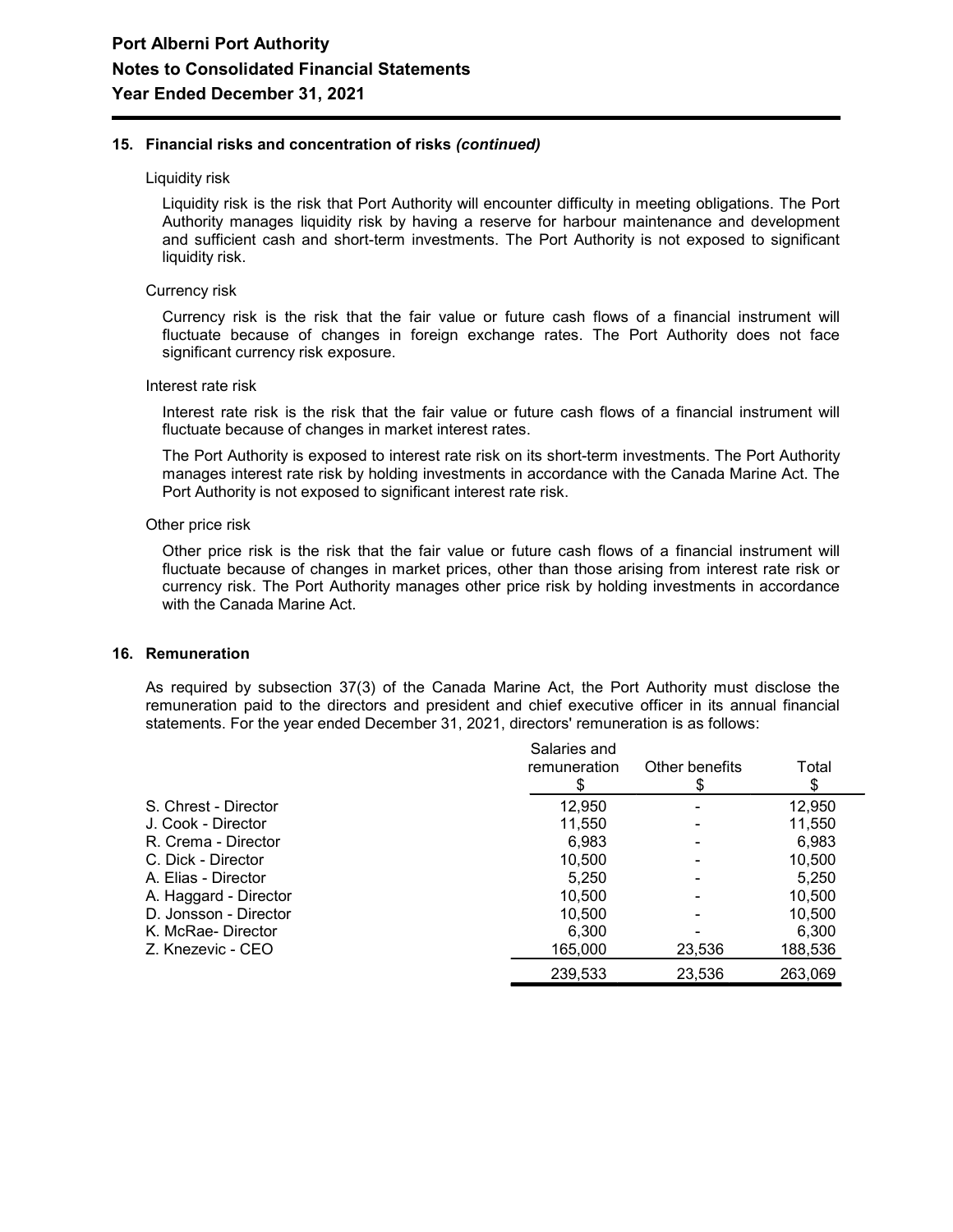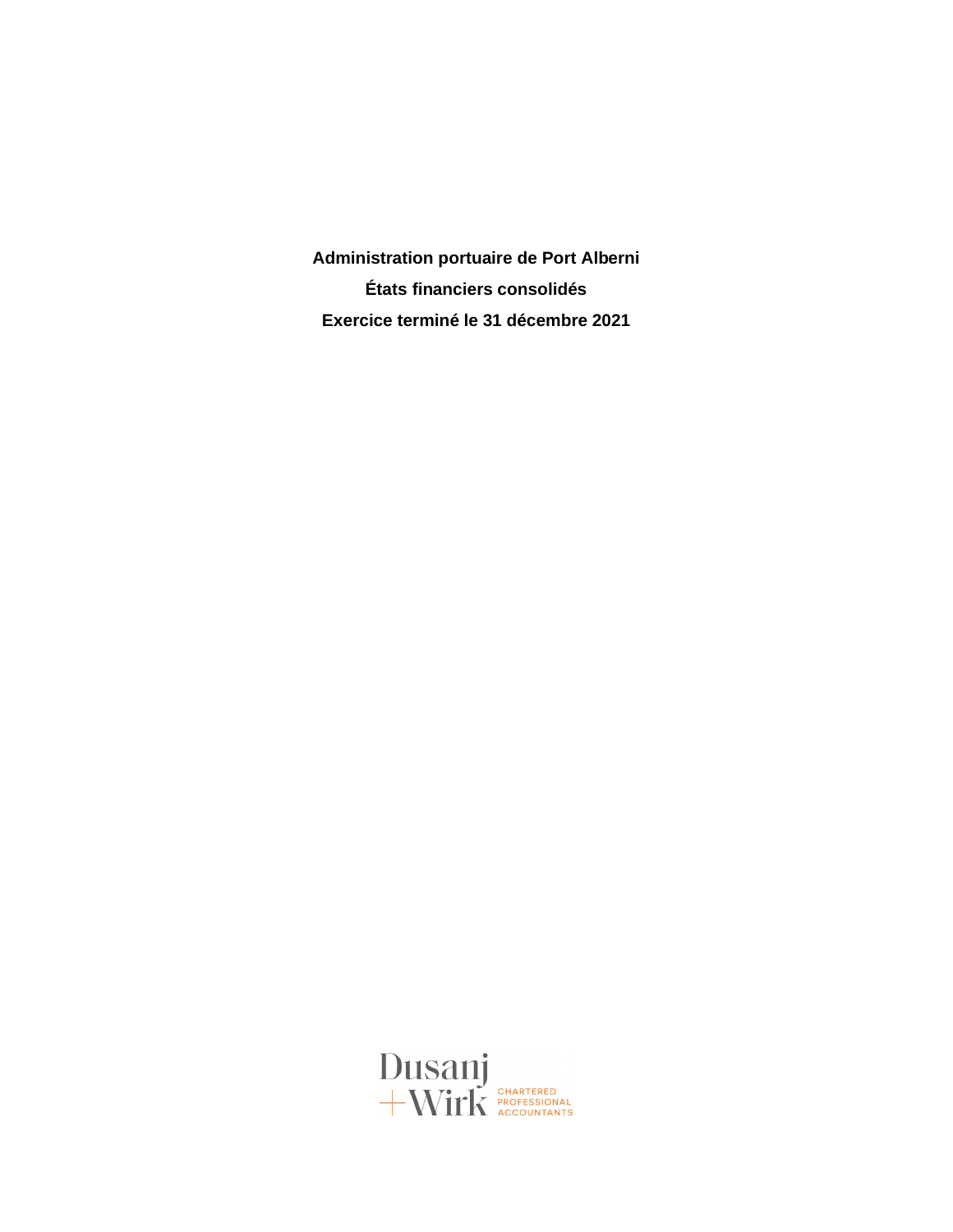

## **Rapport du vérificateur indépendant**

## **Aux membres de l'Administration portuaire de Port Alberni**

#### **Rapport sur les états financiers consolidés**

#### **Opinion**

Nous avons vérifié les états financiers de l'Administration portuaire de Port Alberni (l'Administration portuaire) qui comprennent l'état consolidé de sa situation financière au 31 décembre 2021, les états consolidés de l'avoir, des recettes, des dépenses et des flux de trésorerie de l'exercice terminé à cette date, ainsi que les notes sur les états financiers consolidés, notamment un résumé des principales conventions comptables.

À notre avis, ces états financiers consolidés donnent, à tous les égards importants, une image fidèle de la situation financière de l'Administration portuaire de Port Alberni au 31 décembre 2021 ainsi que de son rendement financier et de ses flux de trésorerie consolidés pour l'exercice terminé à cette date, le tout conformément aux Normes internationales d'information financière (NIIF).

#### **Base de l'opinion**

Nous avons procédé à notre vérification conformément aux normes de vérification généralement reconnues au Canada. Nos responsabilités en vertu de ces normes sont décrites plus en détail dans la section de ce rapport intitulée *Responsabilités du vérificateur à l'égard de la vérification des états financiers consolidés.* Conformément aux exigences déontologiques pertinentes pour la vérification d'états financiers consolidés au Canada, nous sommes indépendants de l'Administration portuaire. Nous avons ainsi rempli nos autres responsabilités déontologiques conformément à ces exigences. Nous estimons que les preuves de vérification que nous avons obtenues sont suffisantes et adéquates pour nous permettre de fonder notre opinion sur elles.

### **Responsabilités de la direction et des personnes chargées de la gouvernance à l'égard des états financiers consolidés**

La préparation et la présentation fidèle de ces états financiers consolidés incombent à la direction de l'Administration portuaire en vertu des NIIF et des mécanismes de contrôle interne que la direction juge nécessaires pour qu'ils soient exempts d'inexactitudes importantes, que celles-ci soient le résultat de fraudes ou d'erreurs.

En préparant les états financiers consolidés, la direction a la responsabilité d'évaluer la capacité de l'Administration portuaire de poursuivre son exploitation. Elle se doit aussi de divulguer, le cas échéant, les questions relatives à la continuité de cette exploitation. De même, elle se doit d'utiliser la méthode de comptabilité de la continuité d'exploitation, à moins qu'elle n'ait l'intention soit de liquider l'Administration portuaire, soit de cesser ses activités, ou qu'elle ne puisse faire autrement de manière réaliste.

Les personnes chargées de la gouvernance ont la responsabilité de superviser le processus de communication de l'information financière de l'Administration portuaire.

*(suite page suivante)*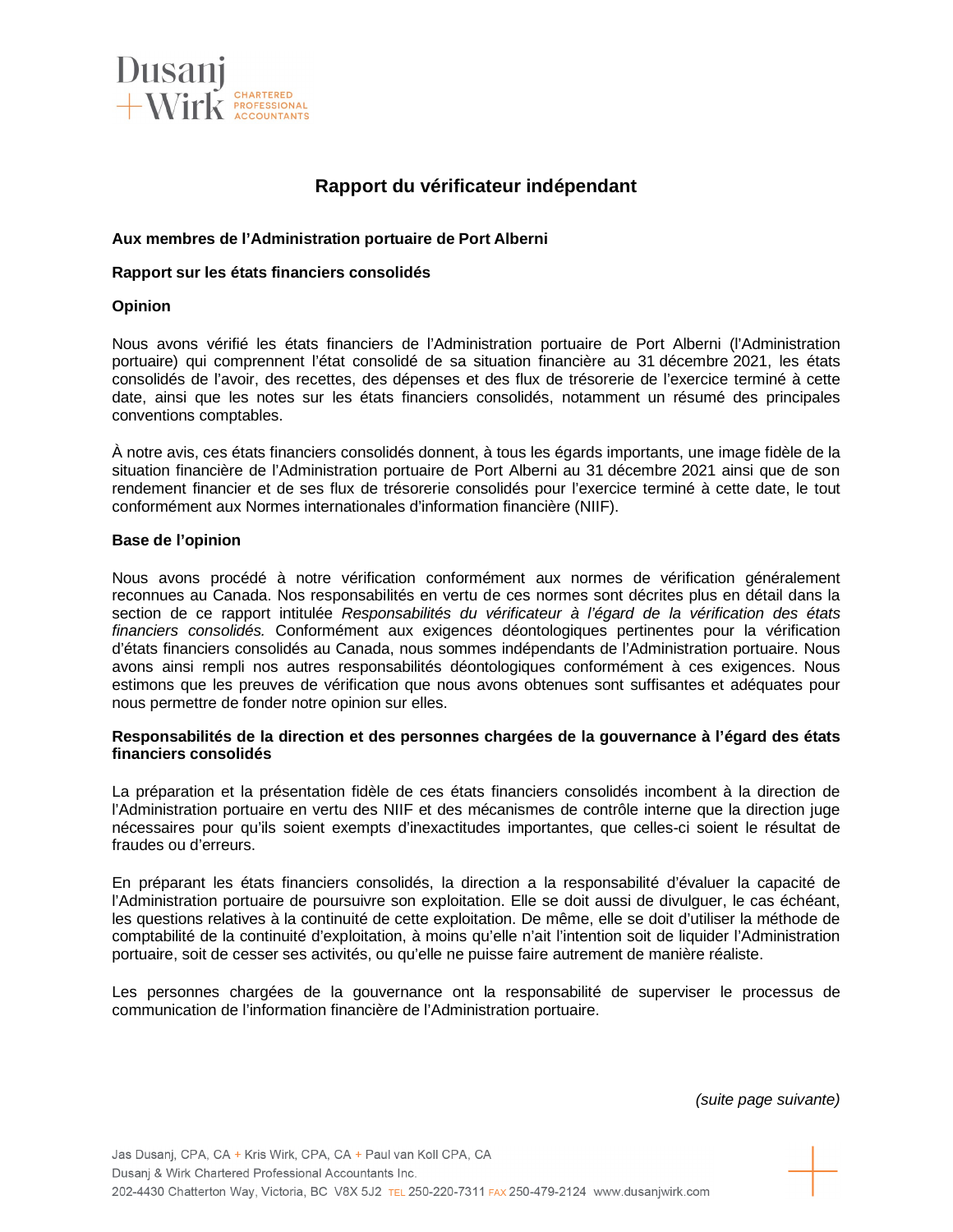

## **Responsabilité du vérificateur à l'égard de la vérification des états financiers consolidés**

Nos travaux visent à obtenir l'assurance raisonnable que les états financiers consolidés dans leur ensemble sont exempts d'inexactitudes importantes, qu'elles soient dues à des fraudes ou à des erreurs, ainsi qu'à produire un rapport de vérification qui inclut notre opinion. Bien qu'une assurance raisonnable constitue un haut degré de certitude, elle ne garantit pas qu'une vérification effectuée conformément aux normes généralement reconnues au Canada sera toujours en mesure de détecter une inexactitude importante si celle-ci existe. Les inexactitudes peuvent être le résultat de fraudes ou d'erreurs et sont considérées comme importantes si, individuellement ou dans leur ensemble, elles sont raisonnablement susceptibles d'influencer les décisions économiques prises par les utilisateurs à partir de ces états financiers consolidés.

Dans le cadre d'une vérification conforme aux normes généralement reconnues au Canada, nous exerçons notre jugement et demeurons sceptiques sur le plan professionnel tout au long du processus. De même :

 Nous reconnaissons et évaluons les risques d'inexactitudes importantes dans les états financiers consolidés, qu'elles soient dues à des fraudes ou à des erreurs; nous élaborons et mettons en œuvre des procédures de vérification adaptées à ces risques et nous recueillons des éléments probants suffisants et appropriés pour appuyer notre opinion. Le risque de passer à côté d'une inexactitude importante est plus élevé si celle-ci résulte d'une fraude plutôt que d'une erreur. En effet, une fraude est susceptible d'être le résultat de collusion, de falsification, d'omissions intentionnelles, de fausses déclarations ou du contournement du contrôle interne.

 Nous acquérons une compréhension du contrôle interne relatif à la vérification de manière à pouvoir élaborer des procédures adaptées aux circonstances, mais non dans le but d'exprimer une opinion sur l'efficacité du contrôle interne de l'Administration portuaire.

 Nous évaluons le caractère approprié des conventions comptables utilisées et le caractère raisonnable des estimations comptables et des informations pertinentes données par la direction.

 Nous tirons des conclusions sur le bien-fondé de l'utilisation par la direction de la méthode de comptabilité de la continuité d'exploitation et, d'après les éléments probants obtenus, nous déterminons s'il existe une forte incertitude liée à des événements ou à des conditions qui peuvent jeter un doute sérieux sur la capacité de l'Administration portuaire à poursuivre son exploitation. Si nous concluons qu'il existe une incertitude importante, nous sommes tenus d'attirer l'attention dans notre rapport de vérification sur les divulgations pertinentes dans les états financiers consolidés ou, si lesdites divulgations sont inadéquates, de modifier notre opinion. Nos conclusions s'appuient sur les éléments probants recueillis jusqu'à la date de notre rapport de vérification. Cependant, à l'avenir, d'autres événements ou conditions pourraient faire en sorte que l'Administration portuaire cesse d'être une entreprise en exploitation.

 Nous évaluons la présentation, la structure et le contenu des états financiers consolidés dans leur ensemble, y compris les informations fournies, et nous déterminons s'ils représentent les opérations et événements sous-jacents d'une manière qui en donne une image fidèle.

Nous communiquons avec les personnes responsables de la gouvernance au sujet, entre autres, de la portée et du calendrier prévus de la vérification et des constatations majeures de celle-ci, y compris toute lacune importante du contrôle interne que nous aurions relevée au cours du processus.

Dusanj & Wirk

30 mars 2022 Comptables professionnels agréés

Victoria, Colombie-Britannique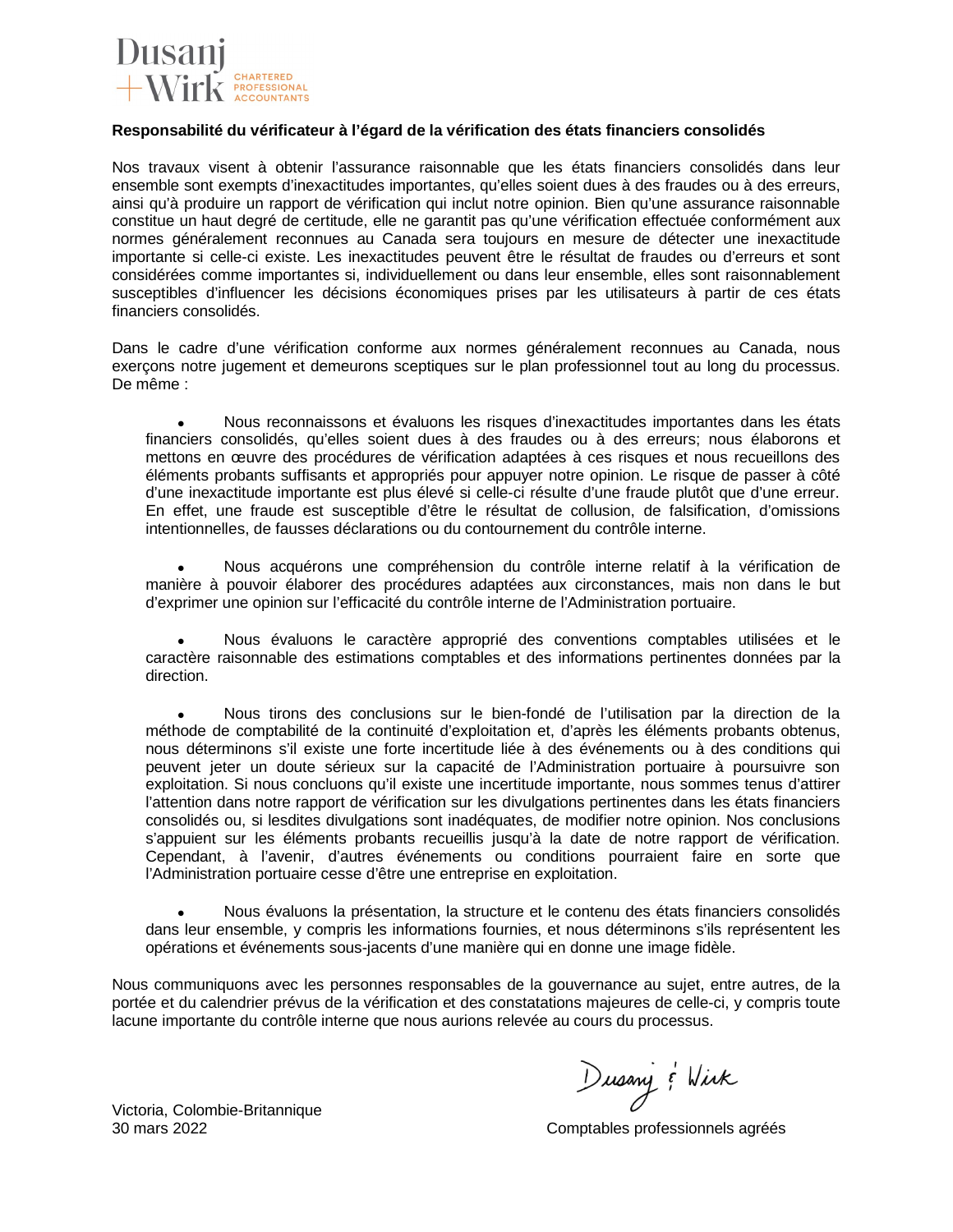## **Administration portuaire de Port Alberni État consolidé de la situation financière Au 31 décembre 2021**

|                                                                                                                                          | 2021<br>\$                                          | 2020<br>\$                                         |
|------------------------------------------------------------------------------------------------------------------------------------------|-----------------------------------------------------|----------------------------------------------------|
| <b>Actifs</b>                                                                                                                            |                                                     |                                                    |
| À court terme                                                                                                                            |                                                     |                                                    |
| Encaisse et placements à court terme (note 3)<br><b>Débiteurs</b><br><b>Stocks</b><br>Prêts en cours (note 4)<br>Charges payées d'avance | 4,488,920<br>353,730<br>32,620<br>49,998<br>102,199 | 3,623,888<br>342,718<br>36,627<br>49,998<br>95,862 |
|                                                                                                                                          | 5,027,467                                           | 4,149,093                                          |
| Biens immobiliers et équipement (notes 5,6)                                                                                              | 12,475,929                                          | 12,970,703                                         |
| <b>Total des actifs</b>                                                                                                                  | 17,503,396                                          | 17,119,796                                         |
| <b>Passifs</b>                                                                                                                           |                                                     |                                                    |
| À court terme                                                                                                                            |                                                     |                                                    |
| Créditeurs et charges à payer<br>Dépôts de garantie<br>Revenus reportés                                                                  | 644,067<br>350,675<br>150,597                       | 835,360<br>202,335<br>129,504                      |
|                                                                                                                                          | 1,145,339                                           | 1,167,199                                          |
| Contributions gouvernementales différées (note 7)                                                                                        | 4,656,649                                           | 4,892,439                                          |
| <b>Total des passifs</b>                                                                                                                 | 5,801,988                                           | 6,059,638                                          |
| Avoir                                                                                                                                    |                                                     |                                                    |
| Réserve pour l'entretien et le développement du havre (note 8)                                                                           | 2,500,000                                           | 2,500,000                                          |
| Bénéfices non répartis                                                                                                                   | 9,201,408                                           | 8,560,158                                          |
|                                                                                                                                          | 11,701,408                                          | 11,060,158                                         |
| Total des passifs et capitaux propres                                                                                                    | 17,503,396                                          | 17,119,796                                         |

Engagements *(note 9)*

**Approbation du conseil d'administration**

\_\_\_\_\_\_\_\_\_\_\_\_\_\_\_\_\_\_\_\_\_\_\_\_\_\_\_\_\_ *Président* \_\_\_\_\_\_\_\_\_\_\_\_\_\_\_\_\_\_\_\_\_\_\_\_\_\_\_\_\_ *Administrateur*

*Les notes suivantes font partie intégrante de ces états financiers.*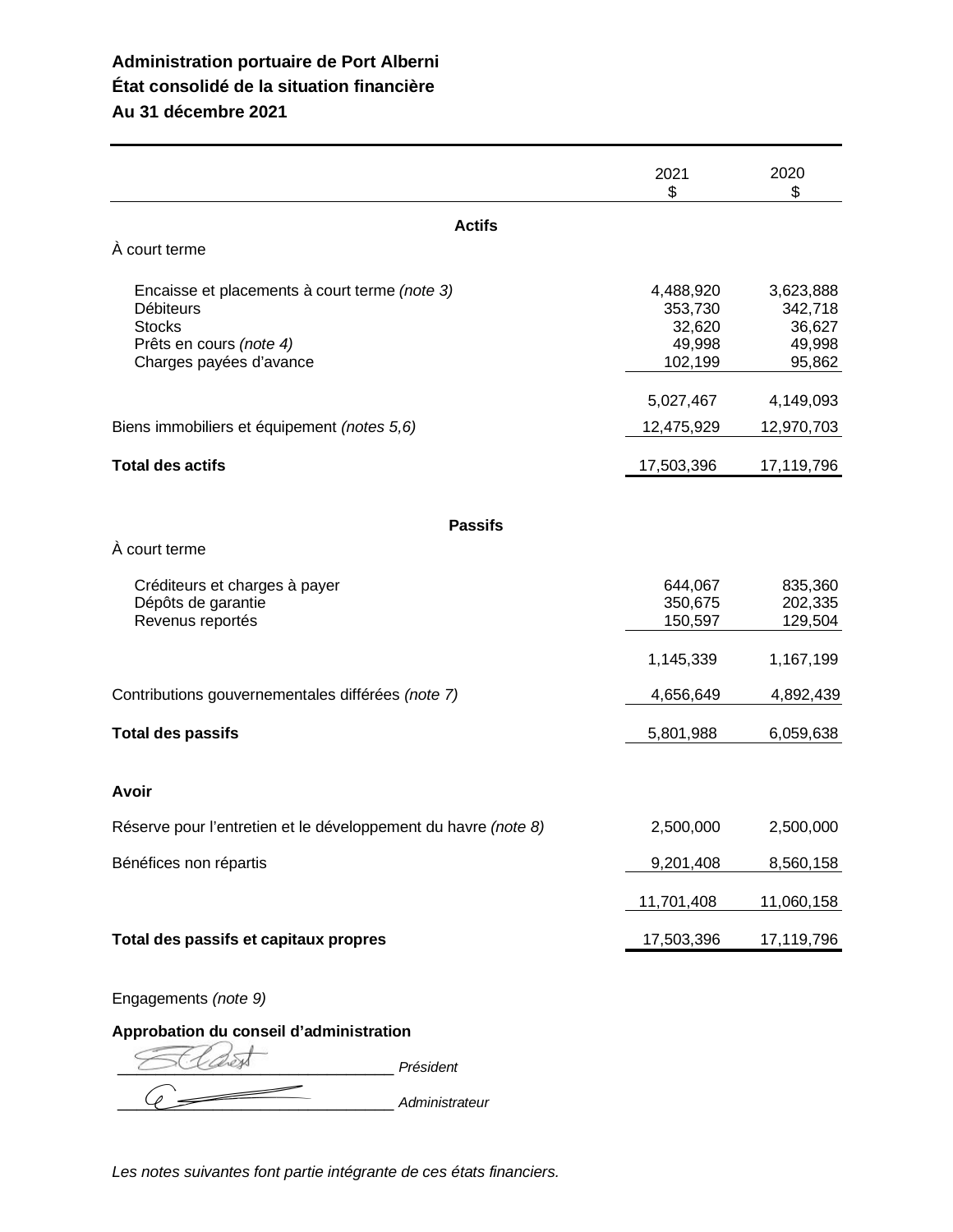## **Administration portuaire de Port Alberni États consolidés de l'avoir Exercice terminé le 31 décembre 2021**

|                                                          | 2020<br>Solde<br>\$ | Résultat étendu<br>(perte)<br>\$ | <b>Transferts</b><br>\$ | 2021<br>Solde<br>\$ |
|----------------------------------------------------------|---------------------|----------------------------------|-------------------------|---------------------|
| Réserve pour l'entretien et le<br>développement du havre | 2,500,000           |                                  |                         | 2,500,000           |
| Bénéfices non répartis                                   | 8,560,152           | 641,250                          |                         | 9,201,402           |
|                                                          | 11,060,152          | 641,250                          |                         | 11,701,402          |
|                                                          | 2019<br>Solde<br>\$ | Résultat étendu<br>(perte)<br>\$ | Transferts<br>\$        | 2020<br>Solde<br>\$ |
| Réserve pour l'entretien et le<br>développement du havre | 2,500,000           |                                  |                         | 2,500,000           |
| Bénéfices non répartis                                   | 8,934,956           | (374, 804)                       |                         | 8,560,152           |
|                                                          | 11,434,956          | (374, 804)                       |                         | 11,060,152          |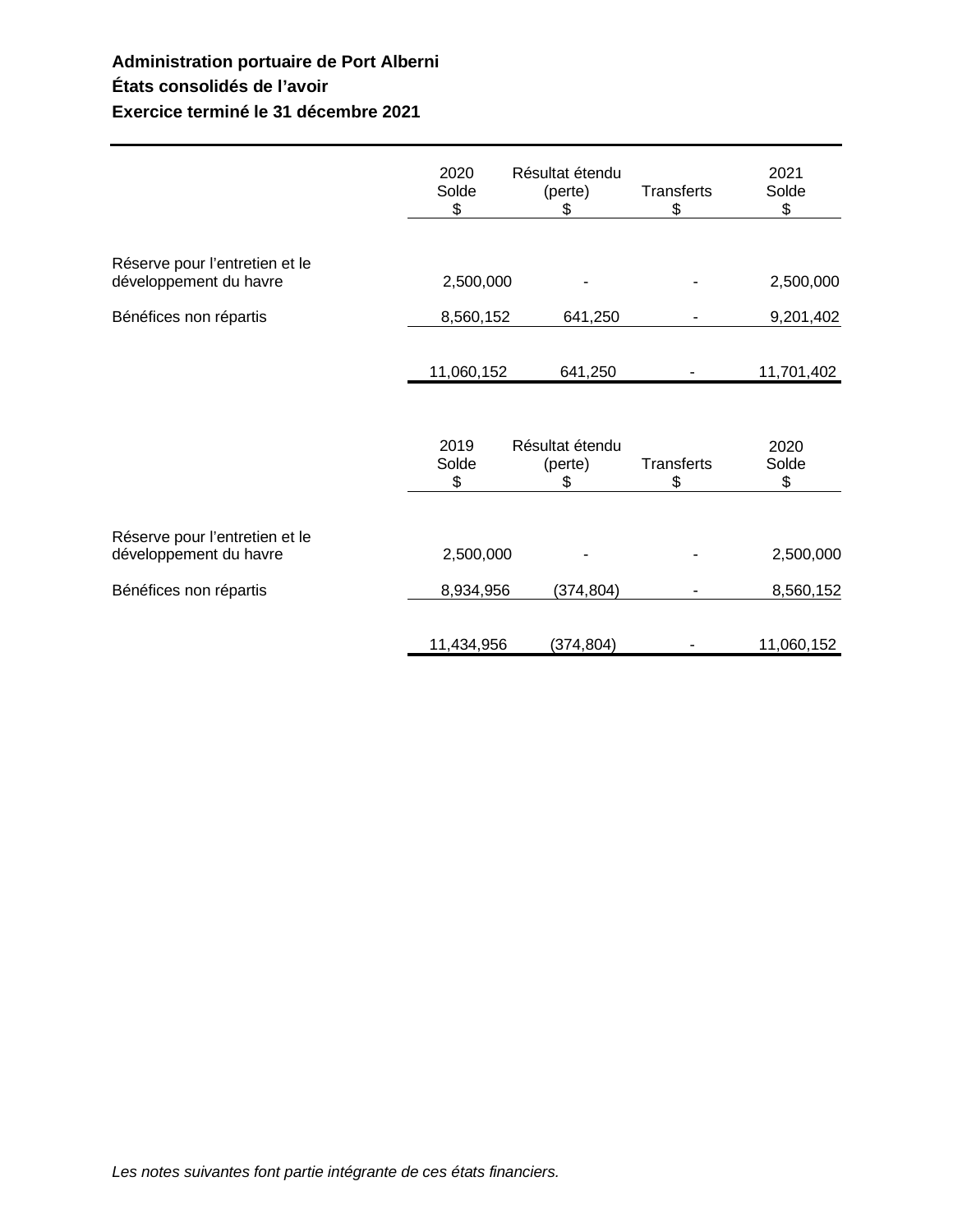## **Administration portuaire de Port Alberni États consolidés des recettes et dépenses Exercice terminé le 31 décembre 2021**

|                                                             | 2021<br>\$ | 2020<br>\$ |
|-------------------------------------------------------------|------------|------------|
| Recettes                                                    |            |            |
| Exploitation                                                | 4,837,692  | 3,642,168  |
| Revenu de placements                                        | 10,473     | 28,407     |
|                                                             | 4,848,165  | 3,670,575  |
| Frais sur les produits bruts (note 11)                      | 93,186     | 69,662     |
|                                                             | 4,754,979  | 3,600,913  |
|                                                             |            |            |
| Dépenses<br>Accord avec la Ville de Port Alberni (note 12)  | 194,317    | 95,000     |
| Achats de carburant                                         | 153,634    | 103,021    |
| Assurances                                                  | 177,617    | 157,884    |
| Baux                                                        | 219,568    | 210,386    |
| Réparations et entretien                                    | 265,569    | 169,186    |
| Fournitures, service et baux                                | 513,508    | 374,894    |
| Services publics                                            | 352,900    | 256,780    |
| Salaires et avantages sociaux                               | 2,052,759  | 1,978,542  |
|                                                             | 3,929,872  | 3,345,693  |
| Revenu des activités avant autres éléments                  | 825,107    | 255,220    |
| Autres produits (charges)                                   |            |            |
| Amortissement                                               | (565, 626) | (630, 214) |
| Gains sur vente des avoirs                                  | 381,769    | 190        |
|                                                             | (183, 857) | (630, 024) |
| Résultat (perte) et résultat étendu (perte) pour l'exercice | 641,250    | (374, 804) |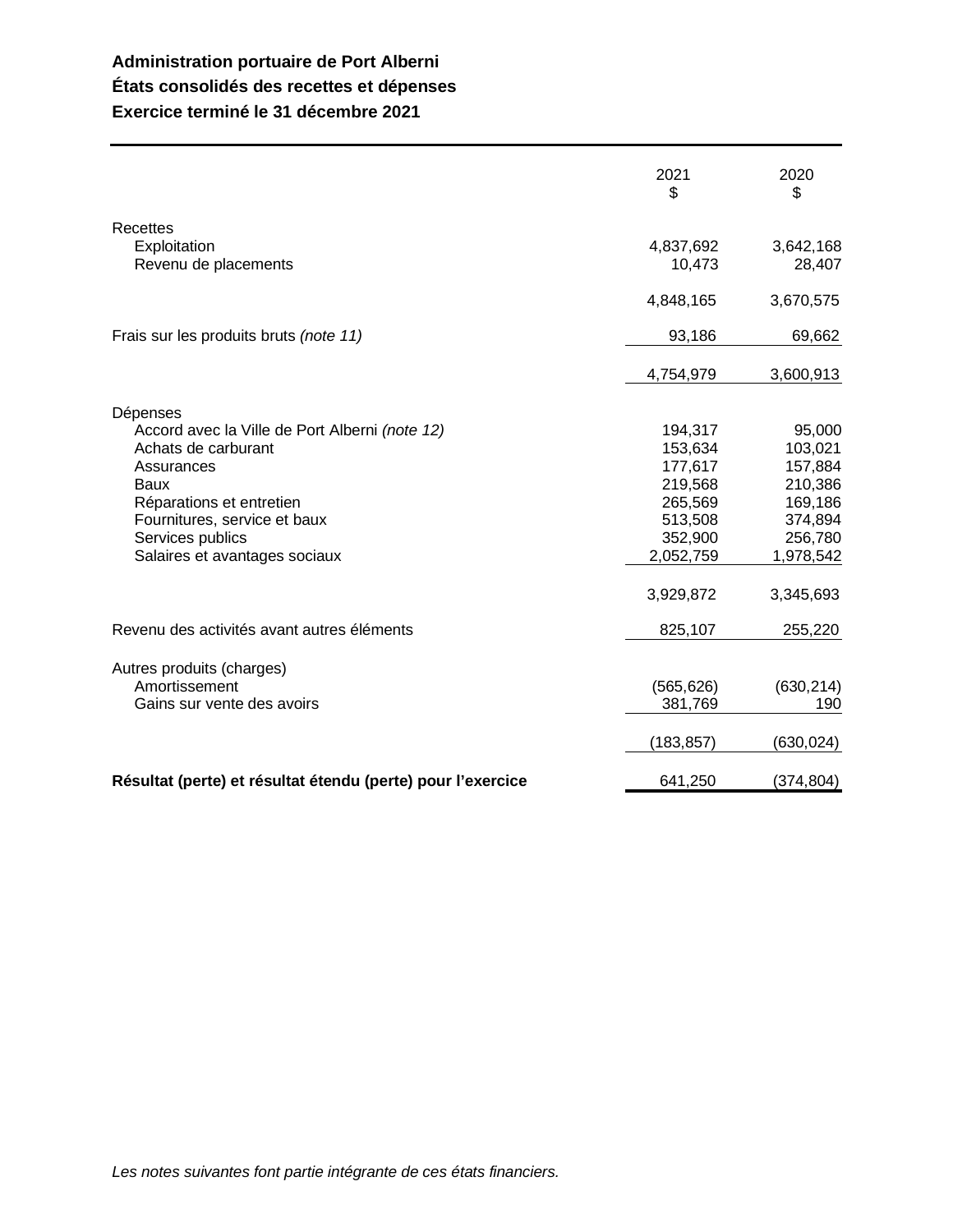|                                                                                                                              | 2021<br>\$ | 2020<br>\$  |
|------------------------------------------------------------------------------------------------------------------------------|------------|-------------|
|                                                                                                                              |            |             |
| Activités d'exploitation<br>Excédent (insuffisance) des revenus sur les dépenses<br>Éléments sans incidence sur l'encaisse : | 641,250    | (374, 804)  |
| Amortissement                                                                                                                | 565,626    | 630,214     |
| Gains sur vente des avoirs                                                                                                   | 381,769    | (190)       |
|                                                                                                                              | 825,107    | 255,220     |
| Variations des éléments hors caisse du fonds de roulement :                                                                  |            |             |
| <b>Débiteurs</b>                                                                                                             | (11, 012)  | (144, 954)  |
| Prêts en cours                                                                                                               |            | (49,998)    |
| <b>Stocks</b>                                                                                                                | 4,007      | (1,879)     |
| Créditeurs et charges à payer                                                                                                | (191, 295) | 267,238     |
| Revenus reportés                                                                                                             | 21,093     | (63,069)    |
| Charges payées d'avance                                                                                                      | (6, 337)   | 26,702      |
| Dépôts de garantie                                                                                                           | 148,340    | 65,675      |
|                                                                                                                              | (35, 204)  | 99,715      |
| Flux de trésorerie liés aux activités d'exploitation                                                                         | 789,903    | 354,935     |
|                                                                                                                              |            |             |
| Activités de placement                                                                                                       |            |             |
| Acquisition de biens immobiliers et d'équipement                                                                             | (355, 576) | (1,910,640) |
| Produit net de la vente de biens immobiliers et d'équipement                                                                 | 405,705    | 190         |
| Flux de trésorerie liés aux activités de placement                                                                           | 50,129     | (1,910,450) |
|                                                                                                                              |            |             |
| Activités de financement<br>Subventions gouvernementales reçues                                                              | 25,000     | 1,090,000   |
|                                                                                                                              |            |             |
| Augmentation (diminution) des flux de trésorerie                                                                             | 865,032    | (465, 515)  |
| Encaisse et placements à court terme - début de l'exercice                                                                   | 3,623,888  | 4,089,403   |
| Encaisse et placements à court terme - fin de l'exercice (note 3)                                                            | 4,488,920  | 3,623,888   |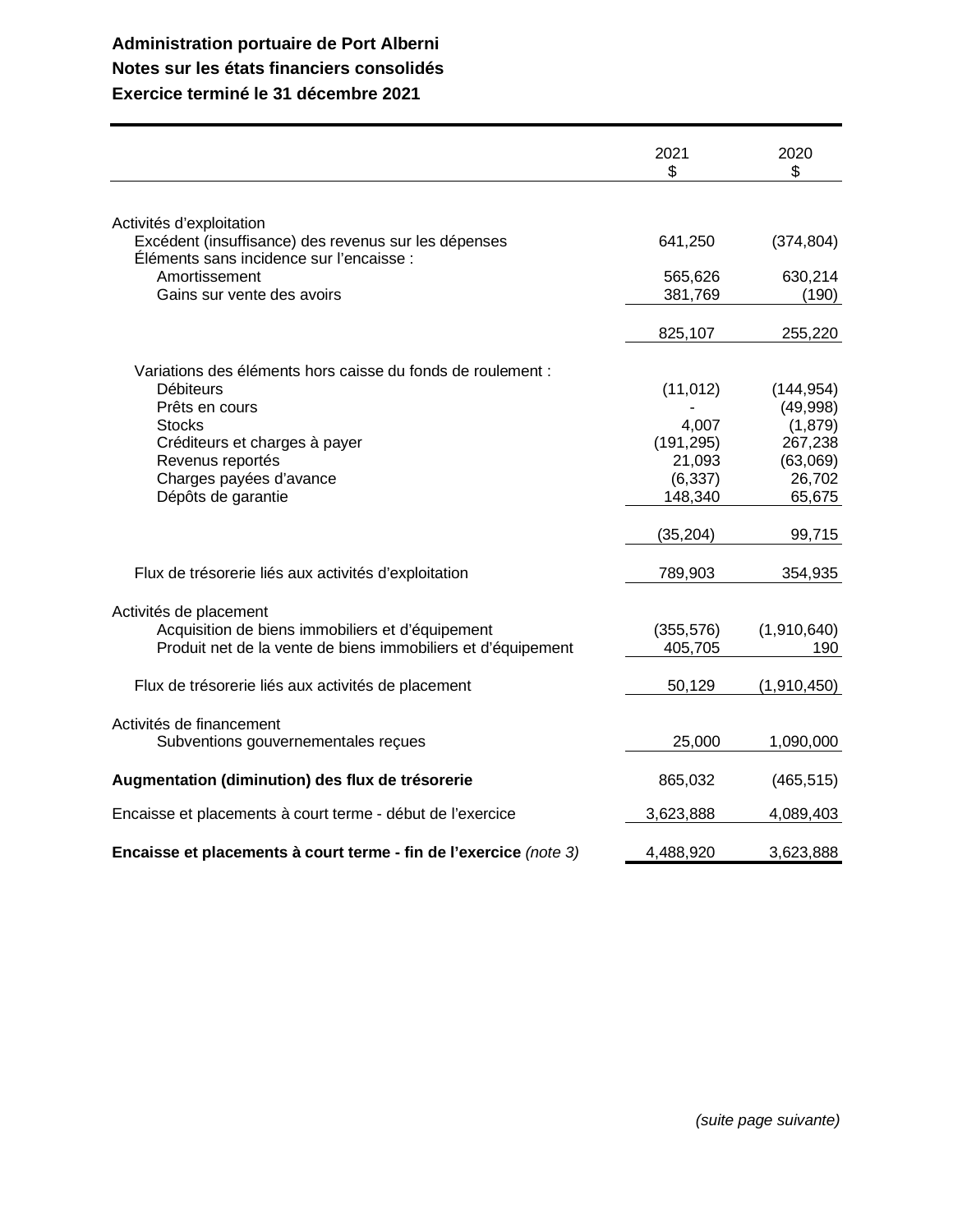#### **1. Opérations commerciales**

L'Administration portuaire de Port Alberni (l'« Administration portuaire ») s'est constituée en société le 1<sup>er</sup> juillet 1999 en vertu de l'article 10 de la Loi maritime du Canada (LMC) et des lettres patentes de prorogation délivrées par le ministre des Transports. Le siège social de l'Administration portuaire est situé au 2750 Harbour Rd, Port Alberni (Colombie-Britannique).

L'Administration portuaire rapporte des revenus provenant de différentes sources dont un port de navigation hauturière, la gestion de marinas et des concessions immobilières.

L'Administration portuaire est exemptée de l'impôt sur les bénéfices puisqu'elle paie des frais sur les produits bruts (allocation fédérale) comme exigé par les lettres patentes en vertu de la LMC.

### **2. Principales conventions comptables**

Méthode de présentation

Les états financiers ont été préparés en vertu des Normes internationales d'information financière (NIIF). Les conventions comptables de l'Administration portuaire et l'information financière présentée sont conformes aux recommandations du Conseil des normes comptables internationales (CNCI). Tous les montants sont indiqués en dollars canadiens. Les états financiers ont été préparés en fonction des coûts historiques. Ils comprennent les principales conventions comptables suivantes, qui ont été suivies de façon cohérente à tous égards importants :

Les états financiers de l'Administration portuaire de Port Alberni pour l'exercice terminé le 31 décembre 2021 ont été approuvés – et leur publication autorisée – par le conseil d'administration le 30 mars 2022.

Base de la consolidation

Les états financiers comprennent les comptes de l'Administration portuaire ainsi que sa filiale à cent pour cent The Dock + Foods Inc. (The Dock). Par conséquent, les chiffres au 31 décembre 2021 indiquent la situation financière de The Dock et les résultats de son exploitation pour l'année qui s'achève. Les résultats d'exploitation de The Dock sont inclus dans les états financiers à partir de sa date de constitution en société le 9 mars 2021. Tous les soldes et transactions entre les sociétés ont été éliminés.

Jugements, estimations et hypothèses sur les principales conventions comptables

La préparation des états financiers de l'Administration portuaire, conformément aux NIIF, exige que la direction émette des jugements, des estimations et des hypothèses qui ont une incidence sur les montants des revenus, des dépenses, des actifs et des passifs présentés ainsi que sur la divulgation de passifs éventuels à la date du bilan. Des incertitudes en matière de ces estimations et hypothèses pourraient entraîner des résultats qui exigeraient d'ajuster matériellement la valeur comptable de l'actif ou du passif affecté à l'avenir.

Ces estimations et les hypothèses sous-jacentes sont réexaminées régulièrement. Les révisions des estimations comptables sont comptabilisées dans la période au cours de laquelle l'estimation est révisée si la révision n'affecte que cette période, ou dans la période de la révision et des périodes futures si la révision affecte à la fois les périodes actuelles et futures.

#### Instruments financiers

L'Administration portuaire regroupe ses instruments financiers en différentes classes fondées sur leur nature et leurs caractéristiques. La direction détermine la classification dans les catégories suivantes lors de la constatation initiale des instruments, qui correspond normalement à la date d'acquisition :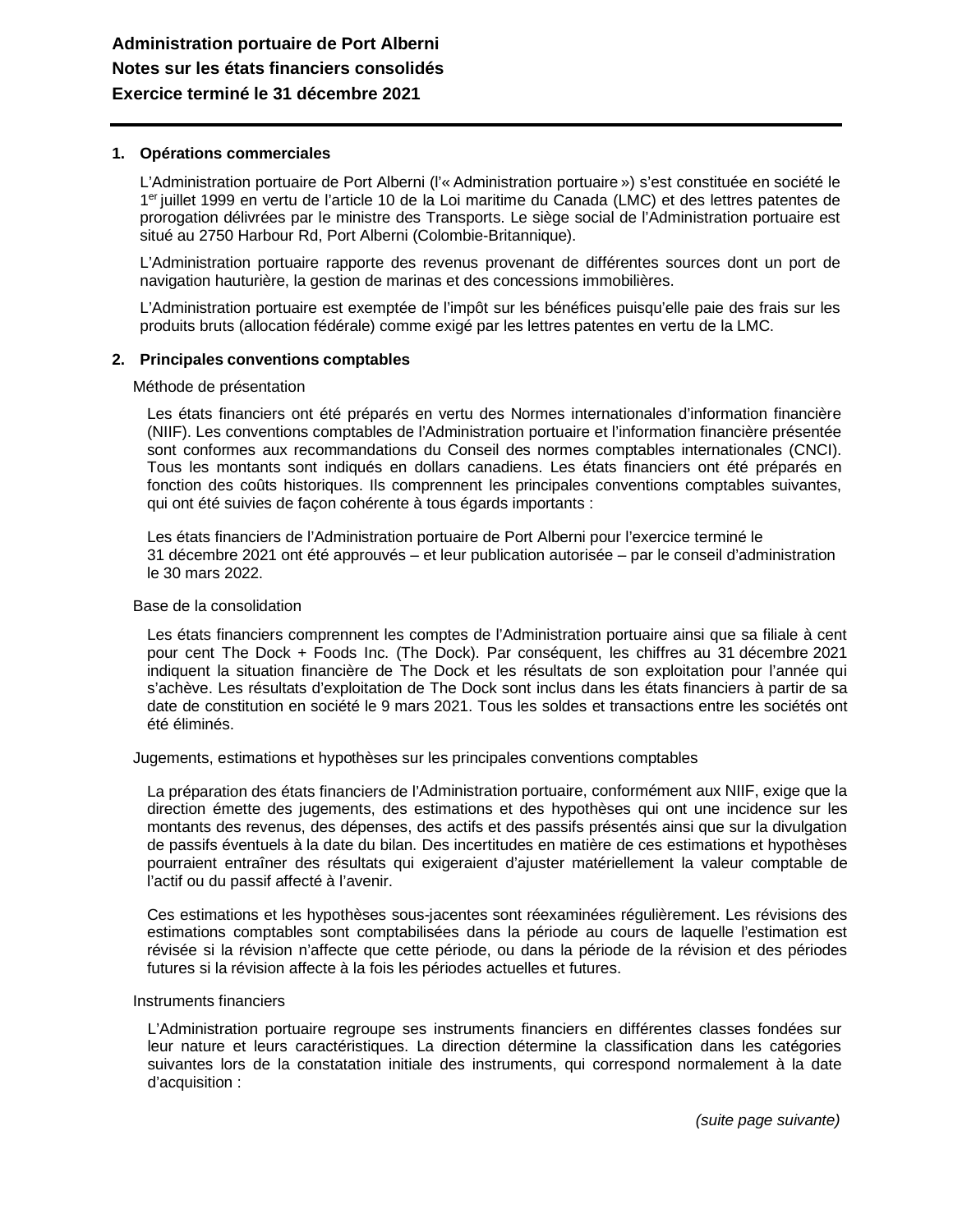i) Actifs financiers à la juste valeur par le biais du compte de résultat

Cette catégorie comprend les instruments financiers détenus à des fins de vente à court terme. Tous les instruments faisant partie de cette catégorie doivent correspondre à la définition des actifs financiers détenus à des fins d'échange. Ils sont classifiés en actifs à court terme et comprennent l'encaisse et les placements à court terme.

Les actifs classifiés dans cette catégorie sont initialement évalués à leur juste valeur, et les frais de transaction sont portés à l'état des résultats. Par la suite, les actifs financiers sont évalués à leur juste valeur, et les gains et pertes latents sont constatés par le biais du compte de résultats.

#### ii) Placements détenus jusqu'à échéance

Cette catégorie comprend les instruments financiers non dérivés possédant des primes fixes ou déterminables et des échéances fixes que l'Administration portuaire compte fermement détenir (et en a les moyens) jusqu'à échéance. Ils diffèrent de ceux que l'Administration portuaire désigne, sur évaluation initiale, comme étant à leur juste valeur par le biais du compte de résultats ou disponibles pour la vente, ou ceux qui correspondent à la définition des prêts et créances. L'Administration portuaire ne possède aucun instrument dans cette catégorie.

Les placements détenus jusqu'à échéance sont évalués au coût après amortissement suivant la méthode du taux d'intérêt réel moins la provision pour moins-value, s'il y a lieu.

#### iii) Prêts et créances

Cette catégorie comprend les instruments financiers non dérivés possédant des primes fixes ou déterminables qui ne sont pas cotés dans un marché actif. Ils sont classifiés comme des actifs à court terme lorsqu'ils seront réalisés à moins de 12 mois de la date de déclaration; autrement, ils sont classifiés comme des actifs à long terme. Les instruments classifiés dans cette catégorie sont des débiteurs.

Les prêts et créances sont évalués au coût après amortissement suivant la méthode du taux d'intérêt effectif moins une provision appropriée pour les créances douteuses.

#### iv) Actifs financiers disponibles à la vente

Cette catégorie comprend les instruments financiers non dérivés qui sont désignés comme tels lors de leur évaluation initiale ou qui ne sont classifiés dans aucune des autres catégories. L'Administration portuaire ne possède aucun instrument dans cette catégorie.

Les actifs disponibles à la vente sont évalués à leur juste valeur, et leurs gains et pertes non réalisés sont comptabilisés dans d'autres résultats ou pertes étendus. Lors de la vente de l'actif, les gains ou pertes cumulés dans d'autres résultats étendus sont reclassés dans l'état des résultats.

#### v) Passifs financiers à leur juste valeur par le biais du compte de résultats

Cette catégorie comprend les passifs financiers détenus à des fins d'échange. Les passifs classés dans cette catégorie sont évalués à leur juste valeur, et leurs gains et pertes non réalisés sont comptabilisés dans le compte de résultats. L'Administration portuaire ne possède aucun instrument dans cette catégorie.

#### vi) Autres passifs financiers

Cette catégorie comprend d'autres passifs financiers qui sont initialement évalués à leur juste valeur moins les coûts de transaction. Les instruments classifiés dans cette catégorie sont les créditeurs et les charges à payer.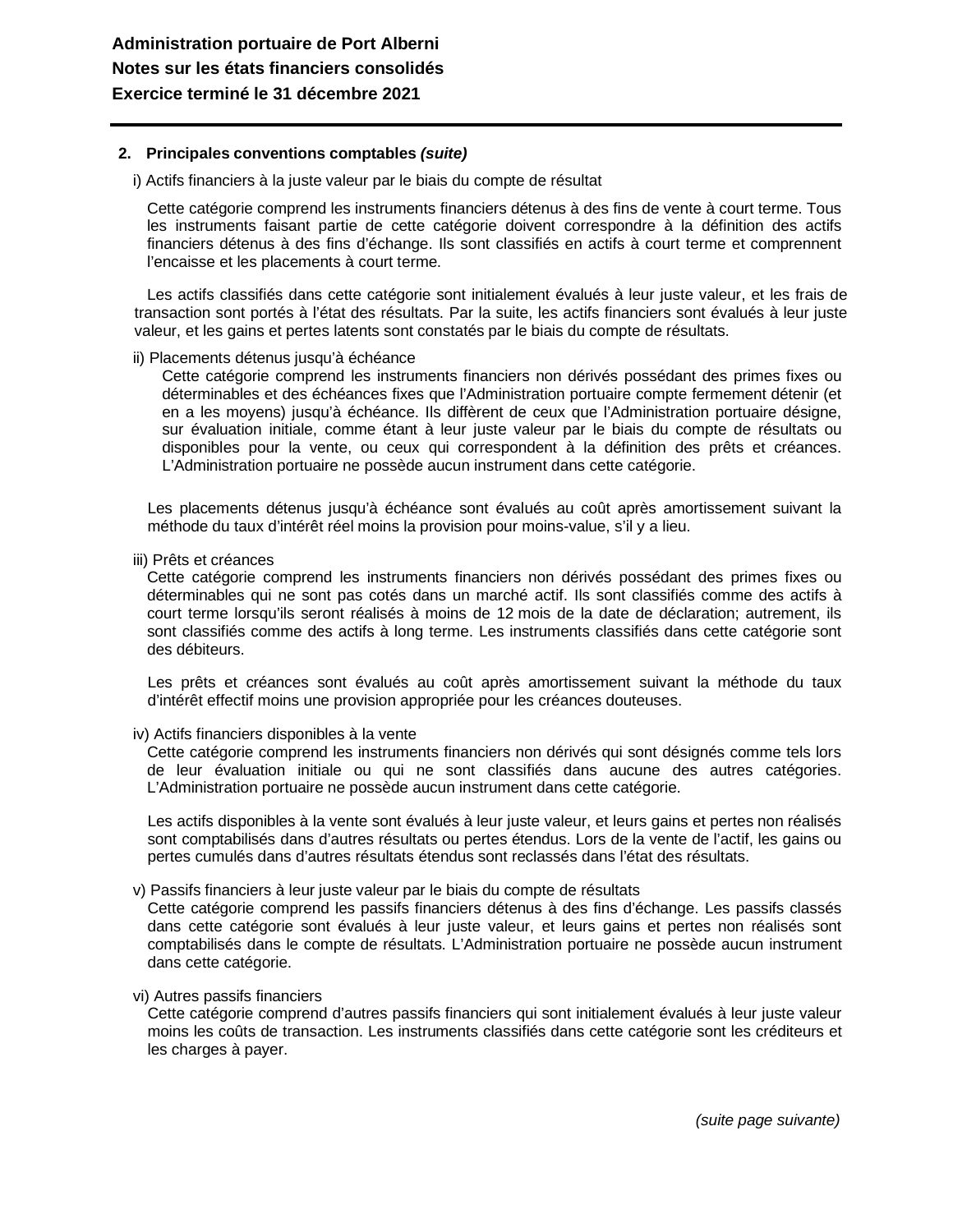Les autres passifs financiers sont évalués au coût après amortissement suivant la méthode du taux d'intérêt effectif.

Tous les actifs financiers sauf ceux qui sont comptabilisés à leur juste valeur par le biais du compte de résultats font l'objet d'un examen annuel; ils peuvent ainsi être dévalués et dépréciés lorsqu'il y a des preuves de dépréciation.

#### Encaisse et placements à court terme

La politique de l'Administration portuaire consiste à divulguer les soldes bancaires liés à l'encaisse et aux placements à court terme, y compris les découverts bancaires avec des soldes qui fluctuent souvent entre un solde positif et un solde découvert et les placements à court terme dotés d'une échéance de trois mois ou moins à partir de la date d'achat.

#### **Stocks**

Les stocks sont évalués au moindre coût et à la valeur de réalisation nette, le coût étant déterminé selon la méthode du premier entré, premier sorti (PEPS). La valeur de réalisation nette est le prix de vente estimé dans le cours normal des affaires, moins les frais de vente variables pertinents.

Le coût des stocks comprend tous les coûts d'achat, les coûts de conversion et les autres coûts engagés pour amener les stocks à leur emplacement et leur condition actuels. Les coûts d'achat comprennent le prix d'achat, les droits d'importation et les taxes non recouvrables, les frais de transport et de manutention et les autres coûts directement attribuables à l'acquisition de biens finis, de matériaux ou de services. Les coûts de conversion comprennent les coûts directs liés aux matériaux et à la main-d'œuvre, ainsi qu'une allocation systématique pour les coûts indirects fixes et variables engagés lors de la conversion de matériaux en produits finis.

#### Biens immobiliers et équipement

Les biens immobiliers et l'équipement sont comptabilisés au coût historique, moins toute dépréciation cumulée et toute moins-value. Les coûts historiques comprennent tous les coûts directement attribuables à l'acquisition. Les terrains ne sont pas amortis. Les autres biens immobiliers ou équipements sont amortis lorsque ces biens ont des durées de vie utiles homogènes, au moyen de la méthode linéaire. Le coût initial est ainsi déprécié à la valeur résiduelle au cours de la durée de vie utile estimative des biens, comme suit :

| Immeubles et stationnement | $5-10%$   | méthode de l'amortissement dégressif |
|----------------------------|-----------|--------------------------------------|
| Développements             | $2,5-10%$ | méthode de l'amortissement dégressif |
| Équipement                 | 5-30 %    | méthode de l'amortissement dégressif |
| Coûts d'exploration        | 5 ans     | méthode linéaire                     |
| <b>Flotteurs</b>           | $10 \%$   | méthode de l'amortissement dégressif |
| Mobilier                   | 20-100 %  | méthode de l'amortissement dégressif |
| <b>Havres</b>              | $5-100%$  | méthode de l'amortissement dégressif |
| Marinas                    | 2,5-20 %  | méthode de l'amortissement dégressif |
| Terminaux                  | $2,5-10%$ | méthode de l'amortissement dégressif |
| Véhicules                  | 20 %      | méthode de l'amortissement dégressif |
| Quais                      | $10 \%$   | méthode de l'amortissement dégressif |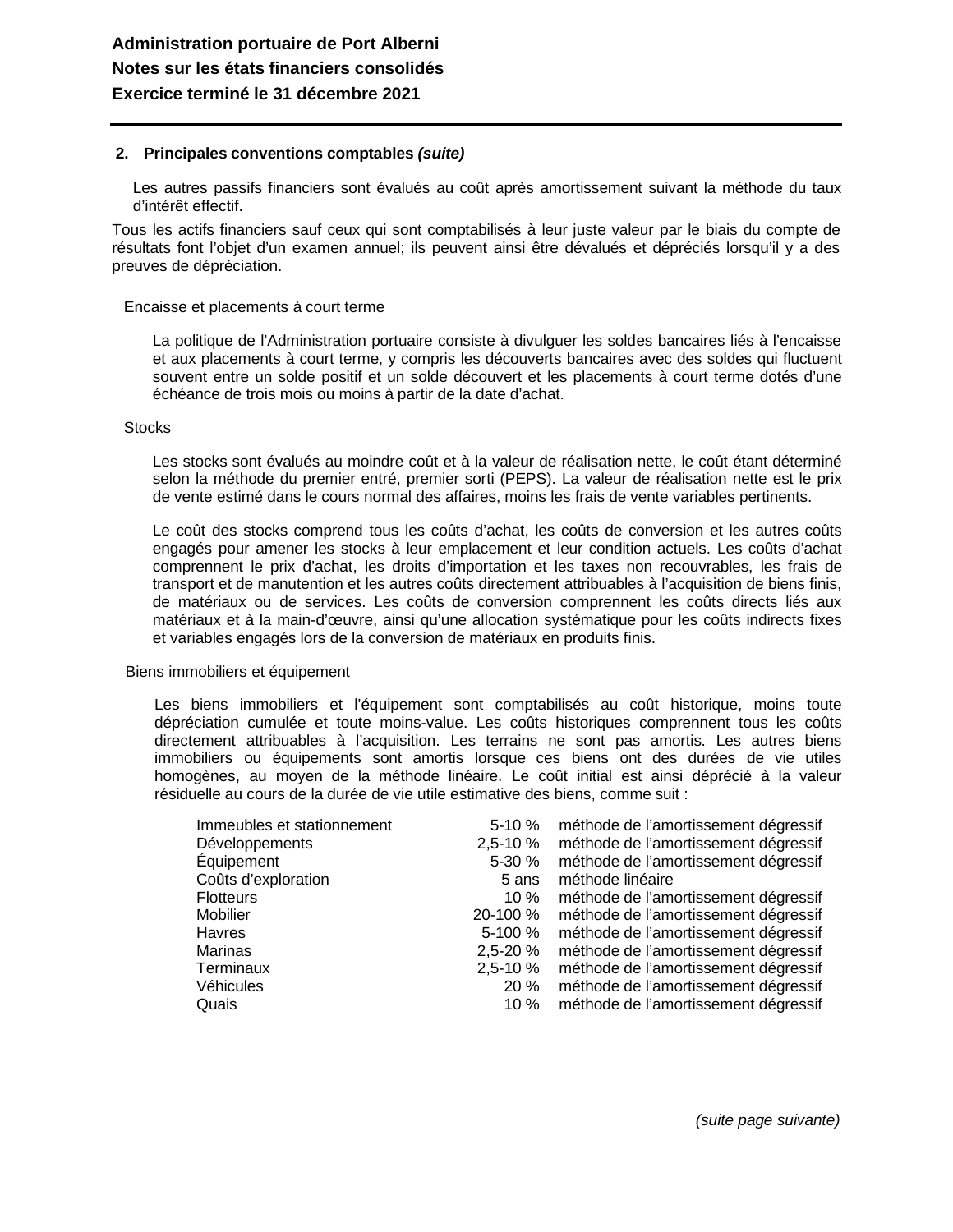#### Immeubles de placement

Les immeubles de placement sont des biens immobiliers détenus afin de générer un revenu de location ou une plus-value (ou les deux), mais pas aux fins suivantes : vente dans le cours normal des affaires; utilisation pour la production ou l'offre de biens ou services; fins administratives. Les immeubles de placement sont évalués au moyen de la méthode de comptabilisation au prix d'acquisition et font partie des biens immobiliers et de l'équipement. L'amortissement est calculé suivant la méthode linéaire. Les détails sur la durée de vie utile des immeubles sont abordés dans la section Biens immobiliers et équipement.

#### Contributions gouvernementales différées

Les subventions gouvernementales sont comptabilisées dans le compte de l'amortissement de façon systématique au cours des périodes dans lesquelles l'entité reconnaît comme des dépenses les coûts associés que les subventions sont censées couvrir et ce, par le biais du compte de résultats.

#### Constatation des produits

Les revenus générés par les droits d'amarrage et de camping sont constatés sur la durée du contrat, compte tenu des politiques en vigueur s'appliquant à la résiliation anticipée. Les revenus de location sont constatés au cours de la durée du bail. Les revenus non constatés sont comptabilisés en tant que revenus reportés. Tous les autres revenus sont constatés à la réception.

#### Dépréciation des actifs à long terme

Les actifs à long terme sont constitués par les biens immobiliers et l'équipement. L'Administration portuaire soumet les actifs à long terme à des tests de dépréciation lorsque des événements ou des circonstances indiquent que leur valeur comptable pourrait ne pas être recouvrable. La dépréciation correspond à l'excédent de la valeur comptable de l'actif sur le montant recouvrable. Ce dernier est soit la valeur d'usage, soit la juste valeur moins les frais de vente, selon le montant le plus élevé. Les actifs à long terme autres que la survaleur qui ont perdu de leur valeur font l'objet d'un examen en vue d'un éventuel recouvrement de la perte de dépréciation à la date des états financiers.

#### Paiements versés en remplacement d'impôts

Les paiements sont évalués par l'Administration portuaire conformément à la Loi sur les paiements versés en remplacement d'impôts. Les régularisations sont réévaluées chaque année et les charges, le cas échéant, sont inscrites dans les états financiers de la période en cours à partir des meilleures informations accessibles.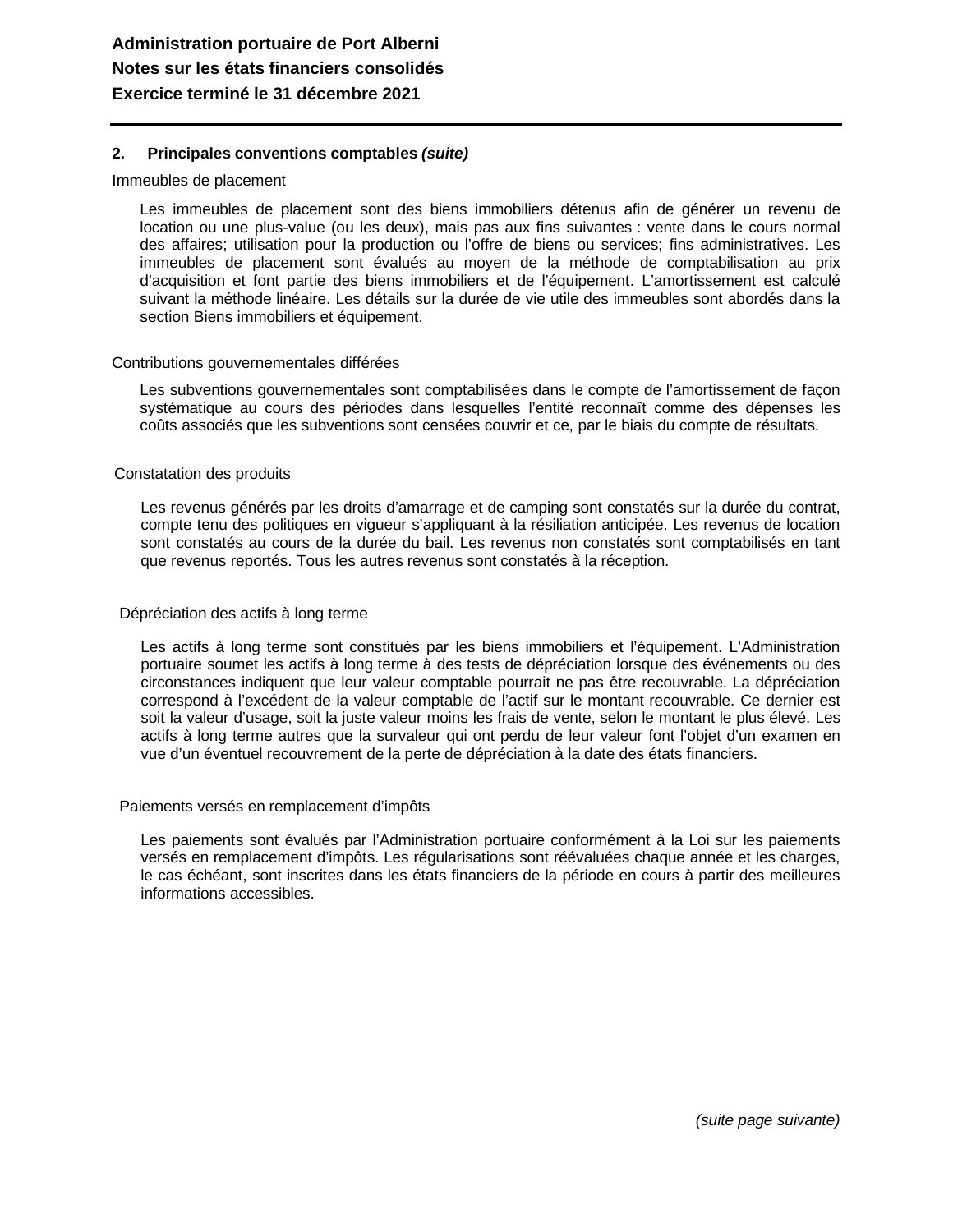### Baux

## *L'Administration portuaire en tant que preneur à bail*

Pour tout nouveau contrat conclu, l'Administration portuaire examine si celui-ci consiste en, ou contient, un bail. Un bail se définit comme « tout contrat, ou une partie de contrat, qui confère le droit d'utiliser un actif (l'actif sous-jacent) pendant une période donnée en échange d'une contrepartie ». Pour pouvoir appliquer cette définition, l'Administration portuaire évalue si le contrat répond aux critères suivants :

- le contrat contient un actif identifié qui, soit se trouve explicitement dans le contrat, soit est implicitement spécifié comme étant identifié au moment où il est mis à la disposition de l'Administration portuaire;
- l'Administration portuaire a le droit d'obtenir la quasi-totalité des avantages économiques découlant de l'utilisation de l'actif identifié pendant toute la période d'utilisation, compte tenu de ses droits dans le cadre défini du contrat;
- l'Administration portuaire a le droit de décider de l'utilisation de l'actif identifié pendant toute la période définie. L'Administration portuaire évalue si elle a le droit de décider « comment et dans quel but » l'actif sera utilisé tout au long de la période définie.

### *Évaluation et comptabilisation des baux en tant que preneur à bail*

À la date de début du bail, l'Administration portuaire comptabilise un actif de droit d'utilisation ainsi qu'une responsabilité relative au bail dans les états financiers. L'actif du droit d'utilisation est évalué au prix coûtant, qui est constitué de l'évaluation initiale de la responsabilité relative au bail, de tous les coûts directs initiaux encourus par l'Administration portuaire, et de l'estimation de tous les coûts de démantèlement et d'enlèvement de l'actif à la fin du bail, ainsi que de tous les paiements de location-bail effectués avant la date de début du bail (nets de toutes les incitations reçues).

L'Administration portuaire amortit les actifs du droit d'utilisation selon une méthode linéaire à partir de la date de début du bail jusqu'à la fin de la vie utile de l'actif du droit d'utilisation ou la fin de la durée du bail, selon la première éventualité. L'Administration portuaire évalue également la perte de valeur de l'actif liée au droit d'utilisation lorsque de tels indicateurs existent.

À la date d'entrée en vigueur, l'Administration portuaire évalue la responsabilité relative au bail à la valeur actualisée des paiements de location-bail impayés à cette date, actualisés à l'aide du taux d'intérêt implicite du contrat de bail, si ce taux est facilement accessible, ou au taux d'accroissement de l'emprunt de l'Administration portuaire. Les paiements inclus dans l'évaluation de la responsabilité relative au bail sont constitués de paiements fixes (y compris fixés en substance), de paiements variables basés sur un indice ou un taux, de montants que l'on s'attend à devoir payer en vertu d'une garantie de valeur résiduelle et de paiements découlant d'options dont on peut raisonnablement être sûr qu'elles seront exercées.

Après l'évaluation initiale, le passif sera réduit pour les paiements effectués et augmenté pour les intérêts. Il sera réestimé pour tenir compte de toute réévaluation ou modification, ou si quelque changement se produit dans la substance des paiements fixes. Lorsque la responsabilité relative au bail est réévaluée, l'ajustement correspondant est reflété dans l'actif du droit d'utilisation, ou dans le compte de résultat si l'actif est déjà réduit à zéro.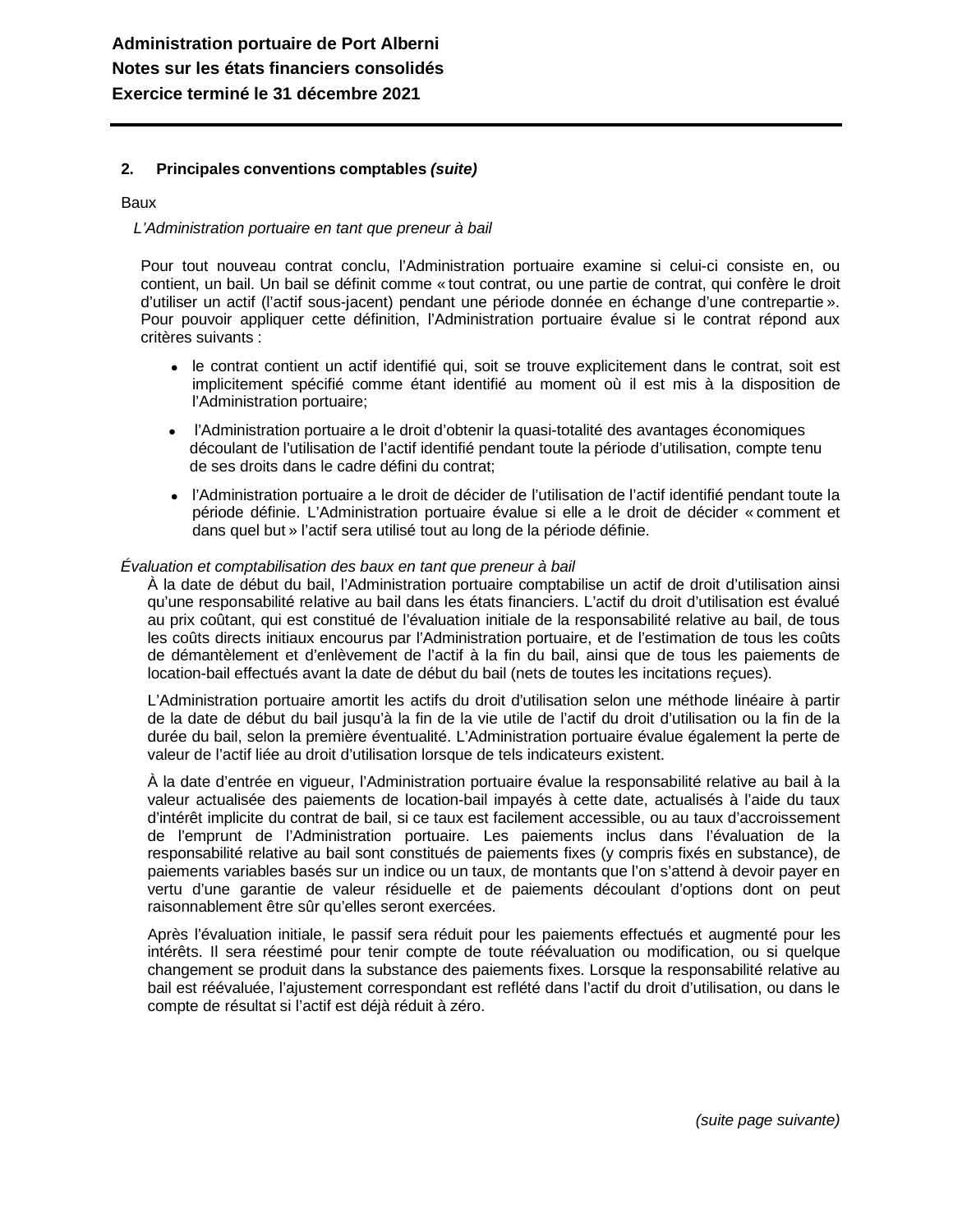L'Administration portuaire a choisi de comptabiliser les baux à court terme et les baux de biens de faible valeur en ayant recours à des expédients pratiques. Au lieu de comptabiliser un actif et un passif au titre du droit d'utilisation, les paiements y afférents sont comptabilisés comme une charge dans le compte de résultat selon une méthode linéaire pendant la durée du bail.

Avant l'adoption de la norme NIIF 16, l'Administration portuaire appliquait la norme IAS 17. Tous les baux étaient classés comme des baux d'exploitation. Les paiements de location-bail dans le cadre d'un bail d'exploitation simple étaient comptabilisés comme une charge selon une méthode linéaire pendant la durée du contrat.

## *L'Administration portuaire en tant que bailleur*

Un bail consiste en un accord par lequel l'Administration portuaire, le bailleur, cède au locataire, le preneur à bail, en échange d'un paiement ou d'une série de paiements, le droit d'utiliser un actif, généralement un terrain et des bâtiments, pendant une période convenue. Les baux dans lesquels une partie importante des risques et des avantages de la propriété sont retenus par l'Administration portuaire sont classés comme des baux d'exploitation. Ceux-ci sont comptabilisés selon une méthode linéaire pendant la durée du contrat de bail. Ils sont classés comme des contrats de location-financement si les conditions du contrat transfèrent la quasi-totalité des risques et des avantages de la propriété au preneur. Au 31 décembre 2021, l'Administration portuaire n'avait souscrit aucun contrat de location-financement.

## **3. Encaisse et placements à court terme**

L'encaisse et les placements à court terme de l'Administration portuaire sont détenus par des banques commerciales et des membres investisseurs. Il s'agit de valeurs à revenu fixe et à revenu garanti, comme l'exigent la Loi maritime du Canada et le règlement sur la gestion des administrations portuaires. L'encaisse et les équivalents de trésorerie comprennent les éléments suivants :

|                                      | 2021                 | 2020<br>\$          |
|--------------------------------------|----------------------|---------------------|
| Encaisse<br>Placements à court terme | 402,647<br>4,086,273 | 47,354<br>3,576,534 |
|                                      | 4,488,920            | 3,623,888           |

## **4. Prêts en cours**

L'Administration portuaire a émis des prêts en cours de 49 998 \$ (2020 : 49 998 \$) aux locataires au lieu de dépôts de garantie. Les prêts ne sont pas porteurs d'intérêts et arriveront à échéance le 1<sup>er</sup> juillet 2022, de l'équipement ayant été placé en garantie.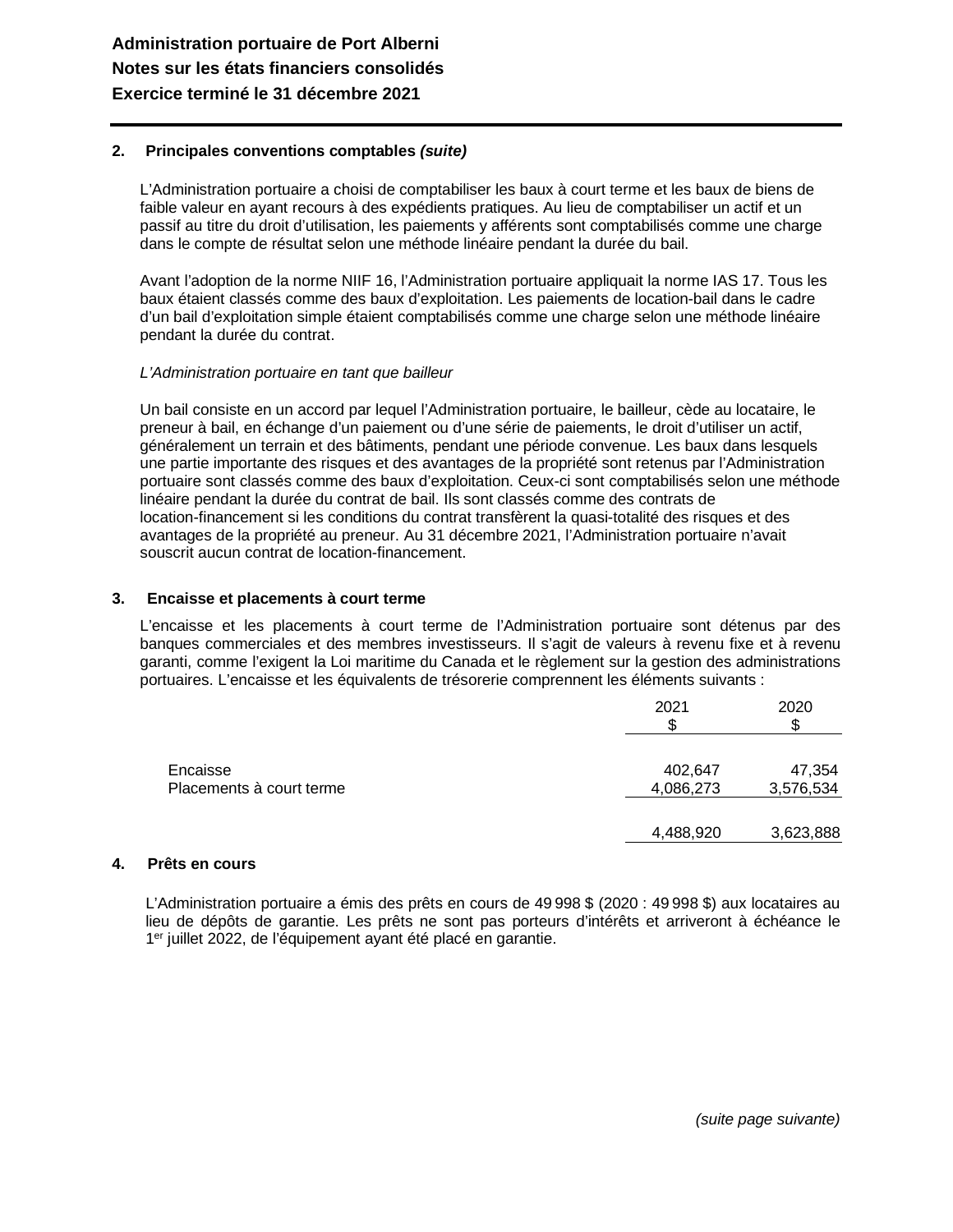## **5. Biens immobiliers et équipement**

|                                     | Coût                  |              |                     |                     |
|-------------------------------------|-----------------------|--------------|---------------------|---------------------|
|                                     | $1er$ janvier<br>2021 | Acquisitions | <b>Dispositions</b> | 31 décembre<br>2021 |
|                                     | \$                    | \$           | \$                  | \$                  |
| <b>Terminal</b>                     |                       |              |                     |                     |
| Véhicules portuaires                | 109,557               |              |                     | 109,557             |
| Terminal - ports d'amarrage 1 et 2  | 4,918,580             | 16,726       |                     | 4,935,306           |
| Terminal - port d'amarrage 3        | 4,715,294             | 2,198        |                     | 4,717,492           |
| Terminal - équipement               | 1,803,649             | 6,385        | 1,239,471           | 570,563             |
|                                     | 11,547,080            | 25,309       | 1,239,471           | 10,332,918          |
| Fishermen's Harbour, rues           |                       |              |                     |                     |
| <b>Argyle et Water</b>              |                       |              |                     |                     |
| Développement sur la rue Argyle     | 6,425,378             |              |                     | 6,425,378           |
| Fisherman's Harbour                 | 4,264,212             | 1,967        |                     | 4,266,179           |
| Quai de la rue Water                | 285,638               |              |                     | 285,638             |
| <b>Flotteurs divers</b>             | 22,948                |              |                     | 22,948              |
|                                     | 10,998,176            | 1,967        | ÷.                  | 11,000,143          |
| <b>Biens immobiliers</b>            |                       |              |                     |                     |
| Port Fish - immeubles et équipement | 3,486,161             | 238,523      |                     | 3,724,684           |
| Avenue Kingsway - stationnement     | 330,976               |              |                     | 330,976             |
| Immeuble du Centre maritime         | 254,764               |              |                     | 254,764             |
| Harbour Road                        | 112,069               |              |                     | 112,069             |
|                                     | 4,183,970             | 238,523      |                     | 4,422,493           |
| <b>Marinas</b>                      |                       |              |                     |                     |
| Marina de China Creek               | 4,278,388             | 36,340       |                     | 4,314,728           |
| Marina de Clutesi Haven             | 2,491,197             | 45,632       |                     | 2,536,829           |
| Marina de Harbour Quay              | 5,195,291             | 7,805        |                     | 5,203,096           |
|                                     | 11,964,876            | 89,777       | $\overline{a}$      | 12,054,653          |
| <b>Administration</b>               |                       |              |                     |                     |
| Équipement lié à la protection      |                       |              |                     |                     |
| environnementale                    | 34,852                |              |                     | 34,852              |
| Coûts d'exploration                 | 435,868               |              |                     | 435,868             |
| Coûts liés au havre                 | 322,358               |              |                     | 322,358             |
| Mobilier et matériel de bureau      | 467,222               |              |                     | 467,222             |
|                                     | 1,260,300             |              |                     | 1,260,300           |
|                                     | 38,043,763            | 355,576      | 1,239,471           | 39,070,507          |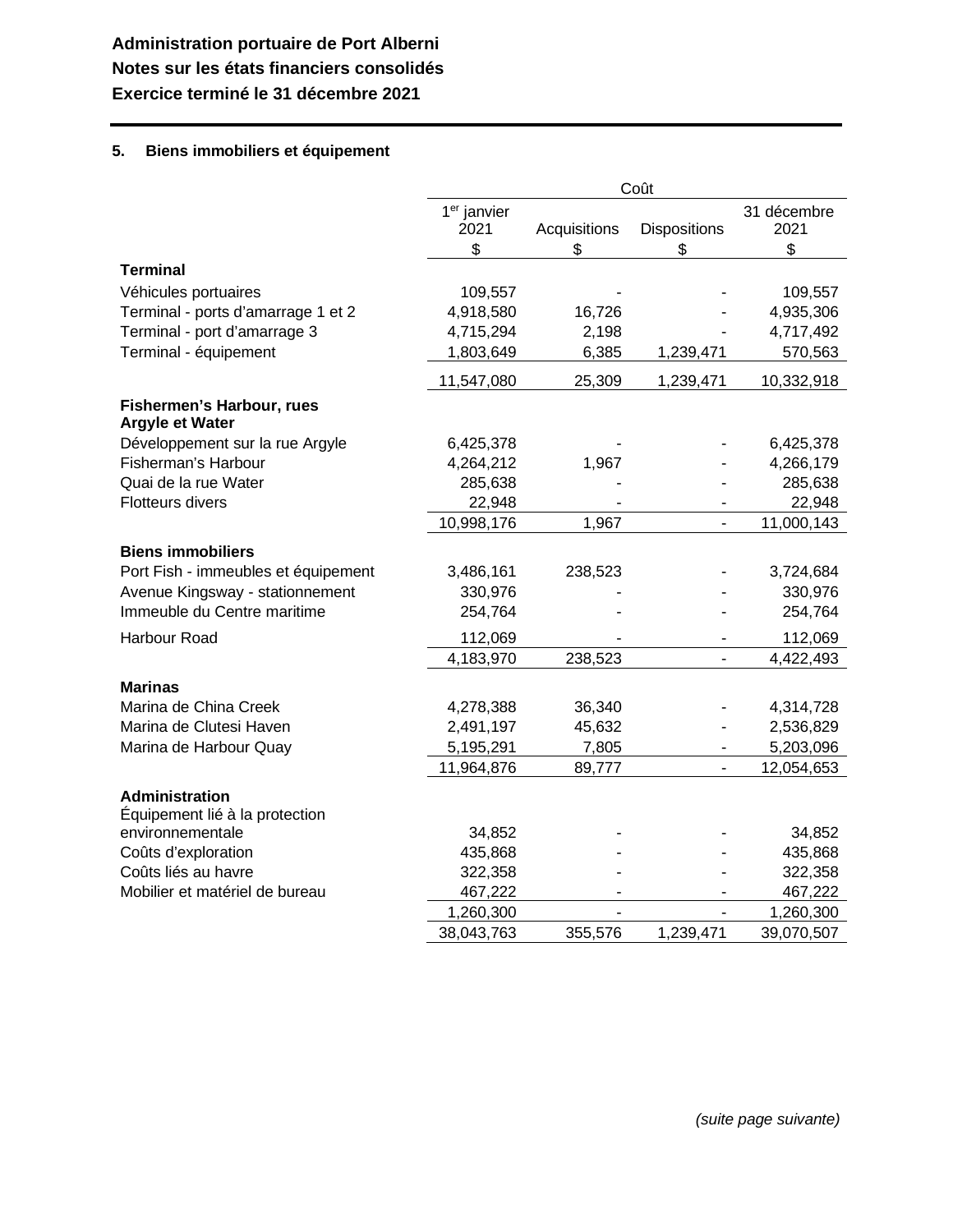## **5. Biens immobiliers et équipement** *(suite)*

|                                                                                 | Amortissements cumulés  |          |                          |             |             |
|---------------------------------------------------------------------------------|-------------------------|----------|--------------------------|-------------|-------------|
|                                                                                 | 1 <sup>er</sup> janvier |          |                          | 31 décembre |             |
|                                                                                 | 2021                    | Dépenses | <b>Dispositions</b>      | 2021        | Valeur 2021 |
|                                                                                 | \$                      | \$       | \$                       | \$          | \$          |
| <b>Terminal</b>                                                                 |                         |          |                          |             |             |
| Véhicules portuaires<br>Terminal - ports d'amarrage 1                           | 109,557                 |          |                          | 109,557     |             |
| et 2                                                                            | 4,709,714               | 29,099   |                          | 4,738,813   | 196,493     |
| Terminal - port d'amarrage 3                                                    | 3,464,957               | 27,375   |                          | 3,492,332   | 1,225,160   |
| Terminal - équipement                                                           | 1,481,633               | 48,257   | 1,215,535                | 314,355     | 256,208     |
|                                                                                 | 9,765,861               | 104,731  | 1,215,535                | 8,655,057   | 1,677,861   |
| Fishermen's Harbour, rues<br><b>Argyle et Water</b><br>Développement sur la rue |                         |          |                          |             |             |
| Argyle                                                                          | 2,301,553               | 163,150  |                          | 2,464,703   | 3,960,675   |
| Fisherman's Harbour                                                             | 1,672,420               | 140,444  |                          | 1,812,864   | 2,453,315   |
|                                                                                 |                         |          |                          |             |             |
| Quai de la rue Water                                                            | 203,006                 | 9,181    |                          | 212,187     | 73,451      |
| <b>Flotteurs divers</b>                                                         | 18,137                  | 1,114    |                          | 19,251      | 3,697       |
|                                                                                 | 4,195,116               | 313,889  | $\blacksquare$           | 4,509,005   | 6,491,138   |
| <b>Biens immobiliers</b><br>Port Fish - immeubles et                            |                         |          |                          |             |             |
| équipement<br>Avenue Kingsway -                                                 | 1,927,573               | 97,639   |                          | 2,025,212   | 1,699,472   |
| stationnement                                                                   | 330,976                 |          |                          | 330,976     |             |
| Immeuble du Centre maritime                                                     | 222,343                 | 1,752    |                          | 224,095     | 30,669      |
| Harbour Road                                                                    | 112,069                 |          | ۰                        | 112,069     |             |
|                                                                                 | 2,592,961               | 99,391   | $\overline{\phantom{a}}$ | 2,692,352   | 1,730,141   |
| <b>Marinas</b>                                                                  |                         |          |                          |             |             |
| Marina de China Creek                                                           | 3,122,954               | 72,469   |                          | 3,195,423   | 1,119,305   |
| Marina de Clutesi Haven                                                         | 1,867,433               | 52,549   |                          | 1,919,982   | 616,847     |
| Marina de Harbour Quay                                                          | 4,454,652               | 89,571   |                          | 4,544,223   | 658,873     |
|                                                                                 | 9,445,039               | 214,589  | $\blacksquare$           | 9,659,628   | 2,395,025   |
| Administration                                                                  |                         |          |                          |             |             |
| Équipement lié à la protection                                                  |                         |          |                          |             |             |
| environnementale                                                                | 34,852                  |          |                          | 34,852      |             |
| Coûts d'exploration                                                             | 174,348                 | 87,174   |                          | 261,522     | 174,346     |
| Coûts liés au havre                                                             | 320,310                 | 2,048    |                          | 322,358     |             |
| Mobilier et matériel de bureau                                                  | 455,212                 | 4,592    |                          | 459,804     | 7,418       |
|                                                                                 | 984,722                 | 93,814   |                          | 1,078,536   | 181,764     |
|                                                                                 | 26,983,699              | 826,414  | 1,215,535                | 26,594,578  | 12,475,929  |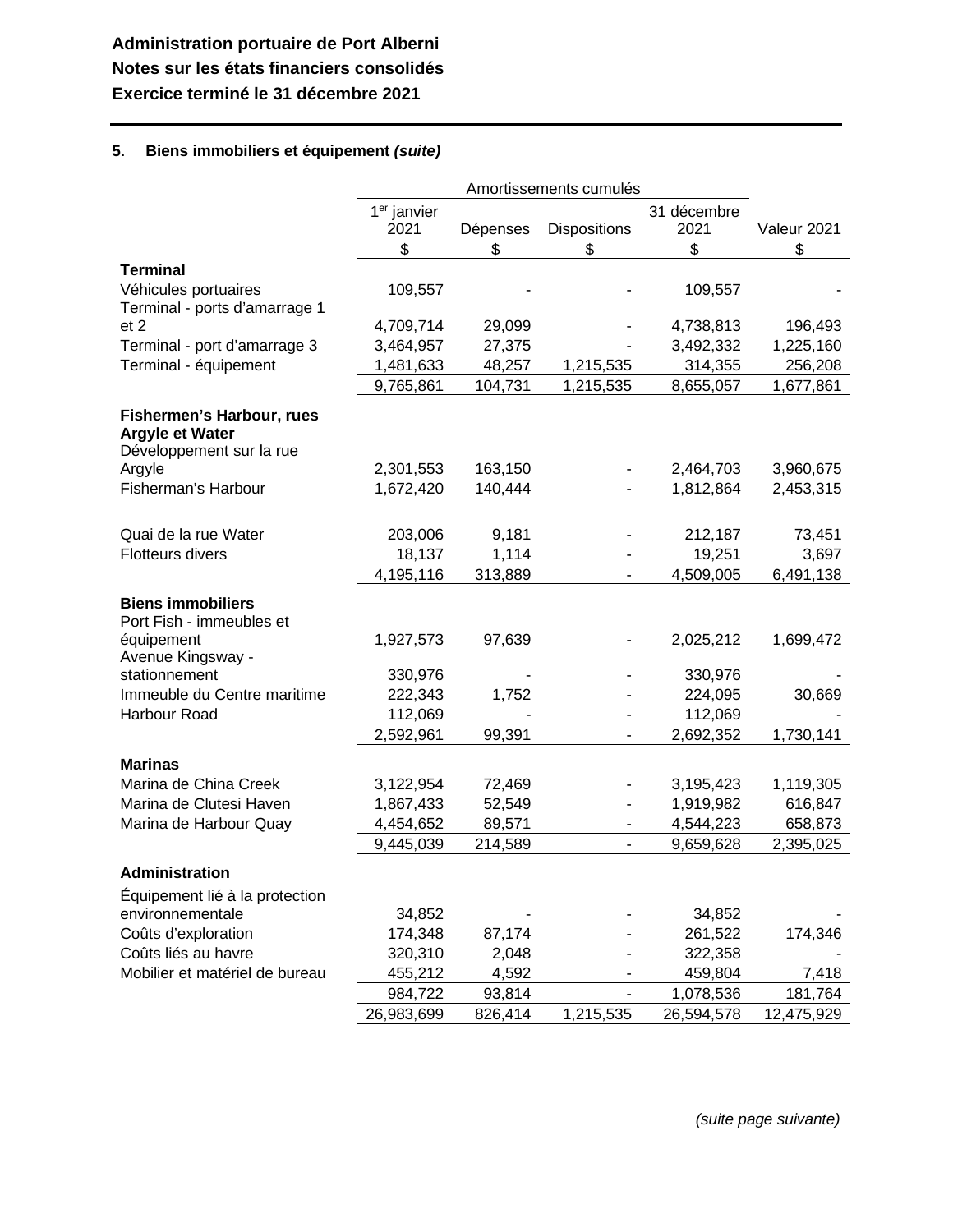## **5. Biens immobiliers et équipement** *(suite)*

|                                                          | Coût                                  |                    |                    |                           |
|----------------------------------------------------------|---------------------------------------|--------------------|--------------------|---------------------------|
|                                                          | 1 <sup>er</sup> janvier<br>2020<br>\$ | Acquisitions<br>\$ | Dispositions<br>\$ | 31 décembre<br>2020<br>\$ |
| <b>Terminal</b>                                          |                                       |                    |                    |                           |
| Véhicules portuaires<br>Terminal - ports d'amarrage 1 et | 109,557                               |                    |                    | 109,557                   |
| $\overline{2}$                                           | 4,903,888                             | 14,692             |                    | 4,918,580                 |
| Terminal - port d'amarrage 3                             | 4,631,824                             | 83,470             |                    | 4,715,294                 |
| Terminal - équipement                                    | 1,802,038                             | 1,611              |                    | 1,803,649                 |
|                                                          | 11,447,307                            | 99,773             | $\blacksquare$     | 11,547,080                |
| Fishermen's Harbour, rues<br><b>Argyle et Water</b>      |                                       |                    |                    |                           |
| Développement sur la rue Argyle                          | 6,425,378                             |                    |                    | 6,425,378                 |
| Fisherman's Harbour                                      | 4,254,462                             | 9,750              |                    | 4,264,212                 |
| Quai de la rue Water                                     | 285,638                               |                    |                    | 285,638                   |
| <b>Flotteurs divers</b>                                  | 22,948                                |                    |                    | 22,948                    |
|                                                          | 10,988,426                            | 9,750              |                    | 10,998,176                |
| <b>Biens immobiliers</b>                                 |                                       |                    |                    |                           |
| Port Fish - immeubles et équipement<br>Avenue Kingsway - | 1,888,872                             | 1,597,289          |                    | 3,486,161                 |
| stationnement                                            | 330,976                               |                    |                    | 330,976                   |
| Immeuble du Centre maritime                              | 254,764                               |                    |                    | 254,764                   |
| Harbour Road                                             | 112,069                               |                    |                    | 112,069                   |
|                                                          | 2,586,681                             | 1,597,289          |                    | 4,183,970                 |
| <b>Marinas</b>                                           |                                       |                    |                    |                           |
| Marina de China Creek                                    | 4,208,850                             | 69,538             |                    | 4,278,388                 |
| Marina de Clutesi Haven                                  | 2,400,524                             | 90,673             |                    | 2,491,197                 |
| Marina de Harbour Quay                                   | 5,160,540                             | 34,751             |                    | 5,195,291                 |
|                                                          | 11,769,914                            | 194,962            | $\overline{a}$     | 11,964,876                |
| Administration<br>Équipement lié à la protection         |                                       |                    |                    |                           |
| environnementale                                         | 34,852                                |                    |                    | 34,852                    |
| Coûts d'exploration                                      | 435,868                               |                    |                    | 435,868                   |
| Coûts liés au havre                                      | 315,740                               | 6,618              |                    | 322,358                   |
| Mobilier et matériel de bureau                           | 464,975                               | 2,247              |                    | 467,222                   |
|                                                          | 1,251,435                             | 8,865              | $\blacksquare$     | 1,260,300                 |
|                                                          | 38,043,763                            | 1,910,639          |                    | 39,954,402                |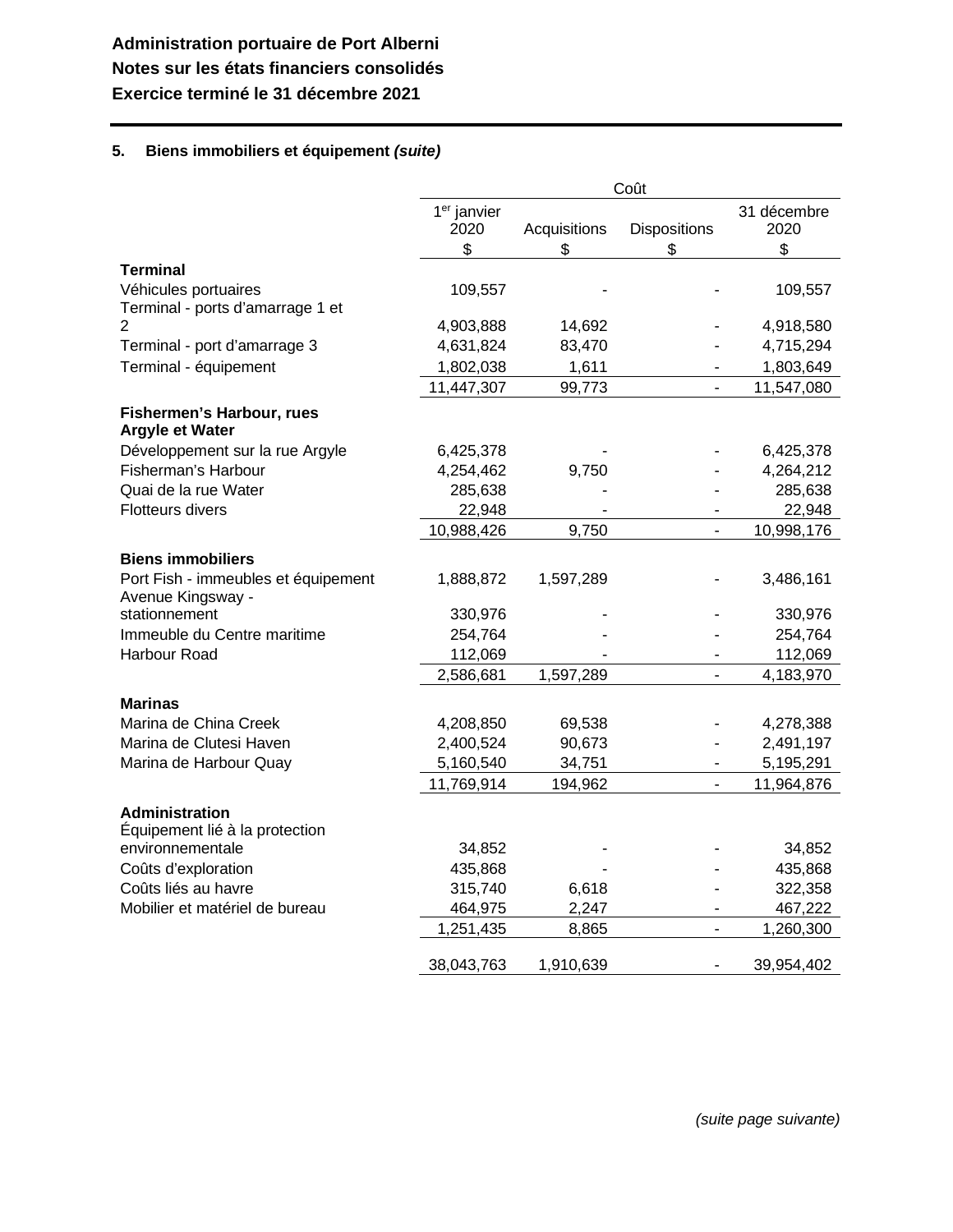## **5. Biens immobiliers et équipement** *(suite)*

|                                                                                        | Amortissements cumulés  |                    |                          |                        |                      |
|----------------------------------------------------------------------------------------|-------------------------|--------------------|--------------------------|------------------------|----------------------|
|                                                                                        | 1 <sup>er</sup> janvier |                    |                          | 31 décembre            |                      |
|                                                                                        | 2020                    | Dépenses           | <b>Dispositions</b>      | 2020                   | Valeur 2020          |
|                                                                                        | \$                      | \$                 | \$                       | \$                     | \$                   |
| <b>Terminal</b>                                                                        |                         |                    |                          |                        |                      |
| Véhicules portuaires<br>Terminal - ports d'amarrage 1                                  | 109,557                 |                    |                          | 109,557                |                      |
| et 2                                                                                   | 4682,186                | 27,528             |                          | 4,709,714              | 208,866              |
| Terminal - port d'amarrage 3                                                           | 3441,308                | 23,649             |                          | 3,464,957              | 1,250,337            |
| Terminal - équipement                                                                  | 1431,708                | 49,925             |                          | 1,481,633              | 322,016              |
|                                                                                        | 9664,759                | 101,102            |                          | 9,765,861              | 1,781,219            |
| <b>Fishermen's Harbour, rues</b><br><b>Argyle et Water</b><br>Développement sur la rue |                         |                    |                          |                        |                      |
| Argyle                                                                                 | 2,136,706               | 164,847            |                          | 2,301,553              | 4,123,825            |
| Fisherman's Harbour                                                                    | 1,530,576               | 141,844            |                          | 1,672,420              | 2,591,792            |
| Quai de la rue Water                                                                   | 193,825                 | 9,181              |                          | 203,006                | 82,632               |
| <b>Flotteurs divers</b>                                                                | 17,022                  | 1,115              |                          | 18,137                 | 4,811                |
|                                                                                        | 3,878,129               | 316,987            | ۰                        | 4,195,116              | 6,803,060            |
| <b>Biens immobiliers</b><br>Port Fish - immeubles et<br>équipement                     | 1,882,408               | 45,165             |                          | 1,927,573              | 1,558,588            |
| Avenue Kingsway -<br>stationnement                                                     | 330,976                 |                    |                          | 330,976                |                      |
| Immeuble du Centre maritime                                                            | 220,590                 | 1,753              |                          | 222,343                | 32,421               |
| Harbour Road                                                                           | 112,069                 |                    |                          | 112,069                |                      |
|                                                                                        | 2,546,043               | 46,918             | $\overline{\phantom{0}}$ | 2,592,961              | 1,591,009            |
|                                                                                        |                         |                    |                          |                        |                      |
| <b>Marinas</b>                                                                         |                         |                    |                          |                        |                      |
| Marina de China Creek<br>Marina de Clutesi Haven                                       | 3,045,784<br>1,822,410  | 77,170             |                          | 3,122,954              | 1,155,434            |
|                                                                                        |                         | 45,023             |                          | 1,867,433<br>4,454,652 | 623,764              |
| Marina de Harbour Quay                                                                 | 4,326,658<br>9,194,852  | 127,994<br>250,187 | ٠                        | 9,445,039              | 740,639<br>2,519,837 |
|                                                                                        |                         |                    |                          |                        |                      |
| <b>Administration</b>                                                                  |                         |                    |                          |                        |                      |
| Équipement lié à la protection                                                         |                         |                    |                          |                        |                      |
| environnementale                                                                       | 34,852                  |                    |                          | 34,852                 |                      |
| Coûts d'exploration                                                                    | 87,174                  | 87,174             |                          | 174,348                | 261,520              |
| Coûts liés au havre                                                                    | 312,740                 | 7,570              |                          | 320,310                | 2,048                |
| Mobilier et matériel de bureau                                                         | 450,052                 | 5,160              |                          | 455,212                | 12,010               |
|                                                                                        | 884,818                 | 99,904             | ۰                        | 984,722                | 275,578              |
|                                                                                        | 26,081,427              | 815,098            | ۰                        | 26,983,699             | 12,970,703           |

### **6. Immeubles de placement**

Les immeubles de placement comprennent l'immeuble Port Fish et l'immeuble du Centre maritime. Les revenus de l'Administration portuaire comprennent les revenus de location provenant des immeubles de placement de l'ordre de 123,581 \$ (2020 : 124,780 \$). La note 5 comprend une réconciliation des valeurs comptables des immeubles de placement, y compris leurs valeurs comptables brutes et amortissements cumulés.

*(suite page suivante)*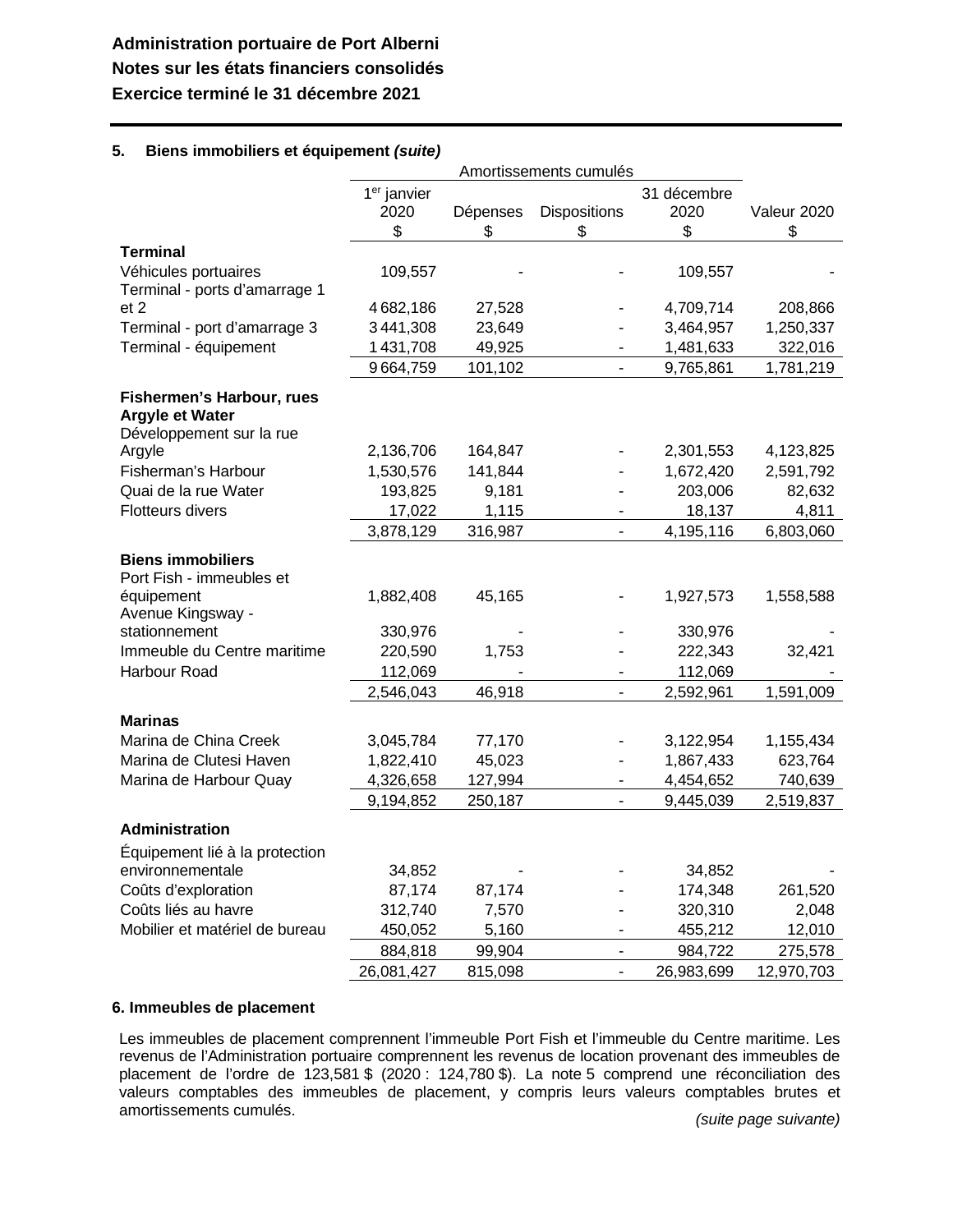## **7. Contributions gouvernementales différées**

L'Administration portuaire a reçu les contributions gouvernementales ci-dessous :

|                                                                          | 2021                 | 2020                   |
|--------------------------------------------------------------------------|----------------------|------------------------|
| Solde, début de l'exercice                                               | 4,892,439            | 3,987,324              |
| Montant constaté de l'amortissement<br>Montants reçus pendant l'exercice | (260, 790)<br>25,000 | (184,885)<br>1,090,000 |
| Solde, fin de l'exercice                                                 | 4,656,649            | 4,892,439              |

## **8. Réserve pour l'entretien et le développement du havre**

L'Administration portuaire a affecté de l'avoir, classé dans la rubrique « Entretien et développement du havre », d'un montant de 2,500,000 \$ (2020 : 2,500,000 \$). Ces fonds serviront aux futurs travaux d'amélioration et de développement des terminaux, des marinas et du port.

## **9. Engagements**

L'Administration portuaire détient un bail principal à long terme de la Province de la Colombie-Britannique pour la gestion des biens immobiliers provinciaux situés dans et le long de l'Alberni Inlet. Cette entente de bail est entrée en vigueur le 1<sup>er</sup> janvier 1986 et prendra fin le 31 décembre 2023. Durant la période qui s'est terminée le 31 décembre 2021, l'Administration portuaire a touché 50 % des recettes.

L'Administration portuaire détient un bail à long terme (prenant fin le 31 décembre 2029) du district régional d'Alberni-Clayoquot pour l'exploitation d'un terrain de camping. L'Administration doit verser au district régional un loyer annuel équivalant à 2,4 % des recettes du terrain de camping. Un nouveau taux de location est à l'étude. Le bail comporte une clause de résiliation d'un an pour l'Administration portuaire et de cinq ans pour le district régional.

L'Administration portuaire détient également un bail de la Ville de Port Alberni en lien avec les propriétés de la marina de Clutesi Haven. Le bail viendra à échéance le 31 décembre 2039 et pourra être renouvelé pour une nouvelle période de 21 ans. Le loyer est de 1 \$ par an et peut être négocié d'un commun accord pour chaque période de cinq ans, la première ayant commencé le 1 er janvier 2015.

L'Administration portuaire détient un bail à long terme de la Province de la Colombie-Britannique pour les terrains de la marina de China Creek. Le bail arrivera à échéance le 31 janvier 2025. Les frais d'utilisation annuels sont de 4 % du revenu brut potentiel provenant des droits d'amarrage.

Le revenu total tiré des sous-locations pour 2021 est de 1,227,017 \$ (2020 : 997,445 \$). Les paiements variables de concessions immobilières en 2021 ont été de 20 747 % (2020 : 16,289 \$). Les flux de trésorerie en 2021 ont été de 532,464 \$ (2020 : 451,019 \$).

### **10. Approbation de prêt**

L'Administration portuaire a conclu une entente avec une banque commerciale pour emprunter jusqu'à un million de dollars, pourvu que l'Administration fournisse en garantie un montant équivalent en placements. Le taux d'intérêt est le taux préférentiel de la banque. Il n'y avait aucun solde à verser à la fin de l'exercice.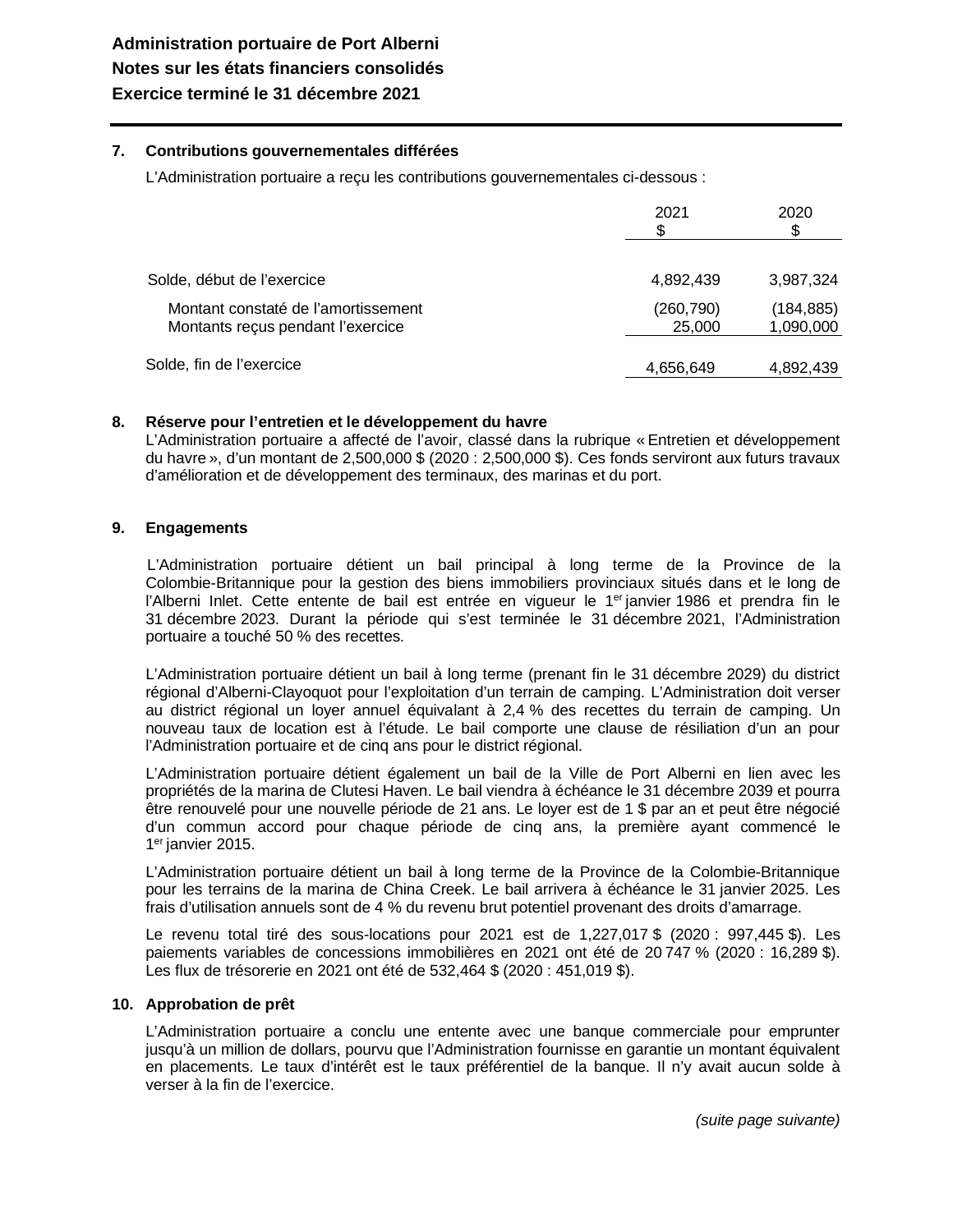#### **11. Frais sur les produits bruts**

Afin de maintenir ses lettres patentes en vigueur, l'Administration portuaire doit payer annuellement au ministre des Transports des frais sur ses produits bruts. Ces frais sont calculés au taux de 2 % pour la première tranche de 10 millions de dollars et à des taux variables par la suite.

#### **12. Accord municipal - Ville de Port Alberni**

Conformément à la Loi sur les paiements en remplacement d'impôts, l'Administration portuaire est tenue d'effectuer des paiements annuels à la ville de Port Alberni. En 2020, l'Administration portuaire et la Ville de Port Alberni possédaient un accord passé entre elles. L'Administration portuaire a versé 95,000 \$ au projet « DOCK+ Food Hub » en guise et lieu de paiement à la Ville. Cet accord a été conclu dans l'intérêt d'une collaboration continue sur des projets d'intérêt commun et au bénéfice de la collectivité. Ce montant a été comptabilisé comme faisant partie des apports en capital différés. En 2021, cette entente a pris fin et l'Administration portuaire a versé un paiement en remplacement d'impôts de 194,317 \$.

#### **13. Gestion du capital**

L'objectif de l'Administration portuaire dans la gestion de son capital est de financer ses activités et ses acquisitions de biens immobiliers et d'équipement. Le capital de l'Administration portuaire comprend des actifs et des passifs liquides. L'Administration portuaire n'est assujettie à aucune exigence relative au capital imposée de l'extérieur.

L'Administration portuaire gère son capital en fonction des changements dans les conditions économiques et de l'évaluation des risques. L'Administration portuaire possède suffisamment d'encaisse et de placements à court terme pour continuer de financer les activités du port.

|                                                                       | 2021<br>S              | 2020                    |
|-----------------------------------------------------------------------|------------------------|-------------------------|
| Encaisse et placements à court terme<br>Créditeurs et charges à payer | 4.488.920<br>(644.068) | 3,623,888<br>(835, 360) |
| Excédent net                                                          | 3.844,852              | 2,788,528               |

La direction estime que les engagements de l'Administration portuaire s'élèveront à 68,500 \$ (2020 : 408,500 \$) pour les biens immobiliers et l'équipement au cours du prochain exercice financier.

#### **14. Instruments financiers**

La juste valeur des instruments financiers de l'Administration portuaire et leurs valeurs comptables associées sont présentées dans le tableau suivant :

|                                                                      | 2021                |                       | 2020                |                       |
|----------------------------------------------------------------------|---------------------|-----------------------|---------------------|-----------------------|
|                                                                      | Valeur<br>comptable | Juste<br>valeur<br>\$ | Valeur<br>comptable | Juste<br>valeur<br>\$ |
| <b>Actifs financiers</b><br>Prêts et créances                        |                     |                       |                     |                       |
| <b>Débiteurs</b><br>Juste valeur par le biais du compte de résultats | 353,730             | 353,730               | 342.708             | 342.718               |
| Encaisse et placements à court terme                                 | 4.488.920           | 4.488.920             | 3,623,888           | 3,623,888             |
|                                                                      | 4.842.650           | 4.842650              | 3.966.596           | 3.966.606             |

*(suite page suivante)*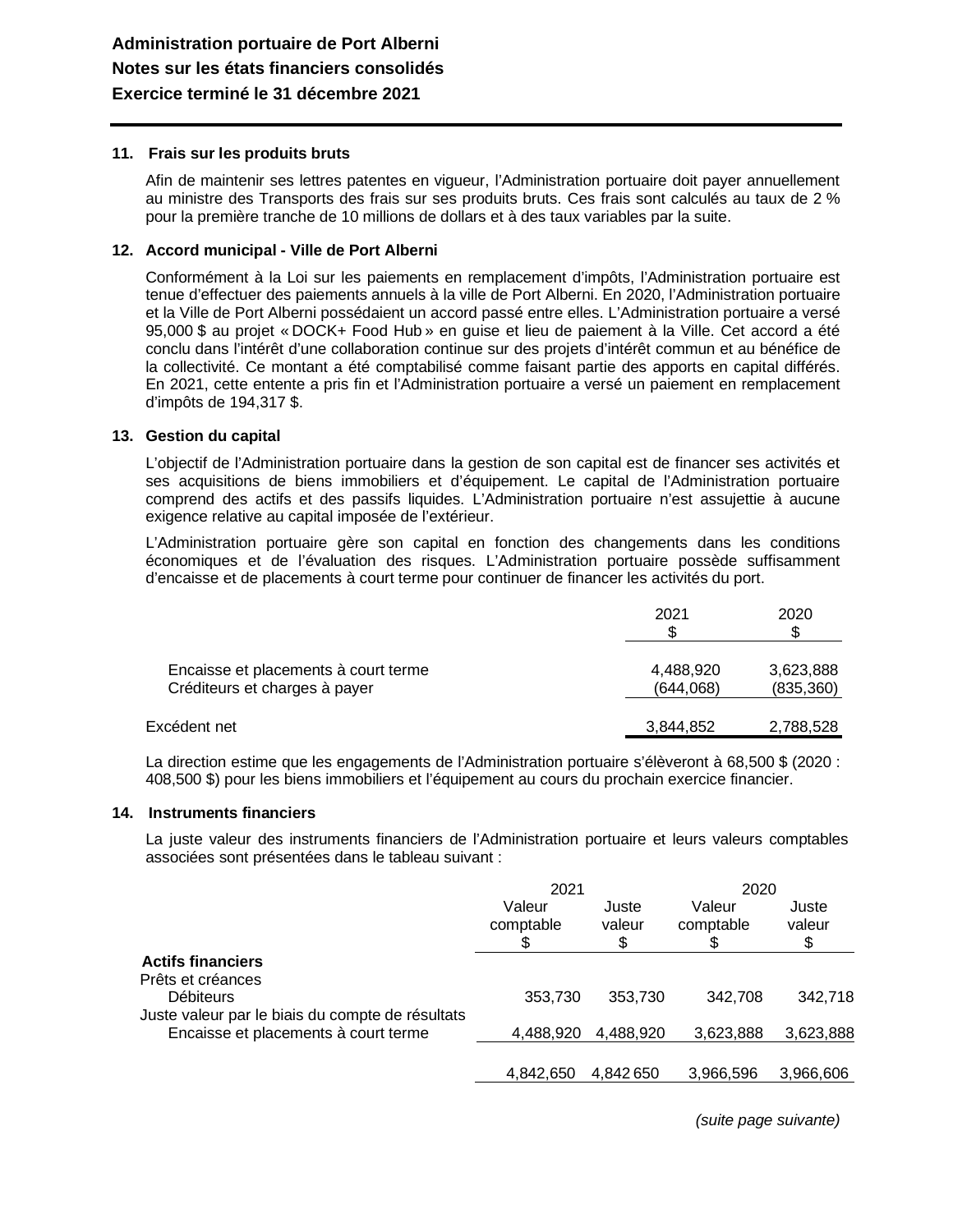## **14. Instruments financiers** *(suite)*

|                               | 2021      |         | 2020      |           |
|-------------------------------|-----------|---------|-----------|-----------|
|                               | Valeur    | Juste   | Valeur    | Juste     |
|                               | comptable | valeur  | comptable | valeur    |
|                               |           | \$      |           | \$        |
| <b>Passifs financiers</b>     |           |         |           |           |
| Autres passifs financiers     |           |         |           |           |
| Créditeurs et charges à payer | 644,068   | 644,068 | 835,361   | 835,361   |
| Dépôts de garantie            | 350,675   | 350,675 | 202,335   | 202,335   |
|                               | 994,743   | 994.743 | 1.037.696 | 1,037,696 |

Les instruments financiers qui sont évalués après constatation initiale à leur juste valeur sont classifiés selon la hiérarchie de juste valeur suivante afin d'en établir la juste valeur :

i) Niveau 1 – les évaluations de la juste valeur sont calculées en fonction du prix de marché coté d'actifs identiques.

ii) Niveau 2 – les évaluations de la juste valeur sont calculées au moyen de techniques d'évaluation mises au point à partir de données de marché observables pour des actifs ou des passifs semblables.

iii) Niveau 3 – les évaluations de la juste valeur sont calculées au moyen de techniques d'évaluation mises au point sans données de marché observables.

La juste valeur de l'encaisse et des placements à court terme a été déterminée au niveau 1, puisque les valeurs marchandes étaient disponibles. La juste valeur des créditeurs, des débiteurs et des charges à payer est semblable à leur valeur comptable en raison de la nature « court terme » de ces instruments.

### **15. Risques financiers et concentration des risques**

### Politiques relatives à la gestion des risques

L'Administration portuaire, par le biais de ses instruments financiers, est exposée à une gamme de risques financiers : risque de crédit, risque d'illiquidité et risque du marché (dont le risque de change, le risque de taux et les autres risques de prix). La section ci-dessous examine la nature et la portée des risques à la fin de la période visée par les états financiers. Il n'y a pas eu de changements significatifs concernant l'exposition au risque de l'Administration portuaire par rapport à l'exercice précédent.

### Risque de crédit

Le risque de crédit est constitué par le potentiel de perte financière si l'une des parties dans une transaction manque à ses obligations. L'Administration portuaire est exposée à un risque de crédit en lien avec ses débiteurs. Afin de réduire le risque, l'Administration portuaire s'est dotée de politiques sur le crédit qui comprennent l'analyse de la situation financière de ses clients ainsi que des examens réguliers de leurs plafonds de crédit. On établit une provision pour les créances douteuses lorsque les facteurs entourant le risque de crédit de montants précis, de tendances historiques et d'autres données indiquent qu'une certaine somme pourrait ne pas être recouvrable. À la fin de l'exercice, une provision de 13,255 \$ (2020 : 14,134 \$) a été comptabilisée pour créances douteuses. Le risque de crédit auquel l'Administration portuaire est exposée n'est pas important.